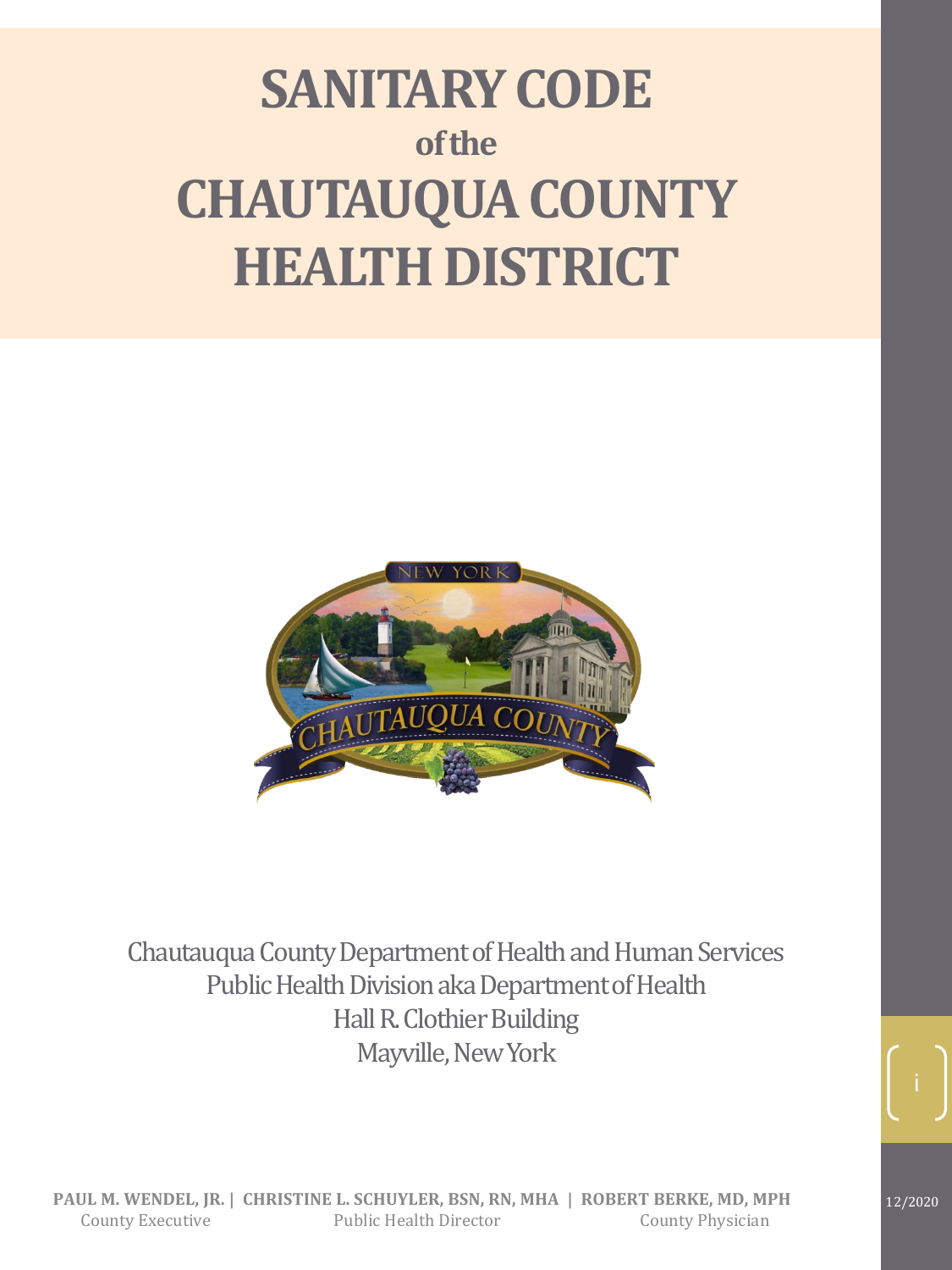

Tom Erlandson, PhD Tariq Khan, MD Elizabeth Kidder, MD, PhD, MPH Lillian Ney, MD Andy O'Brien Elisabeth Rankin Natasha Souter John Tallett, MD Mark Tarbrake

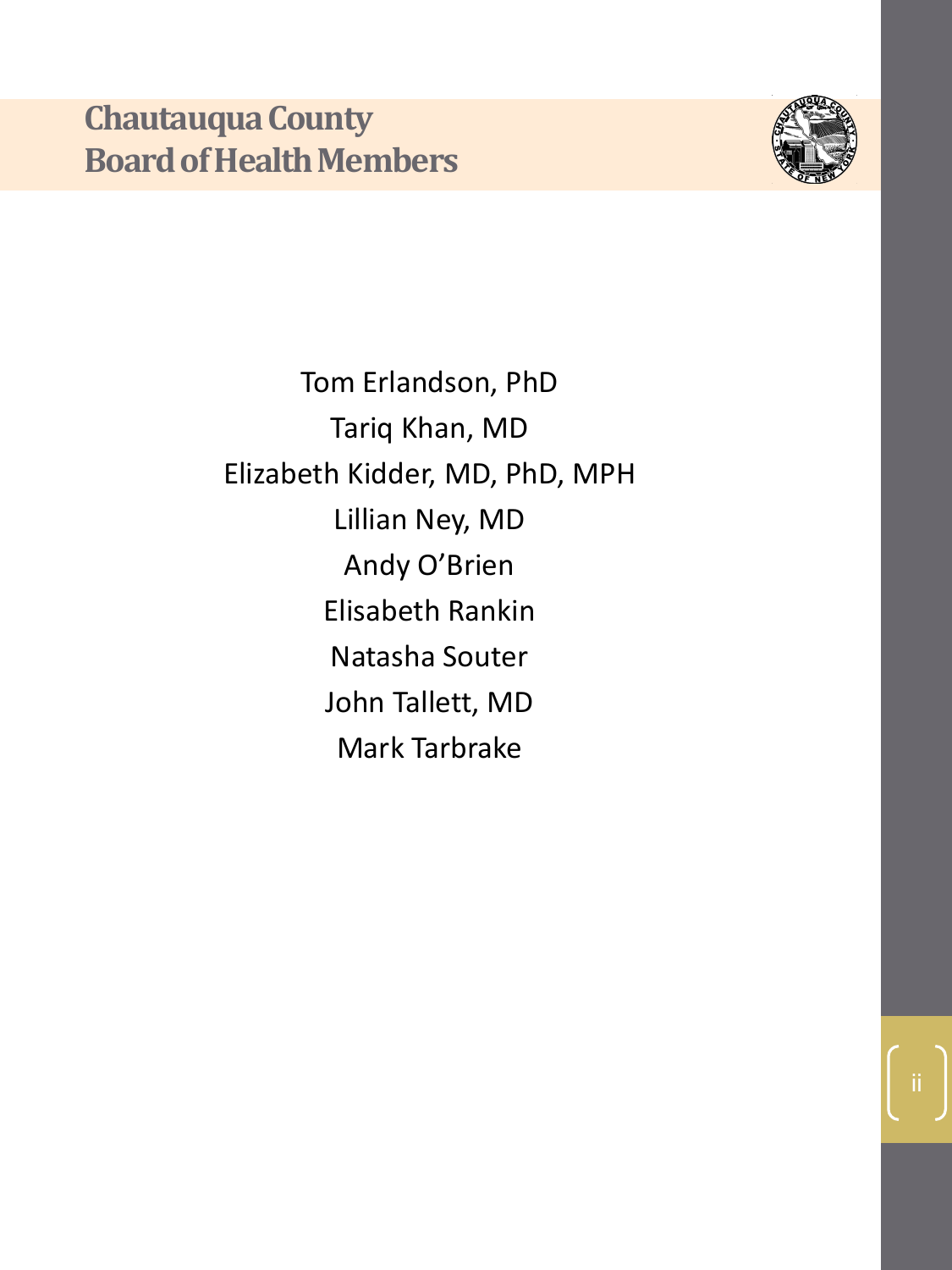



iii

New York State Public Health Law §347 authorizes a board of health for a county health district to formulate, promulgate, adopt and publish rules, regulations, orders and directions for the security of life and health. Such rules, regulations, orders and directions shall be known as the sanitary code of such district. This document is Chautauqua County's Sanitary Code. Pursuant to New York State Public Health Law §348, the provisions of this Sanitary Code have the force and effect of law. Certified copies of the sanitary code shall be received in evidence in all courts and proceedings of the state.

The authority of the Chautauqua County Health District to impose penalties comes from several sources. Criminal sanctions may be imposed pursuant to Public Health Law §348(2), which read as follows:

[a]ny non-compliance or non-conformance with any provision of such sanitary code or of a rule or regulation, duly made thereunder shall constitute a violation punishable on conviction for a first offense by a fine of not more than two hundred fifty dollars or by imprisonment for not more than fifteen days or by both such fine and imprisonment; and for a second or subsequent offense by a fine not exceeding five hundred dollars or by imprisonment for not exceeding fifteen days, or both.

New York State Public Health Law §12 states:

(a) Except as provided in paragraphs (b) and (c) of this subdivision, any person who violates, disobeys or disregards any term or provision of this chapter or of any lawful notice, order or regulation pursuant thereto for which a civil penalty is not otherwise expressly prescribed by law, shall be liable to the people of the state for a civil penalty of not to exceed two thousand dollars for every such violation.

The willful violation of or the failure or omission to comply with any lawful order or regulation prescribed by any local board of health or local health officer generally constitutes a misdemeanor, punishable by imprisonment not exceeding one year, or by a fine not exceeding two thousand dollars, or by both(§ 12-B).

Subdivision (b) provides for a maximum penalty of up to five thousand dollars, and subdivision (c) provides a maximum penalty of up to ten thousand dollars, under specified circumstances.

With respect to hearings held on alleged violations, New York State Public Health Law §12-A sets the standard of proof as "sufficient legal evidence," which standard applies to "all hearings held pursuant to this chapter" (§12-A(9)). Public Health Law §10 provides that the written reports of local health officers and their representatives on questions of fact shall be *presumptive evidence* of the facts so stated, and shall be received as such in all courts and places.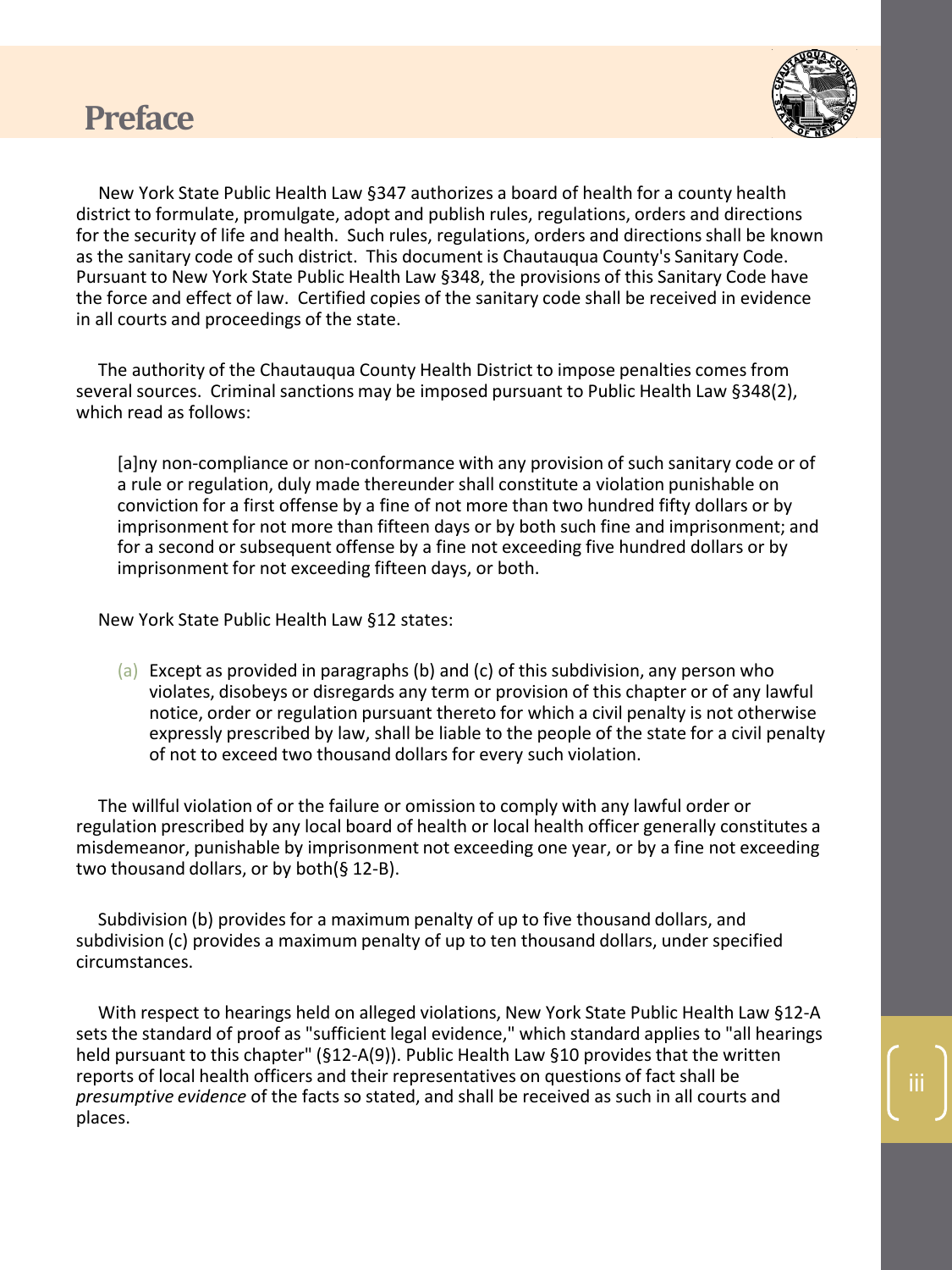# **TABLE OF CONTENTS**



| <b>Section</b> | <b>ARTICLE I - Definitions &amp; General Provisions</b> | Page No.       |
|----------------|---------------------------------------------------------|----------------|
| $\mathbf{1}$   | Title                                                   | $\mathbf{1}$   |
| $\overline{2}$ | Definitions                                             | $1 - 3$        |
| 3              | Sanitary Code Where in Force                            | 3              |
| 4              | <b>Enforcement by Local Health Officers</b>             | 3              |
| 5              | <b>Enforcement &amp; Penalties</b>                      | $4 - 5$        |
| 6              | Interference with Notices                               | 6              |
| $\overline{7}$ | <b>Special Provisions</b>                               | 6              |
| 8              | <b>Inspection Generally</b>                             | 6              |
| 9              | <b>Permits Generally</b>                                | 6              |
| 10             | <b>Issuance of Licenses</b>                             | $\overline{7}$ |
| 11             | Revocation of Permits, Licenses, Certifications         | $\overline{7}$ |
| 11A            | Authorizations and Placarding                           | $7-9$          |
| 12             | Fees                                                    | 9              |
| 13             | <b>Effective Date</b>                                   | 9              |
| 14             | Separability Clause                                     | 9              |
|                | <b>ARTICLE II - Communicable Diseases</b>               |                |
| $\mathbf{1}$   | General                                                 | 10             |
| $\overline{2}$ | Tuberculosis                                            | 10             |
| 3              | <b>Sexually Transmitted Diseases</b>                    | 10             |
| 4              | Rabies                                                  | 11             |
|                | <b>ARTICLE III - Real Property Transfers</b>            |                |
| $\mathbf{1}$   | <b>General Provisions</b>                               | 12             |
| $\overline{2}$ | Availability of Public Water                            | 12             |
| 3              | <b>Water Certification</b>                              | 12             |
| 4              | <b>Sewer Certification</b>                              | 13             |
| 5              | <b>Property Transferred Under Land Contract</b>         | 13             |
| 6              | <b>Conditional Certification</b>                        | 13             |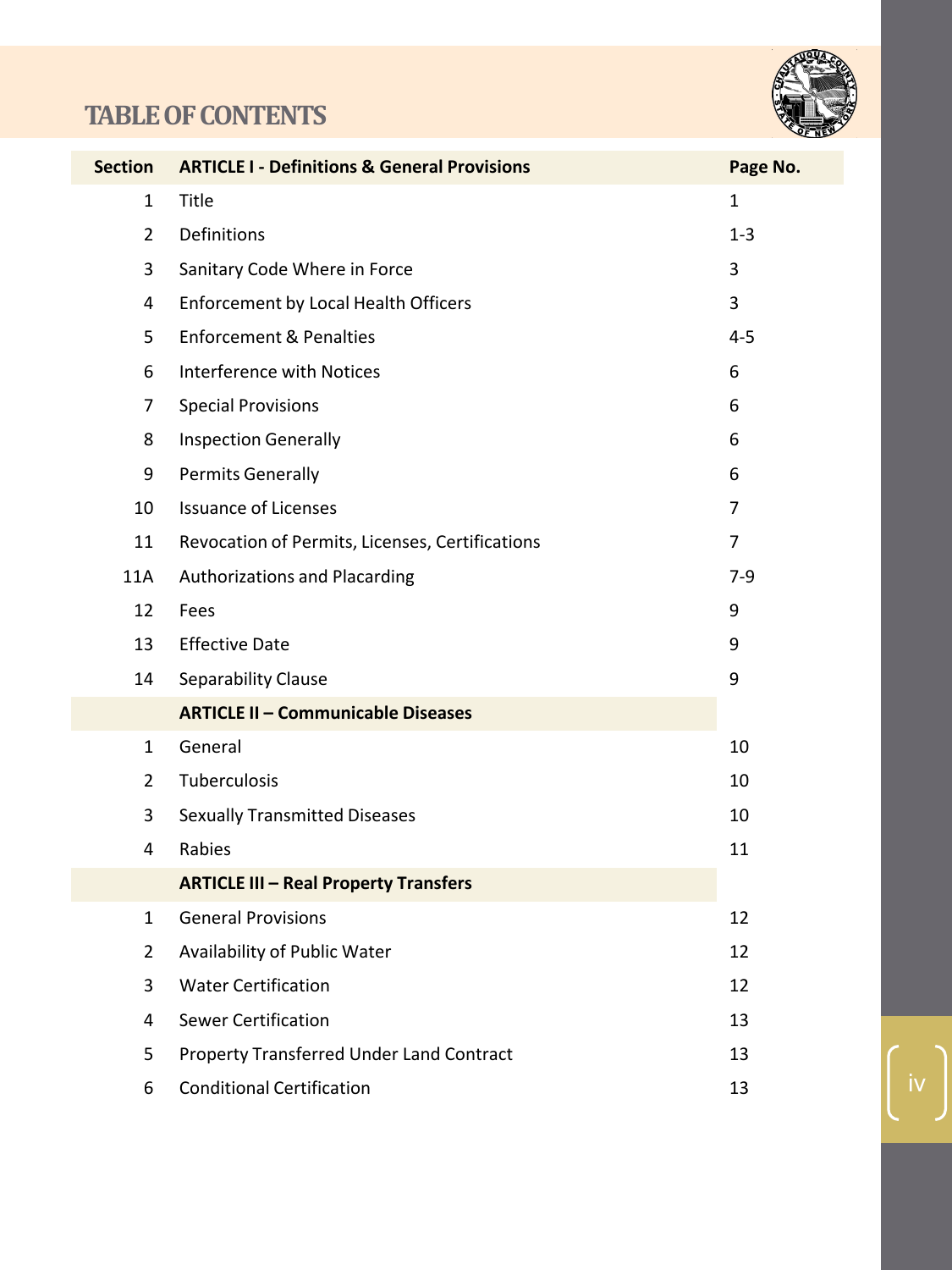# **TABLE OF CONTENTS cont'd**



v

| Section        | <b>ARTICLE IV - Private Sewage</b>                                                                                                         | Page No.  |
|----------------|--------------------------------------------------------------------------------------------------------------------------------------------|-----------|
| 1              | Definitions                                                                                                                                | 14        |
| $\overline{2}$ | Applicability                                                                                                                              | 14        |
| 3              | <b>Disposal Requirements</b>                                                                                                               | 15        |
| 4              | <b>Installation Permit</b>                                                                                                                 | 16        |
| 5              | <b>Installation Requirements</b>                                                                                                           | 17        |
| 6              | Abandoned Sewage Disposal or Treatment Equipment                                                                                           | 17        |
| $\overline{7}$ | Lot Dimensions & Area                                                                                                                      | 17        |
| 8              | Individual Lots in an Approved Subdivision                                                                                                 | 17        |
| 9              | Design, Construction, Installation, Maintenance and Operation                                                                              | 18        |
| 10             | Inspections                                                                                                                                | 18        |
| 11             | Waivers                                                                                                                                    | 18        |
| 12             | Mandatory Inspection of sewage disposal systems within 250 feet<br>of lakeshores of Bear, Cassadaga, Chautauqua, Erie and Findley<br>Lakes | 18        |
| 13             | <b>Holding Tank Approval and Permitting</b>                                                                                                | 19        |
|                | <b>ARTICLE V - Drinking Water Supplies</b>                                                                                                 |           |
| 1              | General                                                                                                                                    | 19        |
| 2              | Availability of Public Water                                                                                                               | 19        |
|                | <b>ARTICLE VI - Swimming Pools &amp; Bathing Beaches</b>                                                                                   | 20        |
|                | <b>ARTICLE VII - Temporary Residences: Mass Gatherings &amp;</b><br><b>Children's Camps</b>                                                | 20        |
|                | <b>ARTICLE VIII - General Sanitation</b>                                                                                                   |           |
| 1              | Nuisances; Method of Submitting Nuisance Complaints                                                                                        | 21        |
| 2              | Nuisances; Investigation                                                                                                                   | 21        |
| 3              | Nuisances; Public Health Director's Recommendations                                                                                        | 21        |
| 4              | Nuisance; Posting                                                                                                                          | 21        |
| 5              | Noxious Weeds & Growths; Declaration of Nuisance                                                                                           | 21        |
| 6              | Noxious Weeds & Growths; Notice To Abate; Enforcement                                                                                      | 22        |
| 7              | <b>Public Toilets</b>                                                                                                                      | 22        |
| 8              | <b>Temporary Toilet Facilities on Construction</b>                                                                                         | 23        |
| 9              | <b>Exposure of Sewage</b>                                                                                                                  | 23        |
| 10             | Housing Hygiene & Occupancy                                                                                                                | $23 - 28$ |
| 11             | Nuisance Abatement or Removal                                                                                                              | 28        |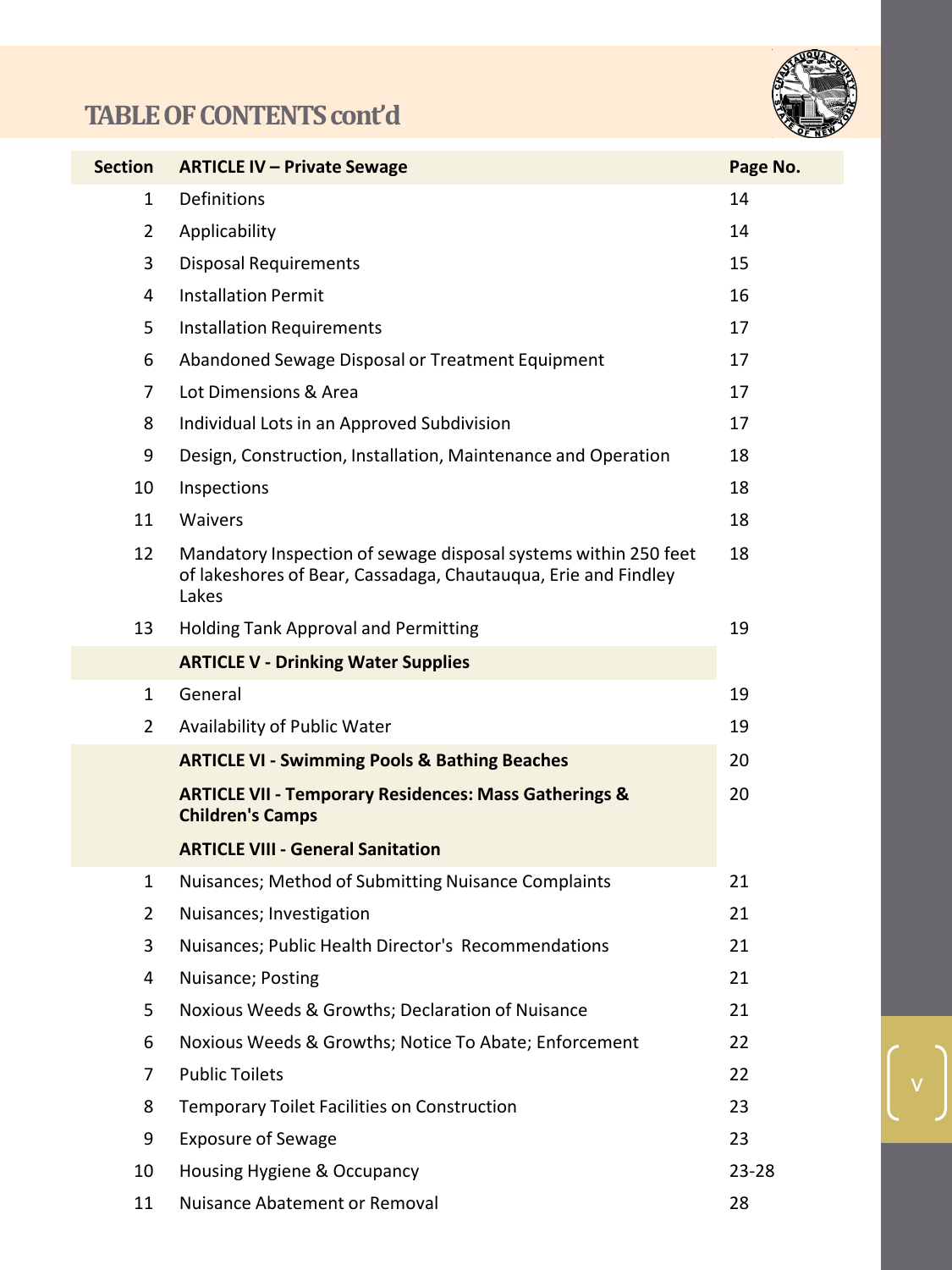# **TABLE OF CONTENTS cont'd**



vi

| <b>Section</b> | <b>ARTICLE IX - Offensive Material</b>                 | Page No. |
|----------------|--------------------------------------------------------|----------|
| 1              | Definitions                                            | 29       |
| $\overline{2}$ | Handling                                               | 29       |
| 3              | Disposal                                               | 29       |
| 4              | Removal & Transportation                               | 29       |
| 5              | Notification                                           | 29       |
| 6              | <b>Waste Tires</b>                                     | 30       |
| 7              | Liability                                              | 30       |
|                | <b>ARTICLE X - Public Sewage</b>                       |          |
| $\mathbf{1}$   | Definitions                                            | 31       |
| 2              | Applicability                                          | 31       |
| 3              | Prohibitions                                           | 32       |
| 4              | Preparation, Submission & Approval of Plans            | 32       |
| 5              | <b>Approval of Completed Works</b>                     | 32       |
|                | <b>ARTICLE XI Reserved</b>                             |          |
|                | <b>ARTICLE XII Reserved</b>                            |          |
|                | <b>ARTICLE XIII Tattoo and Body Piercing</b>           |          |
| $\mathbf{1}$   | Intent and Purpose                                     | 33       |
| $\overline{2}$ | Definitions                                            | 33-35    |
| 3              | Prohibition                                            | 36       |
| 4              | Tattoo/Body Piercing Artist Certification              | 37       |
| 5              | Shop Certificate of Sanitation                         | 38       |
| 6              | Plan Review Construction or Pre-operational Inspection | 39       |
| 7              | <b>General Physical Environment</b>                    | 39       |
| 8              | Workroom                                               | 40       |
| 9              | <b>Operational Standards - Client Records</b>          | 41       |
| 10             | <b>Tattoo and Body Piercing Procedures</b>             | 42-43    |
| 11             | Dyes and Pigments                                      | 43       |
| 12             | <b>Sanitation and Sterilization Procedures</b>         | 44-45    |
| 13             | Requirements for Single-Use Items                      | 45       |
| 14             | Aftercare of Tattoo and Body Piercing                  | 45       |
| 15             | Report of Infection or Allergic Reaction               | 46       |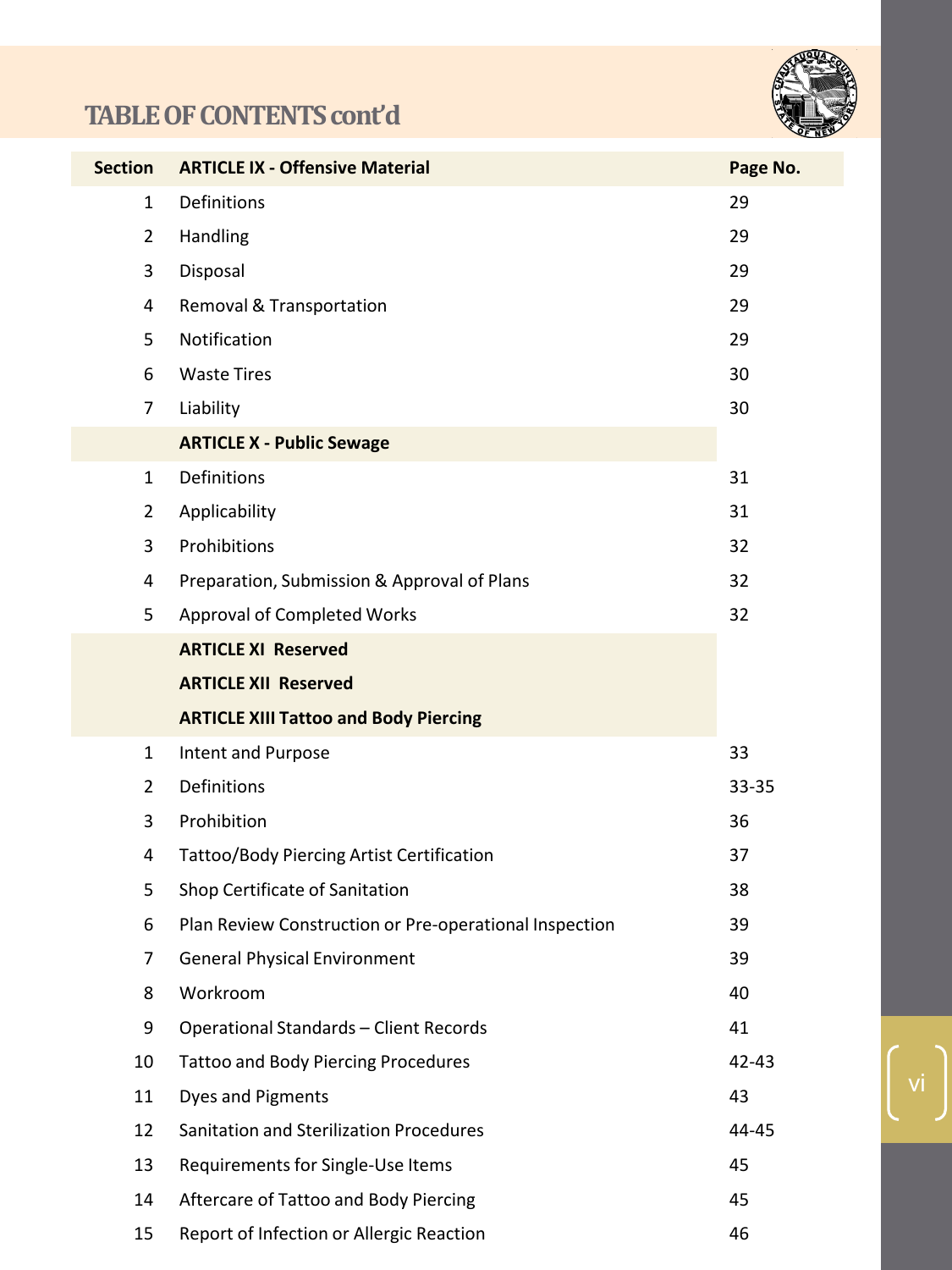# **TABLE OF CONTENTS cont'd**



|                                                               | <b>Section</b> | <b>ARTICLE XIV - Food Service Establishments</b> | Page No.  |
|---------------------------------------------------------------|----------------|--------------------------------------------------|-----------|
|                                                               | $\mathbf{1}$   | General                                          | 47        |
|                                                               | $\overline{2}$ | <b>Food Handler Training</b>                     | 47        |
|                                                               |                | <b>ARTICLE XV - Migrant Labor Camps</b>          | 47        |
|                                                               |                | <b>ARTICLE XVI - Reserved</b>                    |           |
|                                                               |                | <b>ARTICLE XVII - Open Fires</b>                 |           |
|                                                               | $\mathbf{1}$   | <b>Definitions</b>                               | 48        |
|                                                               | $\overline{2}$ | Prohibitions                                     | 48        |
|                                                               |                | <b>ARTICLE XVIII - Reserved</b>                  |           |
|                                                               |                | <b>ARTICLE XIX - Refuse Disposal</b>             |           |
|                                                               | $\mathbf{1}$   | <b>Definitions</b>                               | 49        |
|                                                               | $\overline{2}$ | Permits                                          | 49        |
|                                                               | 3              | <b>New Sites</b>                                 | 49        |
|                                                               | $\overline{a}$ | <b>Transportation of Refuse</b>                  | 49        |
|                                                               | 5              | Posting of Signs                                 | 49        |
| <b>ARTICLE XX - Reserved</b><br><b>ARTICLE XXI - Reserved</b> |                |                                                  |           |
|                                                               |                |                                                  |           |
|                                                               |                | <b>ARTICLE XXII - Reserved</b>                   |           |
|                                                               |                | <b>ARTICLE XXIII - Fees</b>                      |           |
|                                                               | $\mathbf{1}$   | Collection                                       | 50        |
|                                                               | $\overline{2}$ | <b>Property Transfers</b>                        | 50        |
|                                                               | 3              | Environmental Health Fee Schedule                | $50 - 51$ |
|                                                               |                | <b>ARTICLE XXIV - Smoking/Tobacco Products</b>   |           |
|                                                               | $\mathbf{1}$   | <b>County Vehicles &amp; Buildings</b>           | 52        |
|                                                               |                | <b>CERTIFICATION OF SANITARY CODE</b>            | 53        |
|                                                               |                |                                                  |           |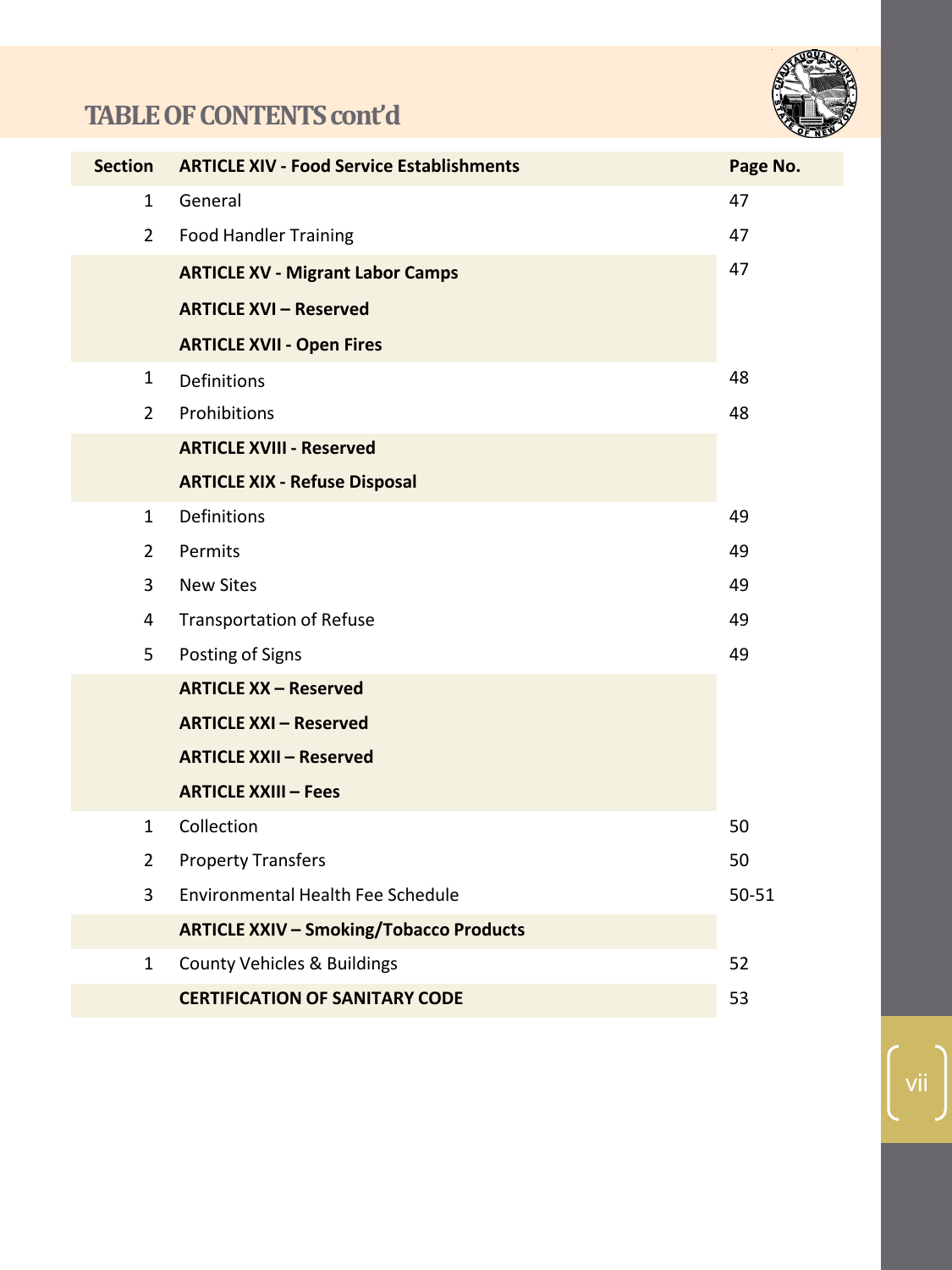

# **Section 1. Title**

The rules and regulations herein contained shall be known as the Sanitary Code of the Chautauqua County Health District.

# **Section 2. Definitions**

When used herein, unless otherwise expressly stated;

- **Adequate Water Pressure** shall mean twenty (20) pounds per square inch (PSI) at any potable water tap.
- **Board of Health** shall mean the Board of Health of the Chautauqua County Health district.
- **Department of Health** shall mean the Department of Health of the Chautauqua County Health District.
- **Drinking Water** shall mean water provided or used for human consumption, lavatory, food preparation or culinary purposes.
- **Dwelling** shall mean any building or structure which is wholly or partly used or intended to be used for living or sleeping by human occupants.
- **Dwelling Unit** shall mean any room or group of rooms located within a dwelling and forming a single habitable unit with facilities which are used or intended to be used for living, sleeping, cooking and eating.
- **Egress**shall mean a continuous and unobstructed way of going safely from the inside to the outside of a dwelling or dwelling unit.
- **Extermination** shall mean the control and elimination of insects, rodents, or other pests by eliminating their harborage places; by removing or making inaccessible materials that may serve as their food; by poisoning, spraying, fumigating, trapping, or by any other recognized and legal pest elimination methods approved by the local or state authority having such administrative authority.
- **Garbage** shall mean the animal and vegetable waste resulting from the handling, preparation, cooking, serving and non-consumption of food.
- **Health District** shall mean the Chautauqua County Health District established pursuant to the provisions of Section 340 of the New York State Public Health Law.
- **Heated Water** shall mean water heated to a temperature of not less than one hundred twenty (120) degrees Fahrenheit.
- **Infestation** shall mean the presence within or around a dwelling of any insects, rodents or other pests.
- **Occupant** shall mean any person, living, sleeping, cooking, eating in, or actually having possession of, a dwelling unit or a rooming unit; except that in dwelling units a guest will not be considered an occupant.
- **Operator** shall mean any person who has charge, care or control of a building, or part thereof, in which there are dwelling units or rooming units.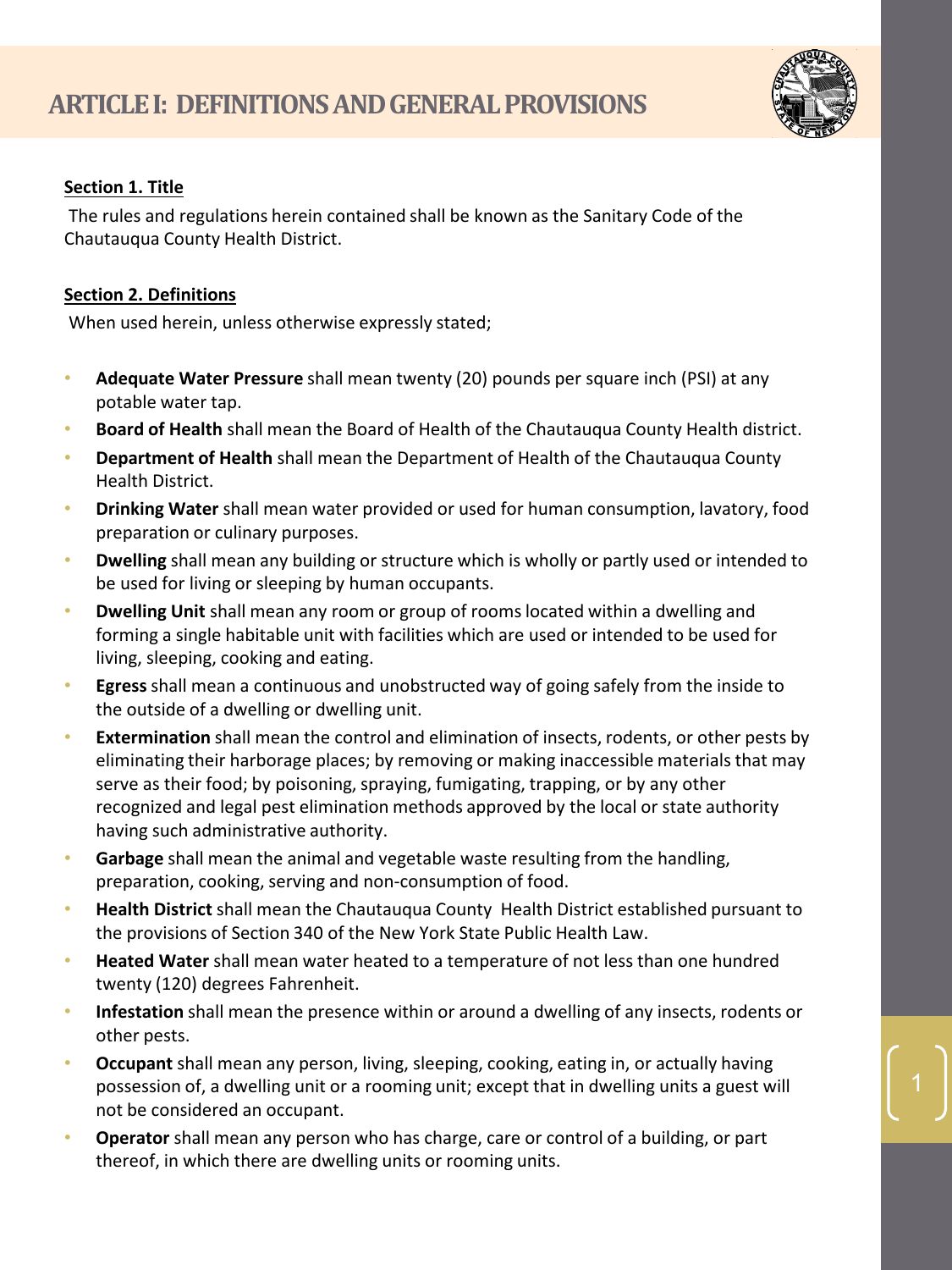

# **Section 2. Definitions (cont'd)**

- **Owner** shall mean any person who, alone or jointly or severally with others;
	- shall have legal title to any dwelling or dwelling unit, with or without accompanying actual possession thereof or,
	- shall have charge, care, or control of any dwelling or dwelling unit, as owner, lessee, mortgagee or vendee in possession, assignee of rents, or as a receiver; or an executor, administrator, trustee, or guardian of the estate of the owner. Any agent for any of the above shall be bound to comply with the provisions of this section to the same extent as if he were the owner.
- **Person** shall mean any individual, public or private corporation, political subdivision, government agency, municipality, industry, co-partnership, association, organization, firm, trust, estate, utility district, improvement district, or any legal entity whatsoever.
- **Plumbing** shall mean and include all of following supplied facilities and equipment: gas pipes, gas burning equipment, water pipes, garbage disposal units, waste pipes, water closets, sinks, installed dishwashers, lavatories, bathtubs, shower baths, installed clothes washing machines, catch basins, drains, vents and any other similar supplied fixtures, together with all connections to water, sewer, or gas lines.
- **Premises** shall mean a platted lot or part thereof or unplatted lot or parcel of land or plot of land, whether or not it has erected thereon a dwelling or nondwelling structure and it includes any building, accessory structure or other structure thereon.
- **Rat harborage** shall mean any place where rats can live, nest or seek shelter.
- **Rat proofing** shall mean a form of construction which will prevent the ingress or egress of rats to or from a given space or building, or gaining access to food, water, or harborage. It consists of the closing and keeping closed of every opening in foundations, basements, cellars, exterior and interior walls, ground or first floors, roofs, sidewalk gratings, sidewalk openings and other places that may be reached and entered by rat climbing, burrowing or other methods, by the use of materials impervious to rat gnawing or by other methods approved by the Public Health Director.
- **Refuse** shall mean all putrescible and non-putrescible solids (except body wastes) including but not limited to garbage, rubbish, ashes and dead animals.
- **Refuse container** shall mean a watertight container that is constructed of metal, or other durable material impervious to rodents, that is capable of being serviced without creating unsanitary conditions, or such other containers approved by the Public Health Director. Openings into the container such as covers and doors shall be tight fitting.
- **Rooming unit** shall mean any room or group of rooms forming a single habitable unit used or intended to be used for living and sleeping, but not for cooking or eating purposes.
- **Rubbish** shall mean shall mean non-putrescible solid wastes (excluding ashes) consisting of either or both:
	- combustible wastes such as paper, cardboard, rags, furniture, plastic containers, yard clippings, tree branches, leaves and wood, and
	- noncombustible wastes such as tin cans, glass, crockery and discarded appliances.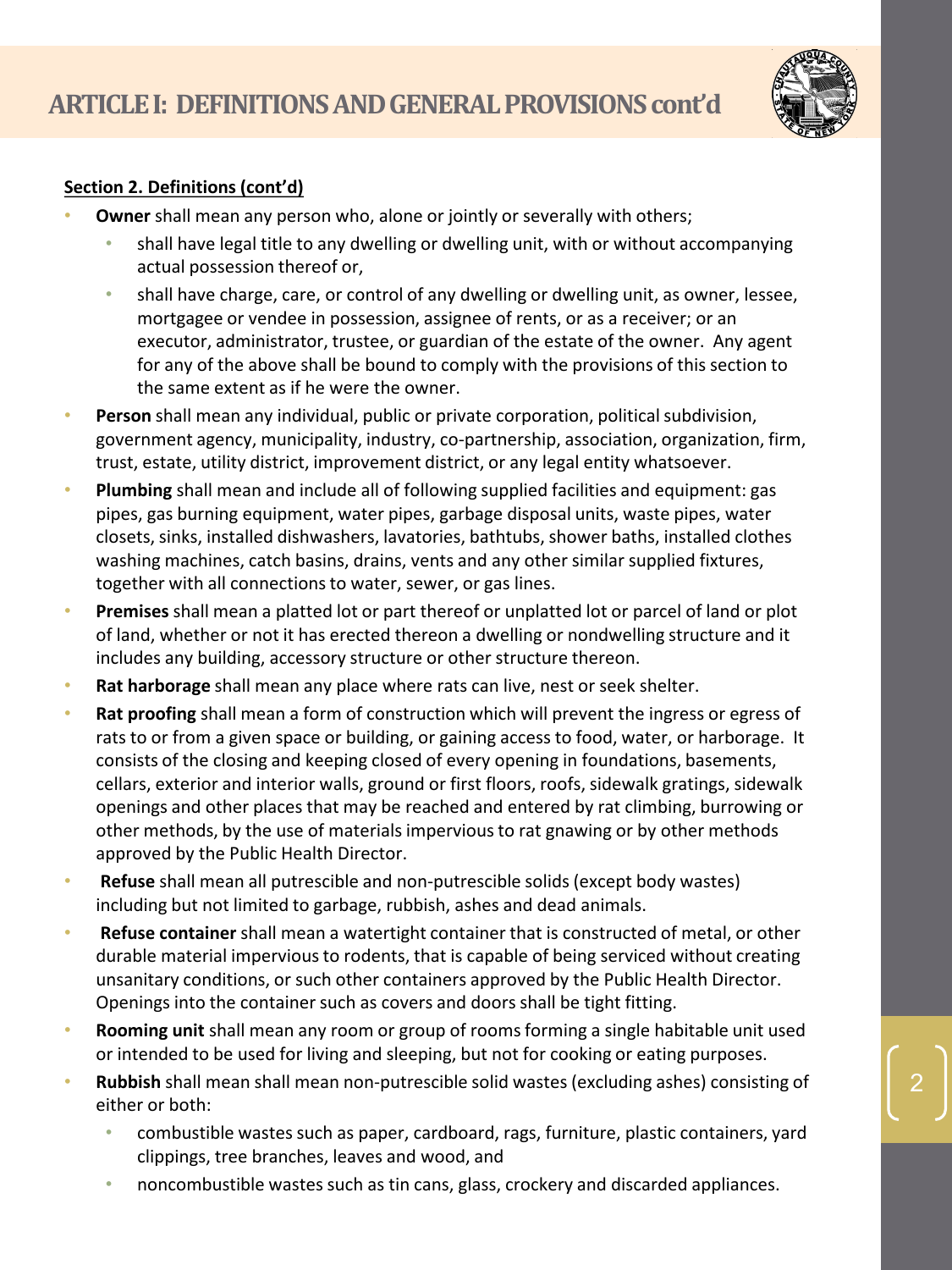

# **Section 2. Definitions (cont'd)**

- **Safety** shall mean the condition of being reasonably free from danger and hazards which may cause accidents or disease.
- **Sanitary Code** shall mean and comprise the rules, regulations, orders and directions now or hereafter formulated, promulgated, and adopted by the Board of Health of the Chautauqua County Health District pursuant to Section 347 of the New York State Public Health Law.
- **Sewage** shall mean the water-carried human or animal wastes from residences, buildings, industrial establishments or other places, together with such groundwater infiltration and surface water as may be present.
	- The admixture with sewage as above defined of industrial wastes or other wastes, shall also be considered **sewage**.
	- The term **sewage** shall also mean excreta and the waste from a water closet, bath, sink, lavatory, dishwashing or laundry machine, or the water-carried waste from any other fixture or equipment or machine.
- **State Sanitary Code** shall mean the sanitary code established by the State of New York.
- **Supplied** shall mean paid for, furnished, provided by, or under the control of the owner or operator.
- **Uniform Code** shall mean the New York State Uniform Fire Prevention and Building Code.

#### **Section 3. Sanitary Code - Where in Force**

The provisions of this Sanitary Code shall be in force throughout the Chautauqua County Health District.

# **Section 4. Enforcement by Local Health Officers**

It shall be the duty of the Public Health Director and of each local Health Officer in the Chautauqua County Health District, existing pursuant to law, to enforce any and every provision of this Sanitary Code.

Pending determination by the County Board of Health of one or more alleged violations of the State or County Sanitary Code, the County Public Health Director may suspend, revoke or nullify any certification, permit, license or other privilege granted pursuant to this Sanitary Code or the Sanitary Code of the State of New York.

The Chautauqua County Public Health Director and local health officers are hereby authorized and empowered to enforce New York State Department of Health Orders, with prior notice to Chautauqua County Board of Health members, in circumstances in which it is detrimental to the best interests of the public to delay enforcement until such time a sufficient number of County Board of Health Members can be convened. The imposition of penalties for State Health Orders shall remain with the County Board of Health.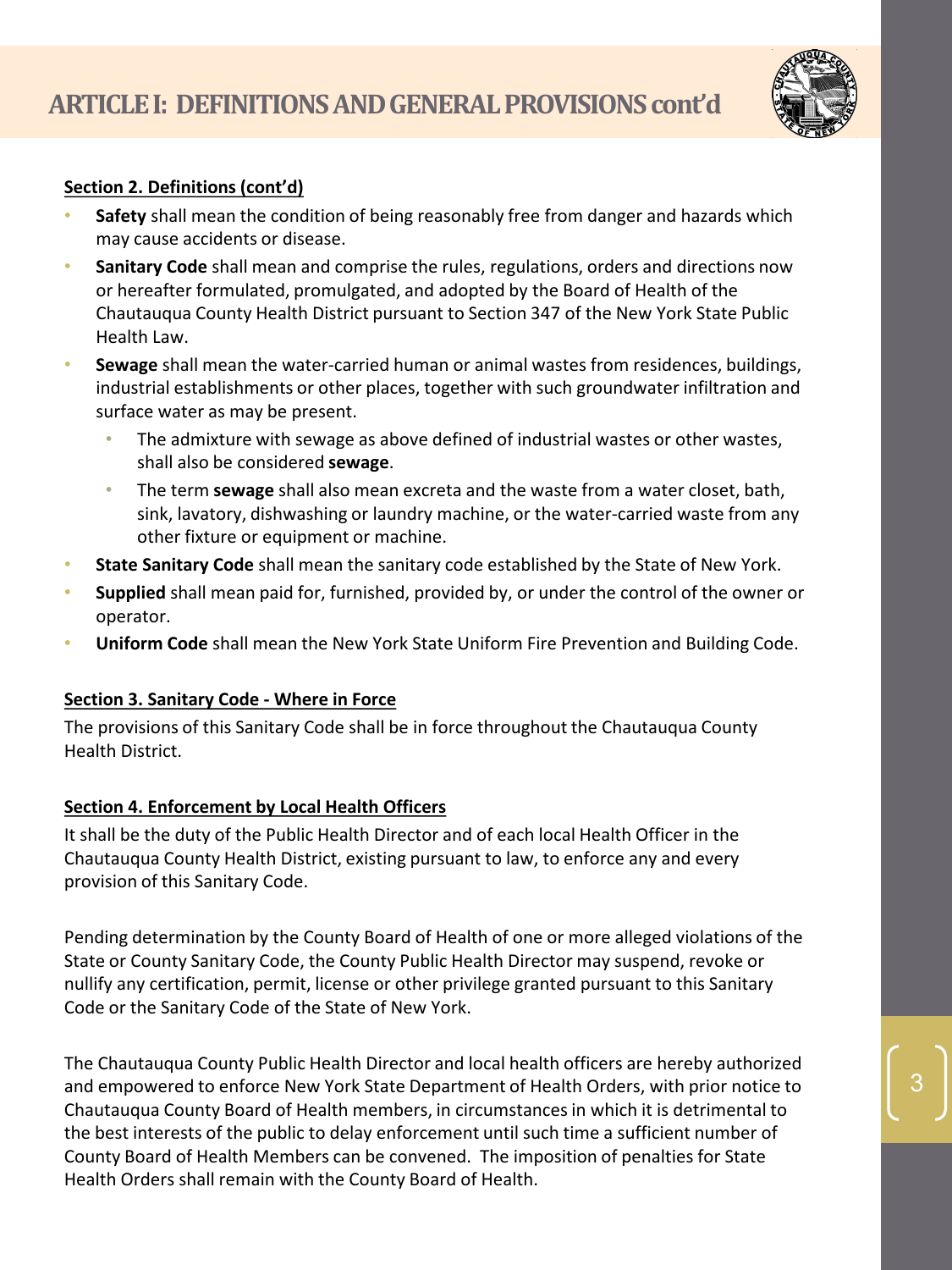

#### **Section 5. Enforcement and Penalties**

- a. Pursuant to the provisions of the New York State Public Health Law, the County Board of Health may:
	- i. issue subpoenas which shall be regulated by the Civil Practice Law and Rules of the State of New York;
	- ii. compel the attendance of witnesses;
	- iii. administer oaths to witnesses and compel them to testify;
	- iv. by resolution, designate one of its members to sign and issue such subpoenas;
	- v. issue warrants to any peace officer, acting pursuant to his special duties, or police officer of the municipality to apprehend and remove such person or persons as cannot otherwise be subjected to its orders, regulations, and to the Sheriff of Chautauqua County to bring to its aid the power of the County whenever it shall be necessary to do so;
	- $vi.$  prescribe and impose penalties for the violation of or failure to comply with any of its orders or regulations, or any of the regulations of the State Sanitary Code after holding a hearing thereon. Monetary penalties shall not exceed two thousand dollars (\$2,000) for a single violation or failure, to be sued for and recovered by it in any court of competent jurisdiction. Nothing herein contained shall be construed to exempt an offender from any other prosecution or penalty provided by law; and
	- vii. appoint one or more hearing officers as shall be necessary to carry out its functions and duties. The hearing officer shall have the same powers possessed by the board to hold and conduct hearings. The hearing officer shall function under the supervision of the local board and shall make findings of fact and recommendations to the board.
	- viii. Apart from the civil penalties outlined above, any violation of or failure to comply with the County Sanitary Code shall constitute a violation punishable on conviction for a first offense by a fine of not more than two hundred fifty dollars or by imprisonment for not more than fifteen days or by both such fine and imprisonment; and for a second or subsequent offense by a fine not exceeding five hundred dollars or by imprisonment for not exceeding fifteen days, or both.
	- ix. The willful violation of or the failure or omission to comply with any lawful order or regulation prescribed by the local board of health or local health officer constitutes a misdemeanor, punishable by imprisonment not exceeding one year, or by a fine not exceeding two thousand dollars, or by both, except as otherwise provided in New York State Public Health Law §12-b.
	- $x.$  In addition to the other penalties available herein, the County Board of Health may suspend, revoke or nullify any certification, permit, license or other privilege granted pursuant to this Sanitary Code or the Sanitary Code of the State of New York.
- b. No subpoena shall be served outside the jurisdiction of the Chautauqua County Health District, and no witness shall be interrogated or compelled to testify upon matters not related to the public health.
- c. Every warrant issued by the Board of Health shall be forthwith executed by the officer to whom directed, who shall have the same powers and be subject to the same duties in the execution thereof, as if it had been duly issued out of a court of record of New York State.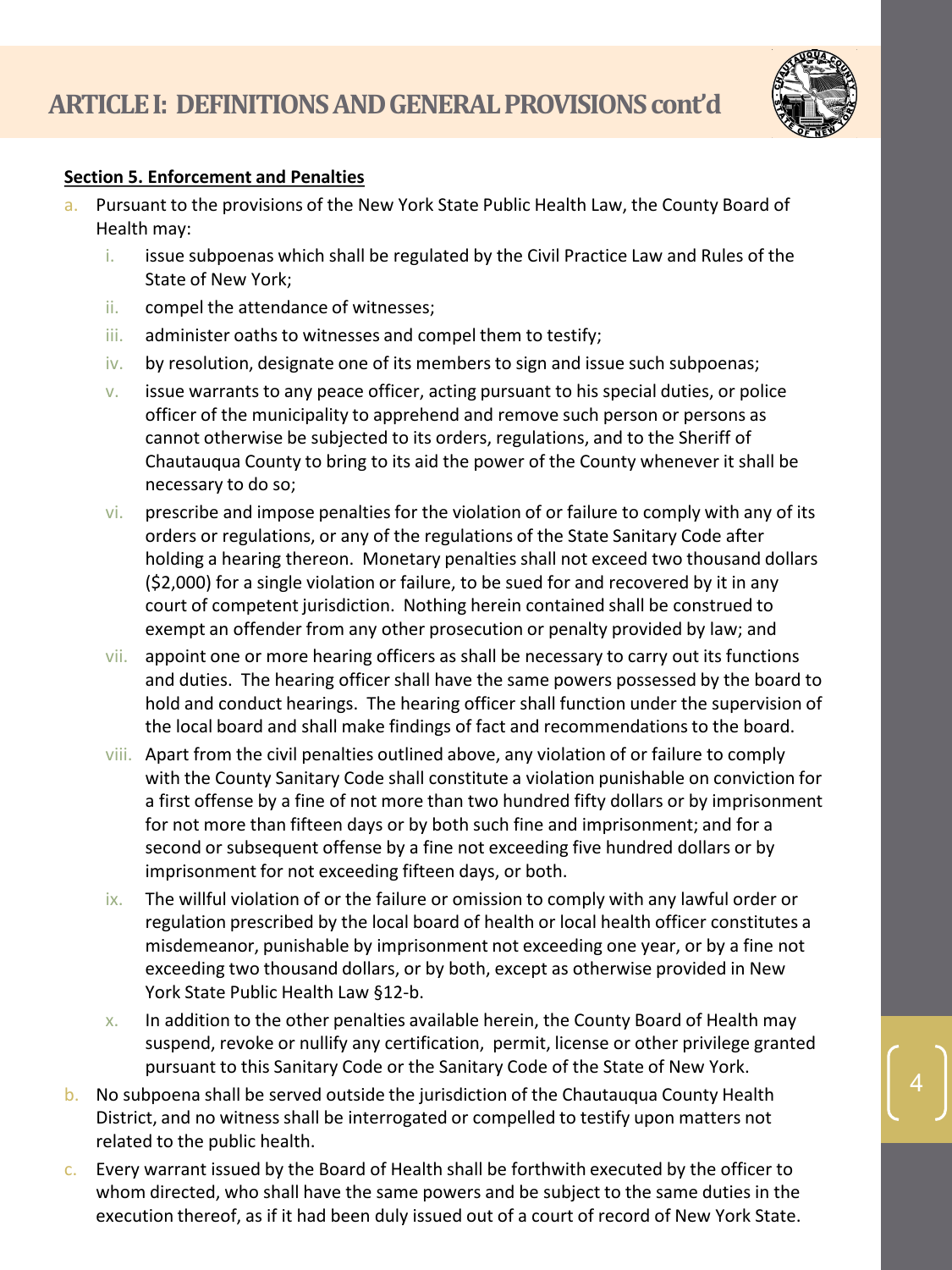

#### **Section 5. Enforcement and Penalties (cont'd)**

- d. Nothing contained in this Section shall be construed to alter or repeal any existing provision of law declaring such violations or any of them misdemeanors or felonies or prescribing a penalty therefor.
- e. Pursuant to the provisions of the New York State Public Health Law:
	- i. provisions of the Sanitary Code of the Chautauqua County Health District shall have the force and effect of law;
	- ii. any non-compliance or non-conformance with any provision of such sanitary code or of any rule or regulation, duly made thereunder shall be punishable by a civil fine not to exceed two thousand dollars (\$2,000.00) for each offense. In addition, any such non-compliance or non-conformance shall constitute a violation punishable on conviction for a first offense by a fine of not more than two hundred fifty dollars (\$250.00) or by imprisonment for not more than fifteen (15) days or both such fine and imprisonment; and for a second or subsequent offense by a fine not exceeding five hundred dollars (\$500.00) or by imprisonment not exceeding fifteen (15) days or both; and
	- iii. certified copies of the Sanitary Code of the Chautauqua County Health district shall be received in evidence in all courts and proceedings in New York State.
- f. Service of a Notice of Hearing, and all other notices to be served pursuant to this Sanitary Code may, unless otherwise specified, be accomplished in any of the following manners:
	- i. by personal delivery upon an individual Respondent or in the case of a business upon an owner, manager, officer, director or operator of the business to be served;
	- ii. by standard mail to the last known address of the individual or business to be served. For the purposes of this Section of the Sanitary Code, service by mail shall be deemed completed as of the date of mailing. An Affidavit of service shall be completed if service is effected in accordance with this subdivision;
	- iii. by posting a notice on the door of the residence of the individual to be served or on the door of the business to be served, followed by a mailing to that address;
	- iv. by e-mail, provided that if the County does not receive confirmation of receipt by the respondent the County shall mail notice of the hearing to the last known address, or effect personal service, at least fifteen (15) days prior to the date of the hearing;
	- $v.$  by facsimile, provided that if the County does not receive confirmation of receipt by the respondent the County shall mail notice of the hearing to the last known address, or effect personal service, at least fifteen (15) days prior to the date of the hearing.
- $g_{\text{R}}$  After due consideration of the written and oral statements, the testimony and arguments that shall be submitted under the provisions of subsection (f) above, or default in appearance of the respondent on the return day which shall be specified on the notice given pursuant to subsection (f) above, the Board of Health may issue and enter such final order, or make such final determination as it shall deem appropriate under the circumstances, and it shall notify the respondent thereof in writing by certified mail or by personal service.
	- i. Any final order or determination or other final action by the Board of Health and the validity or reasonableness of any code, rule or regulation of the Board of Health shall be subject to review as provided in Article 78 of the Civil Practice.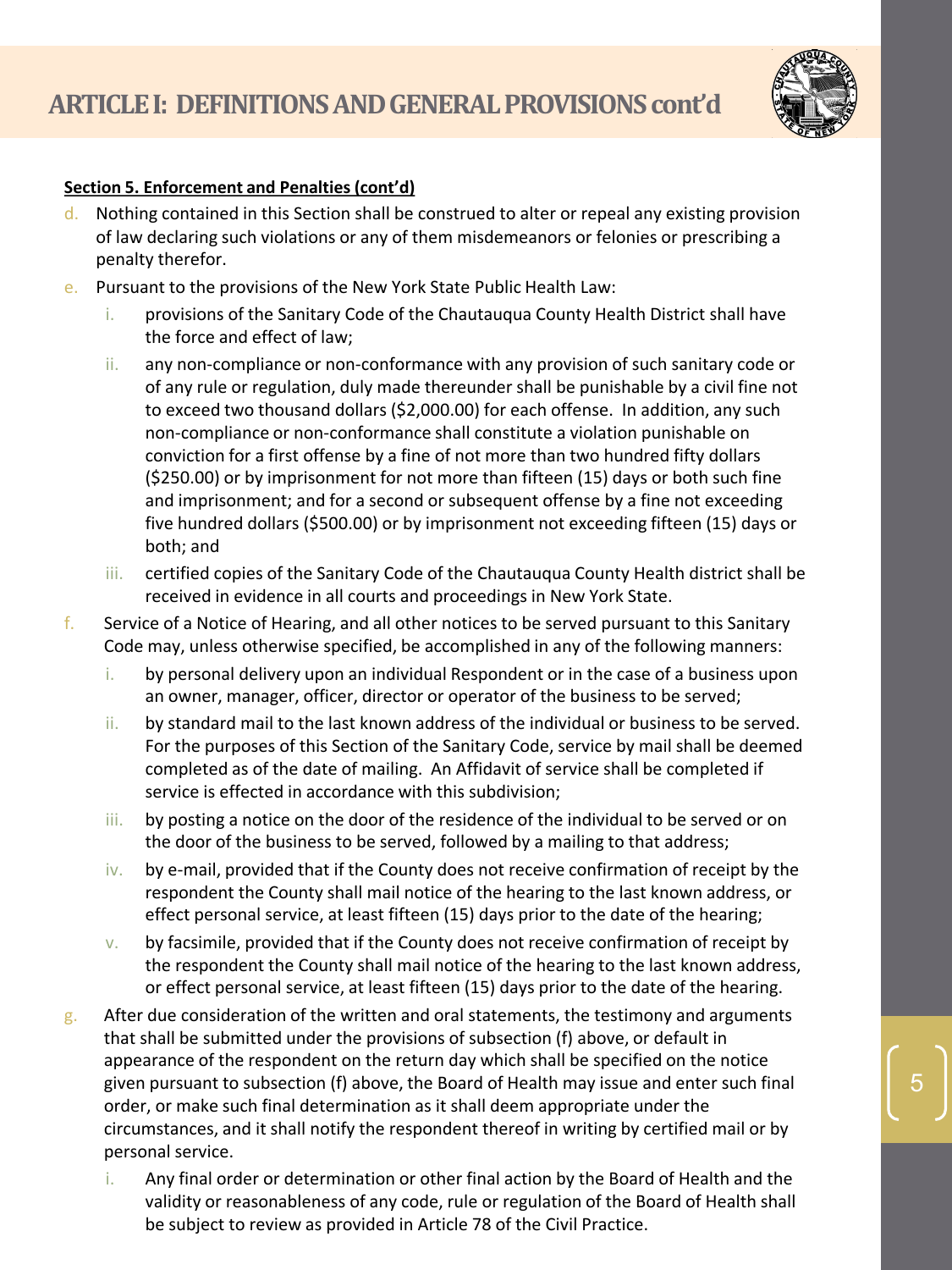

#### **Section 6. Interference with Notices**

No person shall remove, mutilate, or conceal any notice or placard of the Chautauqua County Department of Health posted in or on any premises or public place except by permission of the Public Health Director.

#### **Section 7. Special Provisions**

The regulations of this Sanitary code shall be supplemental to the regulations, rules and orders of the State Sanitary Code, New York State Public Health Law and Penal Law, and other New York State laws relating to public health.

#### **Section 8. Inspection Generally.**

- a. All premises covered by the regulations of this Sanitary Code located in the Chautauqua County Health District shall be subject to inspection by the Public Health Director and if any violation of the Sanitary code exists on the premises, any permit granted by the Public Health Director may be immediately suspended.
- b. No person shall refuse to allow the Public Health Director and/or his/her designee to inspect fully any and all premises within its jurisdiction and no person shall molest or resist the Public Health Director and/or his/her designee in the discharge of his/her duties.

#### **Section 9. Permits Generally**

- **a. Applications**  All applications for permits or written approval herein required shall be made upon forms prescribed and furnished by the Department of Health or the Public Health Director, and shall be signed by the applicant who shall be the person, or authorized agent thereof, responsible for compliance with the conditions of the permit or approval applied for. Such application shall contain such data and information and be accompanied by such plans as may be required.
- **b. Permits; Nontransferable** A permit issued to a particular person or for a designated place, purpose, or vehicle shall not be valid for use by any other person or for any other purpose or vehicle.
- **c. Permits; Conditions -** Such permits or written approvals may contain general or specific conditions and every person who shall have obtained a permit or written approval as herein required, shall conform to the conditions prescribed in said permit or written approval and the provisions of the Sanitary Code. Each such permit shall expire on the date stated in the permit or until revoked, and may be renewed or extended by the Public Health Director or may be suspended or revoked for cause by the Public Health Director after due notice and a hearing, or temporarily suspended pending a hearing.
- **d. Permit; Property of Department of Health -** All permits issued hereunder shall remain the property of the Department of Health and shall, on demand, be surrendered to an authorized representative of the Department of Health, whenever any such permit expires, is suspended, or is revoked. Permits shall be made available upon request by the Public Health Director.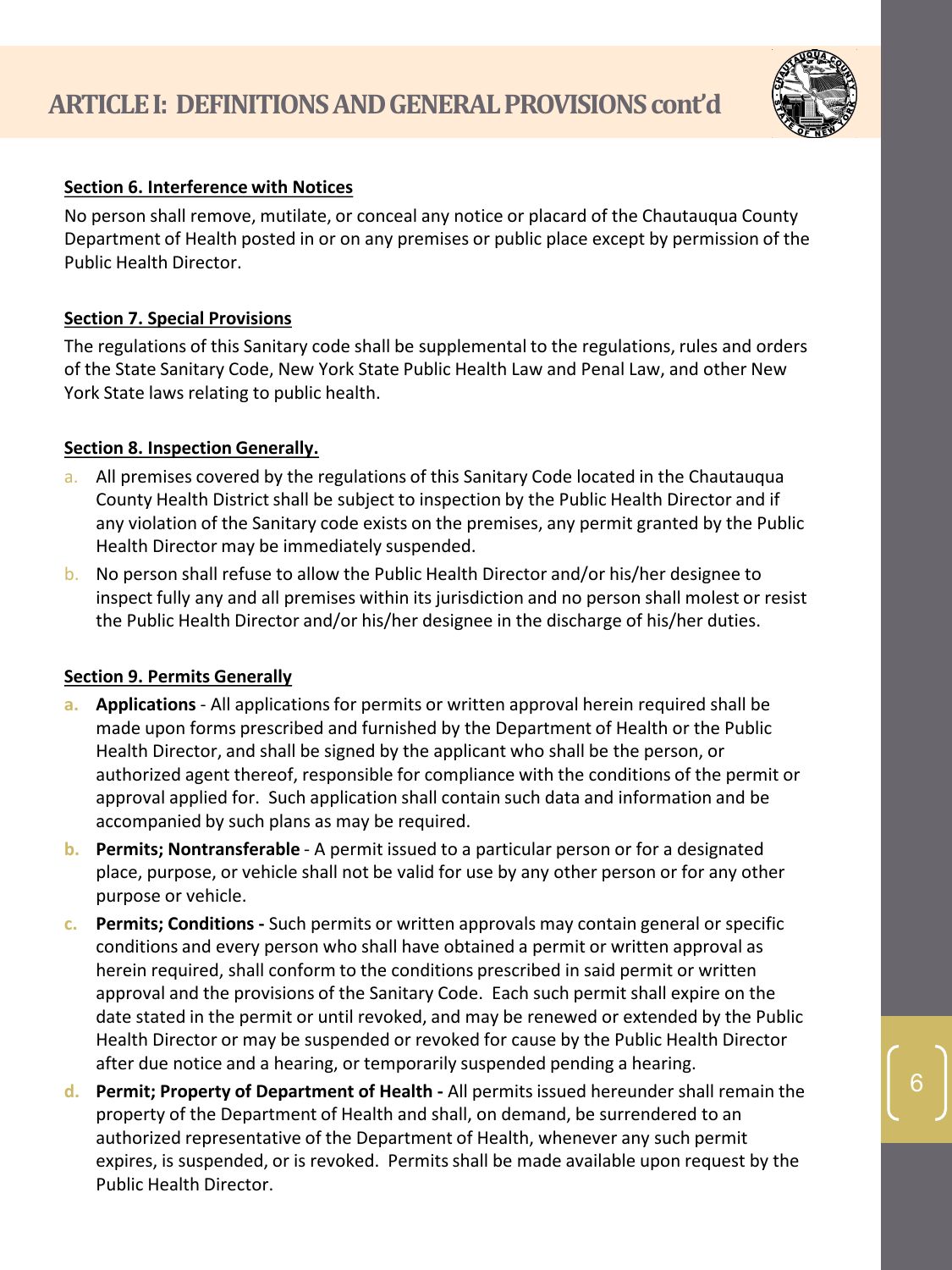

# **Section 10. Issuance of Licenses**

Nothing herein contained shall be construed to restrict or abrogate the authority of any city, town or village in the Health District to adopt and enforce additional ordinances or to enforce existing ordinances relating to the regulation, control, and/or issuance of any license and/or renewal and/or revocation thereof, and to charge and collect a fee therefor provided. Prior to issuing or renewing a license or permit, a city, town or village should verify with the Public Health Director that the applicant is in compliance with the rules and regulations now or hereafter formulated, promulgated, and adopted by the Board of Health pursuant to the provision of Section 347 of the Public Health Law.

# **Section 11. Revocation of Permits, Licenses, Certifications**

The Board of Health or the Public Health Director may refuse to issue or renew a permit, license or certification, if a Board of Health penalty issued after a hearing or a penalty imposed arising from a court violation remains outstanding.

# **Section 11A. Authorizations and Placarding**

- a. Definitions. For purposes of this Section, the following definitions apply:
	- i. Applicant means the person and/or entity applying for Authorization. References herein to Applicant include *all* names and entities under which the Applicant currently conducts, previously conducted, or proposes to conduct, business.
	- ii. Authorization means a permit, license, certificate, certification, or similar permission issued by Chautauqua County pursuant to a Public Health Provision.
	- iii. Establishment means the business location of the Applicant, and may include either the location for which Authorization is granted or the office out of which Applicant operates.
	- iv. Public Health Provision means the New York State Public Health Law, the New York State Sanitary Code, and Chautauqua County's Sanitary Code, as the same may be amended from time to time.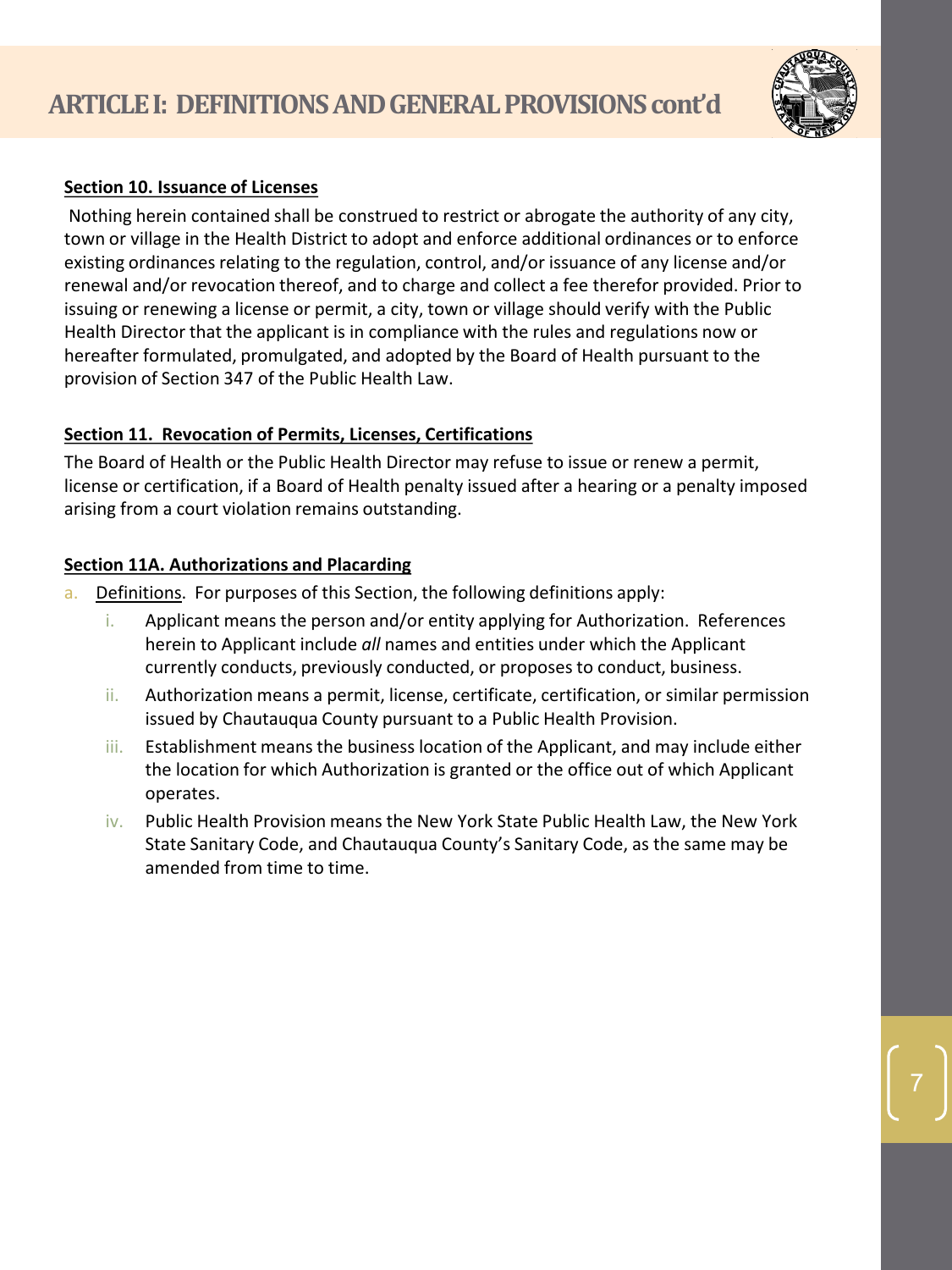

# **Section 11A. Authorizations and Placarding (Cont'd)**

- b. Application for Authorization. With respect to Authorizations issued pursuant to this Sanitary Code, and when permitted or required by the State for Authorizations issued pursuant to State law or regulation, an Applicant for Authorization or for renewal of Authorization:
	- i. who is, at the time of application, in violation of a Chautauqua County Board of Health Order, shall not be granted such Authorization until such time as the Applicant has come into compliance. In the event the violation of the Order includes non-payment of a fine or penalty, such fine or penalty must be paid in full, or paid to the extent required by the Board's Order, before Authorization is granted; or
	- ii. who has, in the six months preceding the date of the application, admitted to, or been found by the Board of Health after a hearing to have committed, any of the violations specified in paragraphs (a) through (e) below, may be denied Authorization, or in the alternative may be granted Authorization which contains language for automatic suspension or revocation upon a single future violation by Applicant of any of the referenced Public Health Provisions (e.g. a single restaurant inspection revealing an "imminent health hazard"), as determined by admission, or by the Board of Health after a hearing:
		- a. two or more inspections revealing an "imminent health hazard," a "public health hazard," or improper preparation or serving of "potentially hazardous food," as specified in 10 NYCRR §§14-1.10, 14-2.3, 14-4.20 and 14-5.10;
		- b. failure to Comply with a Notice and Demand issued pursuant to New York State Public Health Law §1373;
		- c. three or more instances of failure to comply with State Sanitary Code requirements for Drinking Water Supplies found in 10 NYCRR §5-1.5 – 5.1.52;
		- d. two or more instances of discharge of sewage in violation of Article IV Section 3, Article VIII Section 9, and/or Article X Section 3, of Chautauqua County's Sanitary Code; or
		- e. four or more violations of Article XIII Sections 3, 10, 12, 13, 14 and/or 15 of Chautauqua County's Sanitary Code; or
	- iii. who has, in the six months preceding the date of the application, admitted to, or been found by the Board of Health after a hearing to have committed, ten or more of violations of *any* combination of Public Health Provisions, shall receive Authorization which shall be automatically suspended or revoked upon the next violation of any Public Health Provision, as determined by admission, or by the Board of Health after a hearing.
- c. Existing Authorization. Notwithstanding any other provision of this Sanitary Code, any existing Authorization may be revoked or suspended in the event the holder of the Authorization would not at the time of revocation or suspension qualify for receipt of or renewal of such Authorization, based on the above provisions or any Public Health Provision.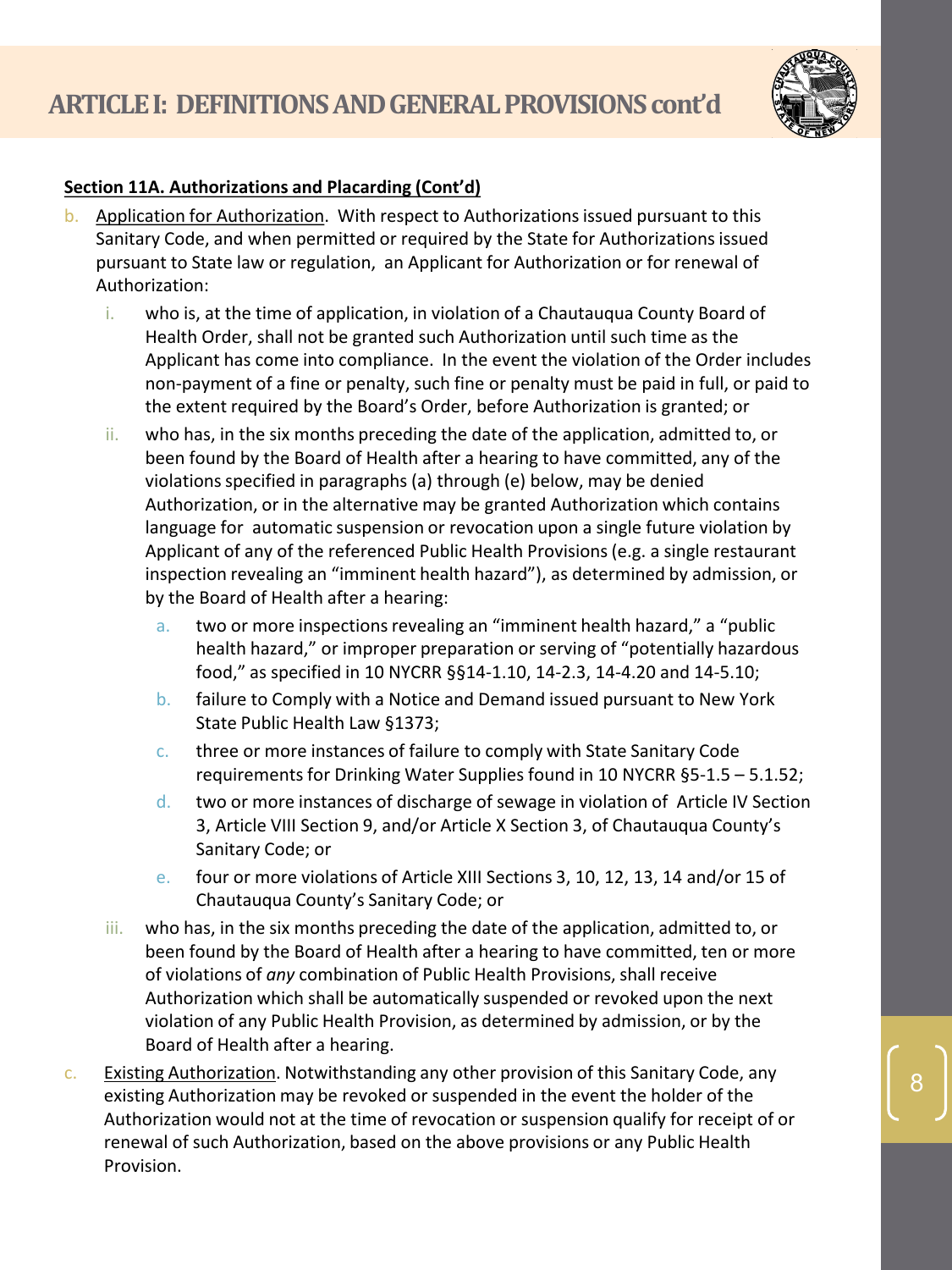

# **Section 11A. Authorizations and Placarding (Cont'd)**

d. Closing and Placarding. The Chautauqua County Public Health Director may order the closing and/or placarding of any Establishment operating without a required, current, valid Authorization. Such placard and closure order shall remain in effect until the sooner of the issuance or restoration of a current, valid Authorization, or final closure by Applicant of its business operations.

Placarding shall consist of conspicuously posting a placard at each entrance of the Establishment stating the reason for the placarding and the authority pursuant to which the placard is issued. The placard shall state that it is not to be concealed, mutilated, or altered by any person, or removed without permission of the County Public Health Director.

e. Appeals. Appeals of the denial, suspension or revocation of an Authorization, or of closing or placarding, may be made to the Chautauqua County Public Health Director. Appeals shall be submitted in writing, and a hearing on such appeal, if not sooner resolved, shall be held no later than fifteen (15) days of the date of receipt of the appeal. The Public Health Director shall resolve appeals in a manner which is consistent with the public health.

#### **Section 12. Fees**

All fees required by the Department of Health for permits, licenses, or filing shall be made payable to the Chautauqua County Director of Finance.

a. Unless otherwise required by State law, rules or regulations any fee required under this section will be waived for non-profit corporations and municipally operated facilities.

# **Section 13. Effective Date**

Except as may otherwise be specified herein every rule, regulation and provision of this Sanitary Code shall take effect on the 18th day of June, 1972 and/or as specified in subsequent amendments.

#### **Section 14. Separability Clause.**

In the event that any provision of this Sanitary Code, or its application to any person or circumstance, is held invalid or unenforceable for any reason, the remainder of said provision and of said Sanitary Code, or its application to other persons or circumstances, shall not be affected thereby and shall remain in full force and effect.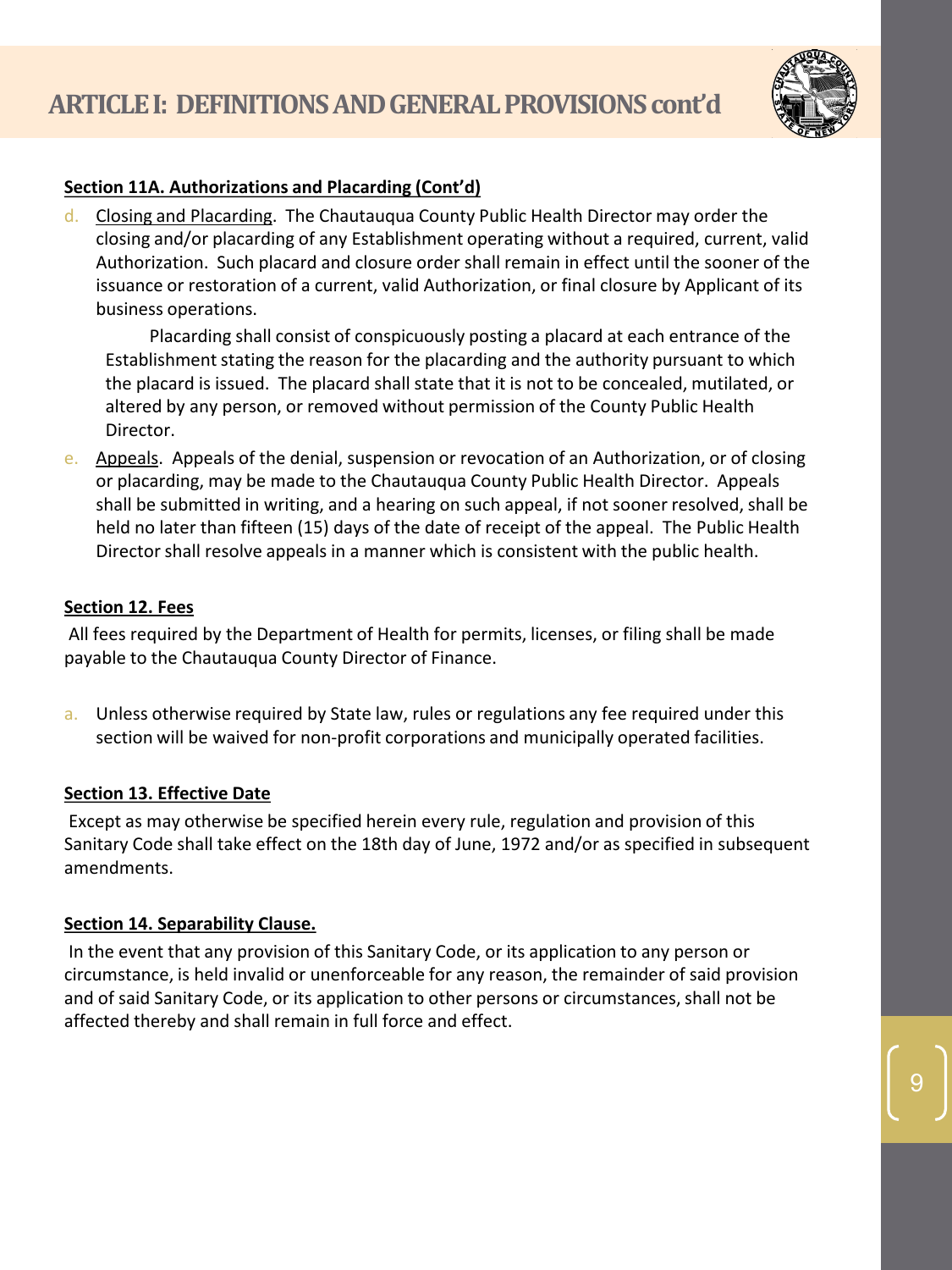

# **Section 1. General**

All definitions and regulations concerning communicable diseases and their designation, reporting and control shall be those found in Title 10, Chapter I, Part 2 of the New York State Codes, Rules and Regulations.

# **Section 2. Tuberculosis**

The control of tuberculosis in Chautauqua County shall be in accord with the definitions and regulations found in the Title 10, Chapter I, Part 2 of the State of New York Codes Rules and Regulations and Article 22, Titles I, II and III of the State of New York Public Health Law.

The Public Health Director may cause such medical examination as is consistent and in accord with current medical practices to be made of a person with a suspected diagnosis of tuberculosis.

# **Section 3. Sexually Transmitted Diseases**

The control of sexually transmitted diseases shall be in accordance with Title 10, Chapter I, Parts 2 and 23 of the State of New York Code Rules and Regulations, Article 23. Titles I, II and III and Article 27-F of the State of New York Public Health Law.

- a. Any person required by the Public Health Director under Article 23 or 27-F of the State of New York Public Health Law to submit to examination or treatment may be required to deport himself or herself in such a manner that no other persons can be exposed to his or her known or suspected infection with a sexually transmitted disease.
	- i. An order issued under subsection a) of this article may specify that the infected person or person suspected of being infected shall remain at his or her home or living quarters, or it may direct him or her to proceed or remain in a hospital or physician's office.
	- ii. The Public Health Director may order said person to submit to such examination and/or treatment as may be necessary at said hospital or physician's office.
- b. Any person having a sexually transmitted disease must submit to treatment by a licensed health care practitioner of his choice and must continue in treatment until released from treatment by the physician.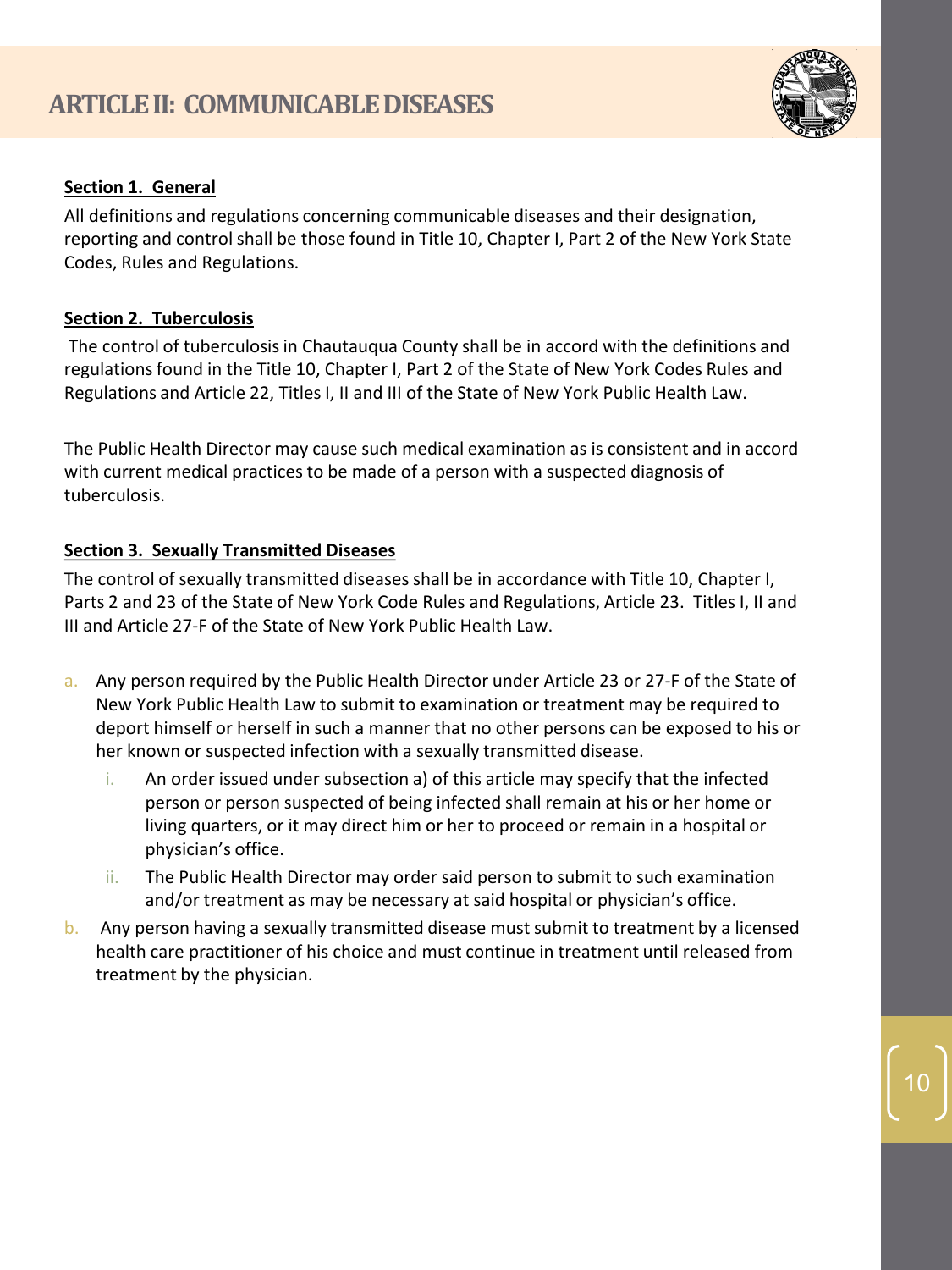

# **Section 4. Rabies**

The control of rabies in Chautauqua County shall be in accordance with Article 21, Title IV, Sections 2140 to 2145 inclusive, of the State of New York Public Health Law; Title 10, Chapter 1, Part 2 of the New York State Code Rules and Regulations; and the State of New York Agriculture and Markets Law Article 7.

- a. It shall be the duty of every health care provider to report immediately to the Public Health Director the full name, age, telephone number and address of any person under his care or observation who has been exposed to any animal having rabies or suspected by the health care provider of having rabies.
- b. It shall be the duty of the Public Health Director to cause any animal of a species subject to rabies that a person has been exposed to be confined as required by Section 2140 of Title IV of the state public health law or to be destroyed immediately.
	- i. Should such animal develop active signs of rabies within the ten (10) day period, it may be destroyed under the direction of the Public Health Director.
- c. The Public Health Director may cause to be secured and confined under observation in a veterinary establishment or animal holding facility or upon the premises of the owner of any animal within the County of Chautauqua suspected of having rabies for such time as may be necessary to determine the diagnosis.
- d. All dogs, four (4) months of age or older, licensed in the County of Chautauqua in accordance with New York State Agriculture and Markets Law and all cats four (4) months of age or older shall be vaccinated for the prevention of rabies. Such vaccination shall be made by a method approved by the Public Health Director.
	- i. A valid certificate of vaccination signed and dated by a licensed veterinarian shall be presented upon application for a dog license.
	- ii. The certificate of vaccination shall remain in the possession of the animal owner and shall be presented each time a dog is licensed or upon the request of the Public Health Director or his/her duly authorized subordinate.
- e. No certificate of vaccination shall be valid for more than three (3) years.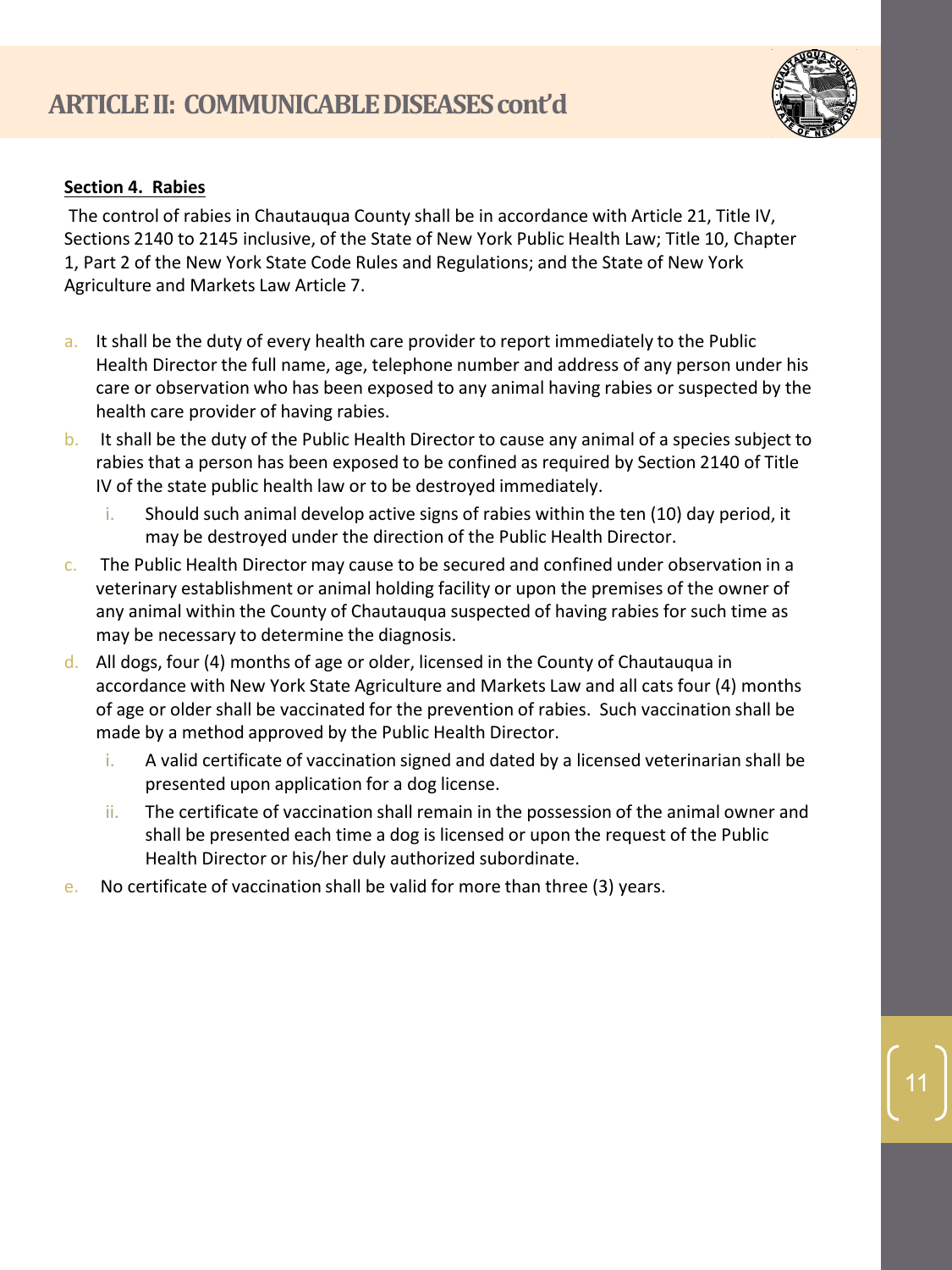

# **Section 1. General Provisions**

No person shall transfer to any other person, nor accept from any other person, the transfer of the title to any property, unless and until the Public Health Director shall have examined and issued certification for any individual water supply and individual sewage disposal or wastewater treatment system serving such property. The operation of this section shall not be applicable to the following:

- a. Transfers in a tax foreclosure action, and transfers to a bank in connection with a bank foreclosure;
- b. Transfers in connection with a partition action under Article 9 of the Real Property Actions and Proceedings Law;
- $c.$  Transfers by operation of law, such as intestate or testamentary succession;
- d. Transfer of owner-occupied single family residences between members of an immediate family. Immediate family members include spouses, and also include children, parents, siblings, and their spouses. This exemption does not apply in cases where a real property transfer inspection is requested by a lending agency;
- e. Transfers made to a former spouse as part of a divorce proceeding; and
- f. Transfers of undeveloped properties with no facilities for water service, sewage disposal or wastewater disposal.

#### **Section 2. Availability of Public Water**

- a. Where a municipal public water system is available and accessible, the dwelling or structure being transferred shall be connected to the municipal public water system if the water supply serving such dwelling cannot be certified by the Public Health Director. The operation of this section shall not be applicable to those exemptions cited in Article III, Section 1, items a through f.
- b. In areas where public water service is not available, the person offering any owneroccupied single family property for sale or transfer should provide a water supply which conforms to microbiological standards for potable water and should implement any recommendations prescribed by the Public Health Director to bring the water system into compliance with the standards contained in Part 5 of the New York State Sanitary Code or 10 NYCRR Part 75.

#### **Section 3. Water Certification**

No certification of the water supply need be applied for, or made, if:

- a. the water supply serving the properties is an approved public water supply; or
- b. both buyer and seller execute a written waiver of inspection for a water supply which was certified by the County within the prior six months and which has not exhibited any evidence of contamination since the date of such certification.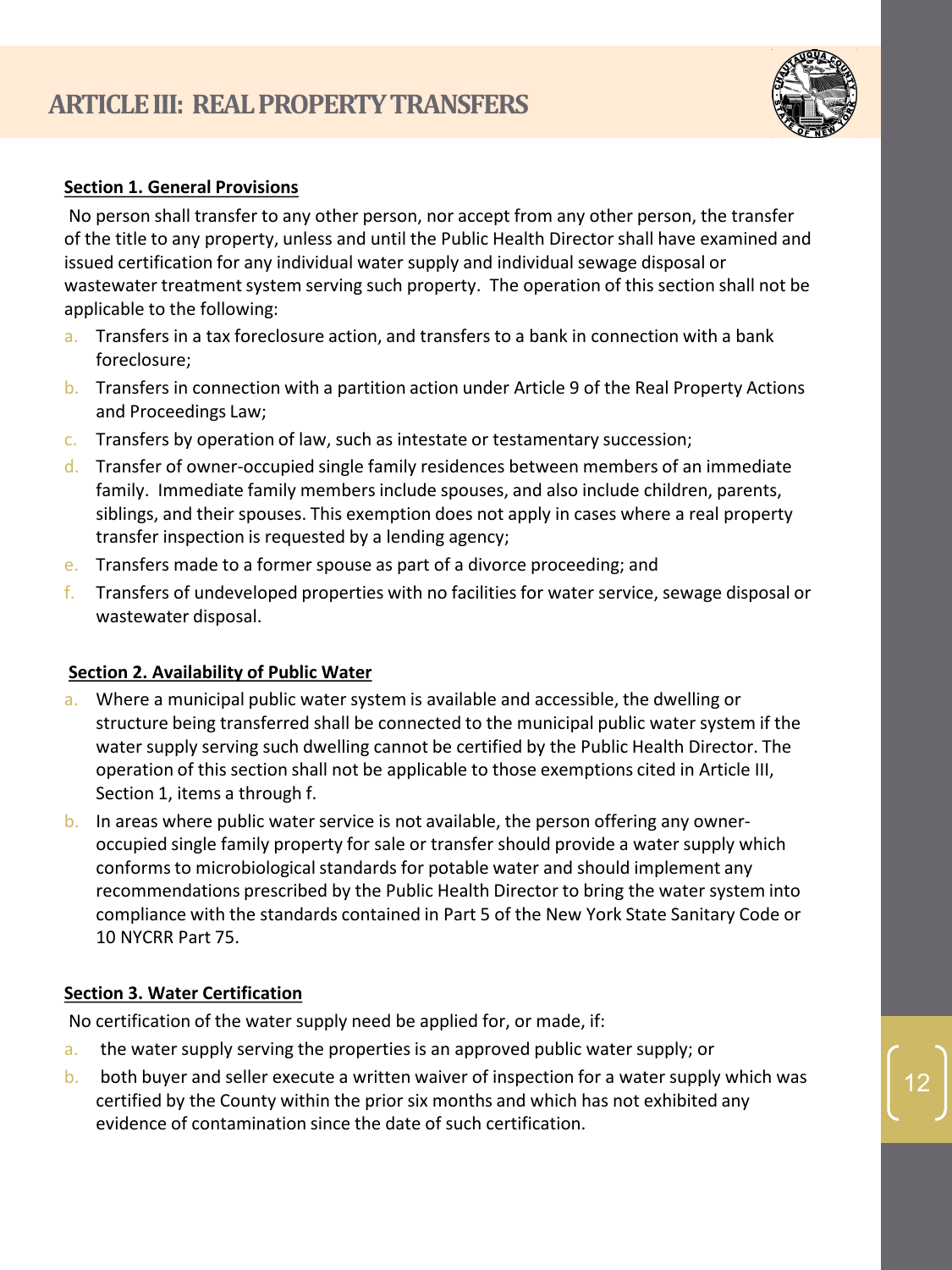

#### **Section 4. Sewer Certification**

No certification of the sewage disposal or wastewater treatment system need by applied for, or made, if:

- a. the sewage or wastewater originating from the property discharges to a public sewer owned and operated by a municipal or other special public sewer service district; or
- b. the septic system has been certified within the six months preceding the property transfer and the buyer has executed a written waiver of the certification requirement; or
- c. both parties agree that the septic system is deficient, a permit for system repair or replacement has been granted by the County, and the parties to the transfer have escrowed sufficient funds to pay for the system replacement or system repair.

# **Section 5. Property Transferred Under Land Contract**

Certification of the Public Health Director is required for property transferred under land contract. The owner of record is the responsible party for any deficiencies of the water supply system sewage disposal or the wastewater treatment system.

Notwithstanding the above, no such certification of the on-site sewage disposal system or wastewater and/or water supply is required if there is a record of them being inspected and approved as part of the transfer of the property when the land contract is initiated.

# **Section 6. Conditional Certification**

The Public Health Director may issue a conditional certification based on information available at the time of the health inspection. Certain conditions, such as building vacancy, deep snow, or tall grass, may necessitate a provisional inspection. A complete inspection shall be made when conditions allow or when the system has been in use for a specified period of time. If the wastewater treatment system or water system is found to be in violation, then the owner of record shall be responsible for correction of the violation as specified by the Public Health Director and/or by the Board of Health.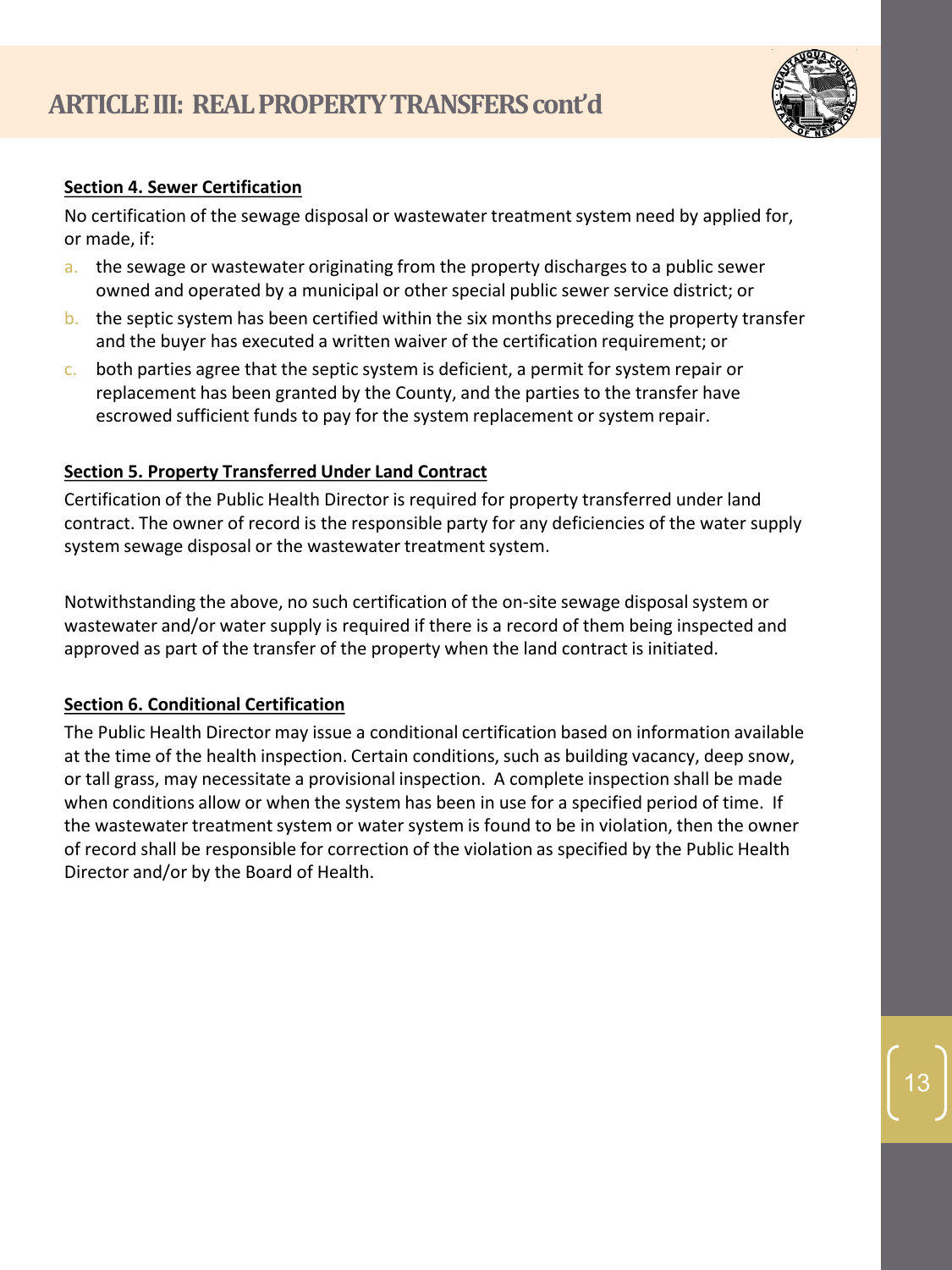

#### **Section 1. Definitions**

- **Premises** shall mean any building or structure which is wholly or partly used or intended to be used for living or sleeping by human occupants.
- **Household Sewage Treatment System** shall mean a sewage disposal or treatment system for a mobile home or one or two family dwellings.
- **Sewage Tank** shall mean a water-tight tank designed to contain sewage solids long enough for satisfactory bacterial decomposition of the solids to take place and includes septic tanks and aeration type treatment tanks.
- **House Sewer** shall mean the sewer from the house to the sewage tank.
- **Septic Tank** shall mean a covered water-tight tank designed to retain settled sewage solids.
- **Aeration Type Household Sewage Disposal Treatment System** shall mean a system which utilizes the principal of aerobic bacterial oxidation in the decomposition of sewage.
- **Privy** shall mean any facility or structure provided for the storage or deposit of human excreta without water carriage.
- **Watertight Vault Privy** shall mean a watertight receptacle of no fewer than 1000 gallons, meeting the construction standards for a septic tank, for the storage or deposit of human excreta without water carriage.
- **Enhanced Treatment Unit** (ETU) shall mean pre-manufactured structures that provide enhanced treatment of wastewater prior to discharge to a subsurface soil absorption area.

All other terms not defined herein but defined in New York State Environmental Conservation Law or Title 10 of New York State Codes, Rules and Regulations (NYCRR) shall have the meaning prescribed to them by the Environmental Conservation Law and NYCRR.

# **Section 2. Applicability**

This article shall apply to the construction and use of a new or modified treatment system, point source or outlet when such disposal, point source system or outlet is designed to discharge and discharges sewage effluent without the admixture of industrial wastes or other wastes from a premises designed to house fewer than three families or ten or fewer people computed on the basis of twenty-four hour occupancy and when the discharge from such a disposal system consists of a flow of less than one thousand gallons per day.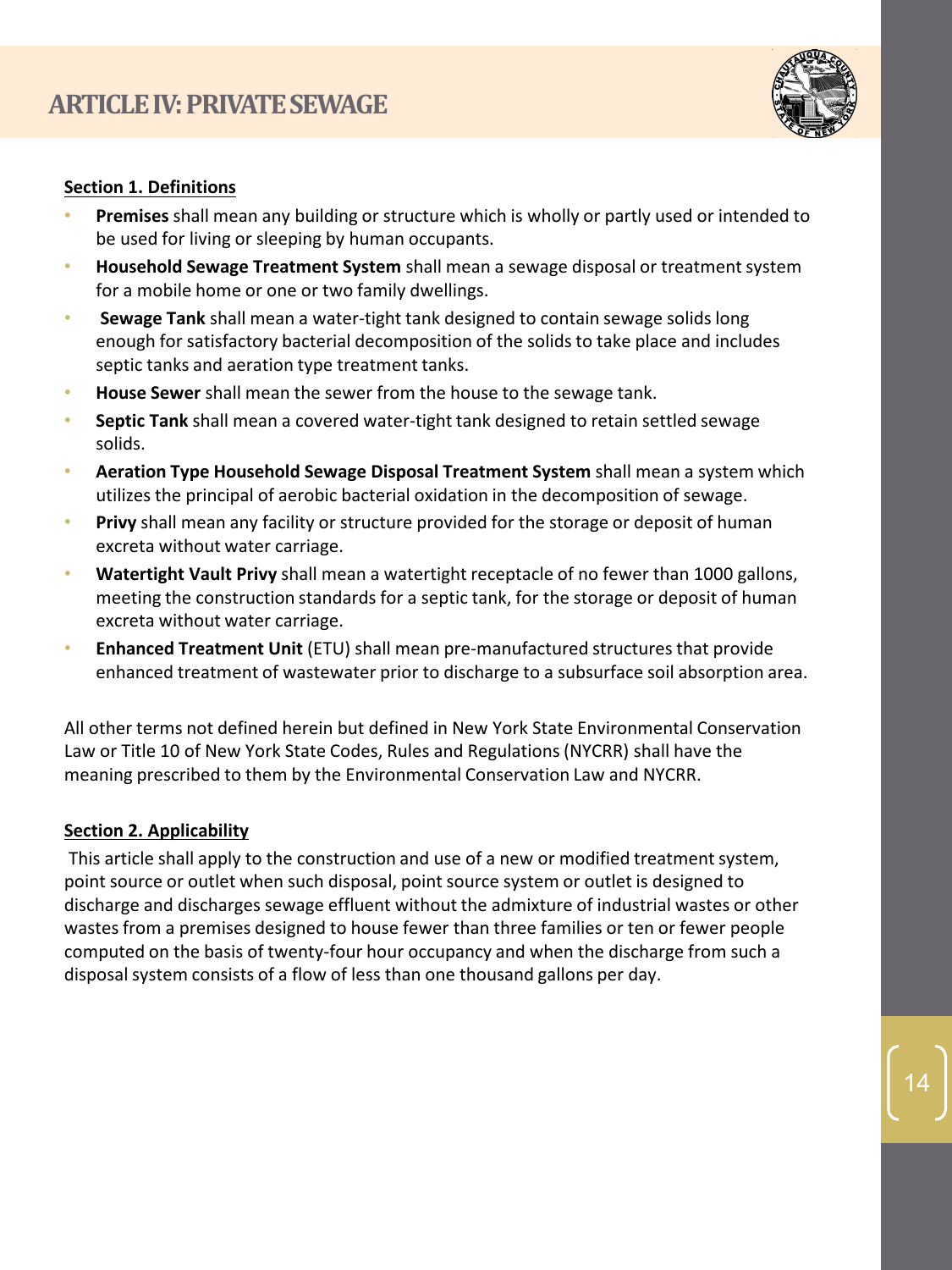

# **Section 3. Disposal Requirements**

- a. No person shall discharge, or allow or cause to be discharged untreated sewage, the overflow drainage or contents of a sewage tank, or other putrescible, impure or offensive wastes onto the surface of the ground or into any street, road, alley, open excavation, stormwater sewer, land drain ditch, adjoining property, water course, or body of water or ground water, except under such circumstances as prescribed by and with the written approval of the Public Health Director.
- b. No person shall discharge, or allow to be discharged, treated or untreated sewage, the overflow drainage or contents of a sewage tank, or other putrescible, impure, or offensive wastes into an abandoned water supply well, spring, or cistern or into a natural or artificial well, sink hole, crevice or opening extending into limestone, sandstone, or other rock or shale formation.
- c. Each premises provided with plumbing fixtures or provided with a receptacle to create a sanitary flow, where no approved public sanitary sewerage system is available, shall have a household sewage disposal system of approved type and design as specified in Chapter II of Title 10 of New York Code Rules and Regulations Part 75 and Appendix 75-A.
- d. Each household sewage treatment system shall serve a single dwelling on an individual lot and shall be properly maintained by the owner as specified in Chapter II of Title 10 of New York Code Rules and Regulations Part 75. Any failure to provide a properly maintained system may be declared a public health nuisance by the Public Health Director.
- e. Roof water, foundation drain, cistern overflow, or surface or subsoil drainage shall not be discharged into a sanitary sewer or into a sewage treatment system.
- f. No household sewage treatment system shall be installed, maintained, or operated on property accessible to a public sewerage system.
- g. Whenever an approved public sewerage system is accessible to the property, any household sewage treatment system shall be abandoned and the house sewer directly connected to the public sewers.
- h. Where a public sanitary sewer is available and accessible, the Public Health Director may issue an order upon the owner of any property whereon any other method of sewage treatment was located requiring said owner to abandon the use of such other method of sewage treatment within a period of not more than ninety (90) days, and to connect with such public sewer system.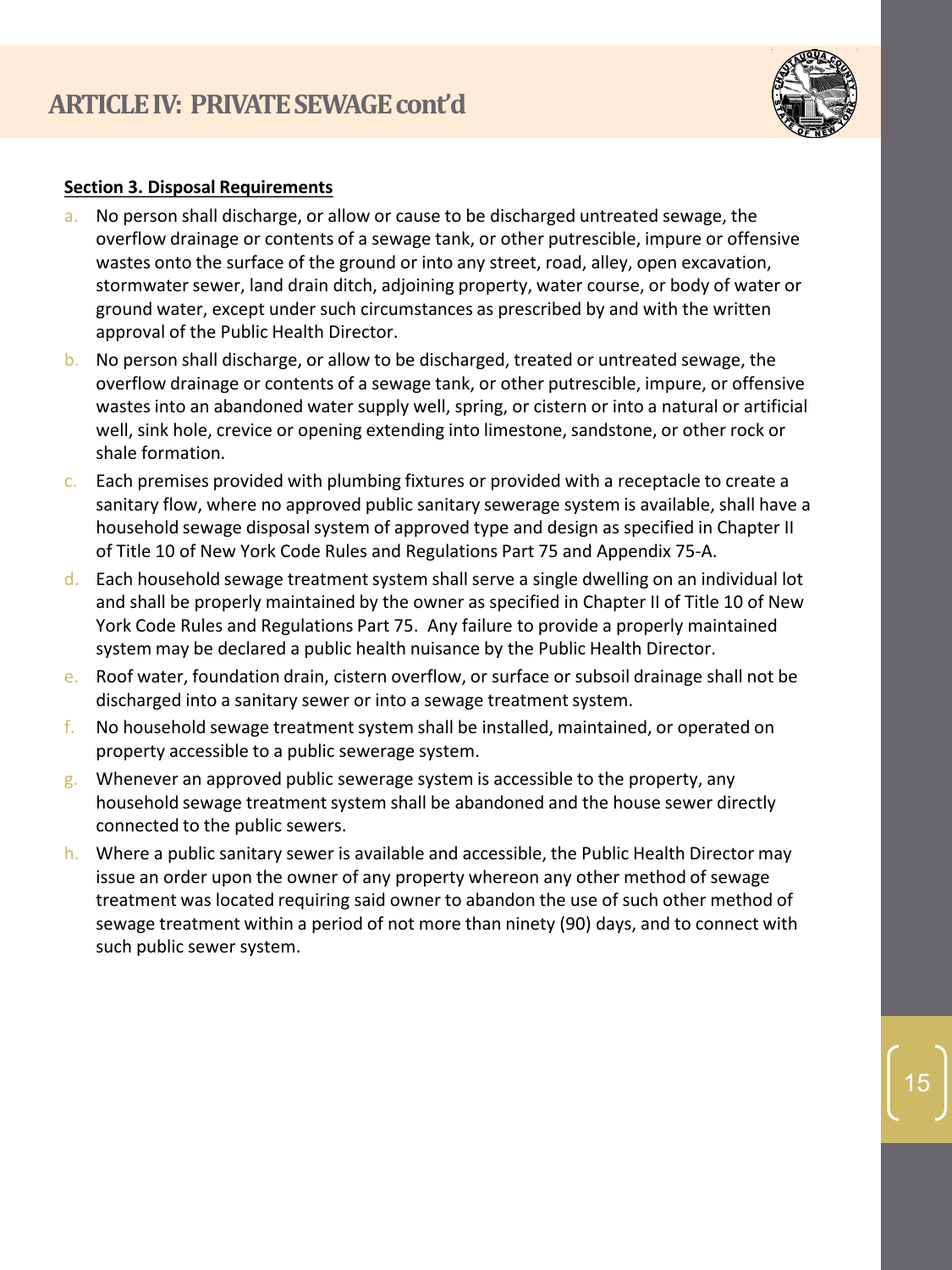

#### **Section 4. Installation Permit**

- a. The property owner or designated agent shall apply for a permit from the Public Health Director for construction, installation, alteration, or extension of a household sewage treatment system prior to start of work.
- b. Permit applications shall be made in writing on a form prescribed by the Public Health Director and shall contain all pertinent information relative to the location, construction, installation, alteration, or extension of a household sewage treatment system and any other information required by the Public Health Director.
- $c.$  Each permit application to the Public Health Director shall be accompanied by a fee as set forth in Article XXIII of this code. Such fees are nonrefundable regardless of the disposition of the application.
- d. No person shall construct, install, connect, alter or extend a household sewage treatment system within the Chautauqua County Health District without having first applied for and received a written permit from the Public Health Director. No permit is required for minor repairs.
- e. A separate permit shall be obtained for each premises on which sewage treatment work is to be performed.
- f. If a home addition is planned which increases the number of bedrooms (or rooms that could be converted to bedrooms in the future) the septic system must be evaluated to determine if it is sized to meet future increases in wastewater flow. If not, it must be upgraded.
- $g$ . Permits for the construction, installation or alteration of a sewage treatment system shall expire one year after the date of issuance unless an extension has been granted in writing.
- h. The Public Health Director shall deny or revoke a permit if the information on the application is incomplete, inaccurate, false, misleading or indicates that the provisions of this article cannot be met.
- i. A person who constructs or provides, or undertakes to construct or provide a household sewage treatment system without first obtaining a permit to construct such system as required, or does not construct and install or maintain and operate such system or facility according to the terms or conditions of the permit or approved amendments thereto, is in violation of the Sanitary Code. A person who constructs or provides or undertakes to construct or provide a household sewage treatment system after being denied a permit is in violation of the Sanitary Code.
- j. "Specific Waiver" shall mean a waiver granted in an individual situation because of a hardship or other circumstance that makes it impractical to comply with a standard for individual sewage treatment systems.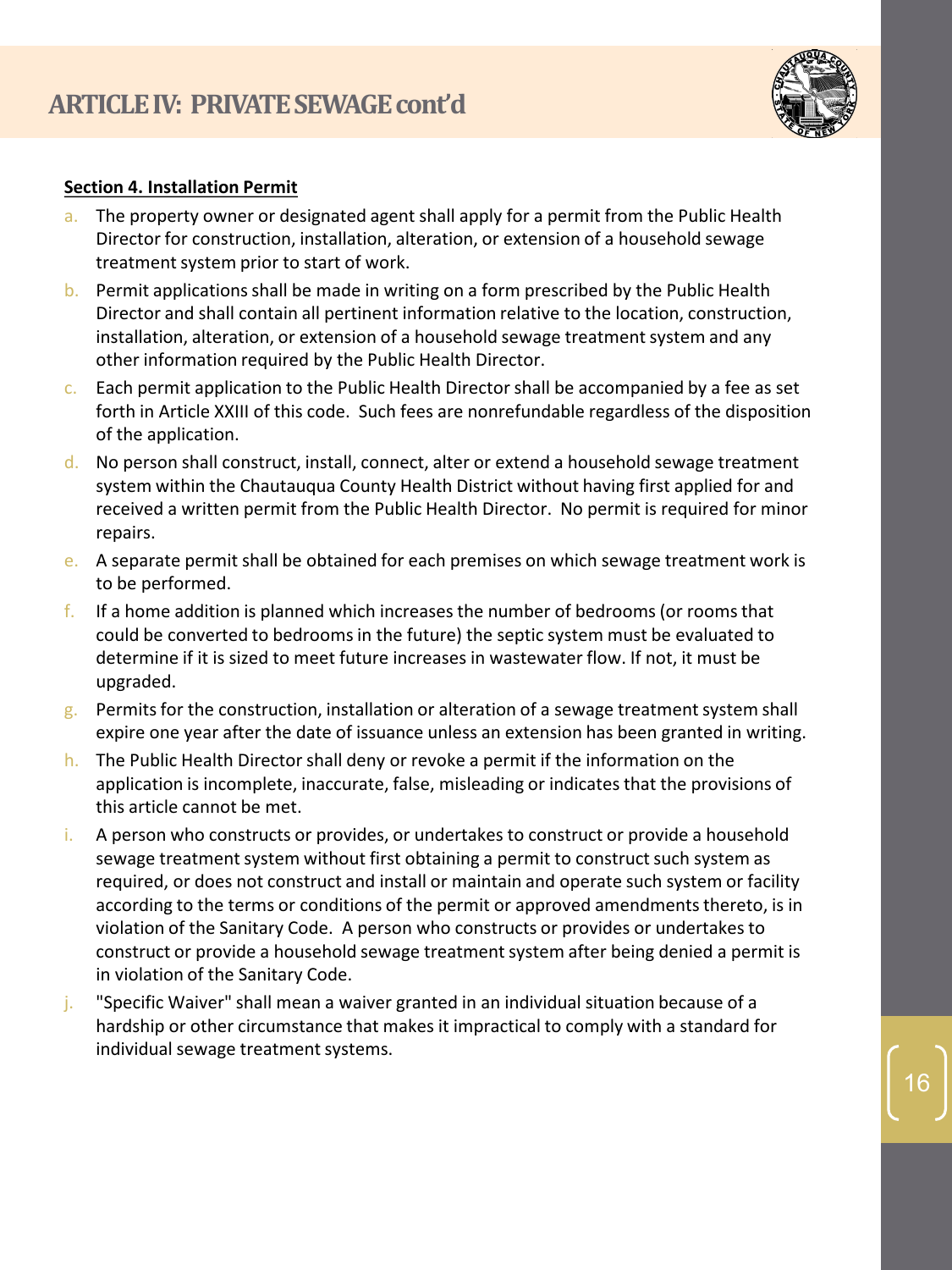

# **Section 5. Installation Requirements**

Installation requirements for individual sewer systems must satisfy Chapter II of Title l0 of New York Code Rules and Regulations, Part 75 and Appendix 75-A.

- a. A septic tank-leaching system shall not be installed in an area where the texture, structure, and porosity of the soil are not suitable. Percolation tests shall be performed by persons whose qualifications shall be acceptable to the Public Health Director. The Public Health Director may require as many percolation tests as may be necessary to determine acceptability of this site. No septic tank-leaching tile field or bed shall be installed with a percolation rate less than one (1) inch fall in water level in the test hole in sixty (60) minutes. No septic tank-seepage pit shall be installed where the percolation rate is less than one (1) inch fall in water level in fifteen (15) minutes.
- b. No person shall install individual household sewage treatment systems in a new realty subdivision, unless it is considered to be impractical and inadvisable by the Public Health Director to install a community sewerage system with required treatment.
- $c.$  If it has been determined by the Public Health Director that on lot leaching is impracticable the effluent from subsurface sand filters, household aeration or other approved type sewage treatment system may be permitted to discharge off the lot only if the outlet is satisfactory to the Public Health Director.
- d. Where the point of discharge or discharge area is into a road or highway right-of-way, permission must be obtained from the highway superintendent or other similar officer having jurisdiction.

# **Section 6. Abandoned Sewage Disposal or Treatment Equipment**

a. The owner of abandoned septic tank or other device or equipment for treatment or disposal of sewage shall clean the tank and fill to the ground surface in a manner acceptable to the Public Health Director.

# **Section 7. Lot Dimensions and Area**

- a. Lots on which household sewage treatment systems are to be installed shall be of sufficient area and suitable topography to permit compliance with this article. Where public water is available and a public sewer is not available the minimum lot size shall be 15,000 square feet. Where neither public water nor public sewer is available the minimum lot size shall be 40,000 square feet.
- b. There shall be available sufficient area to provide for the complete replacement of the leaching system or subsurface sand filter.

# **Section 8. Individual Lots in an Approved Subdivision**

Individual household sewage treatment systems in approved subdivisions shall follow the provisions of this Article and the approved requirements contained on the plans filed in the office of the Chautauqua County Clerk.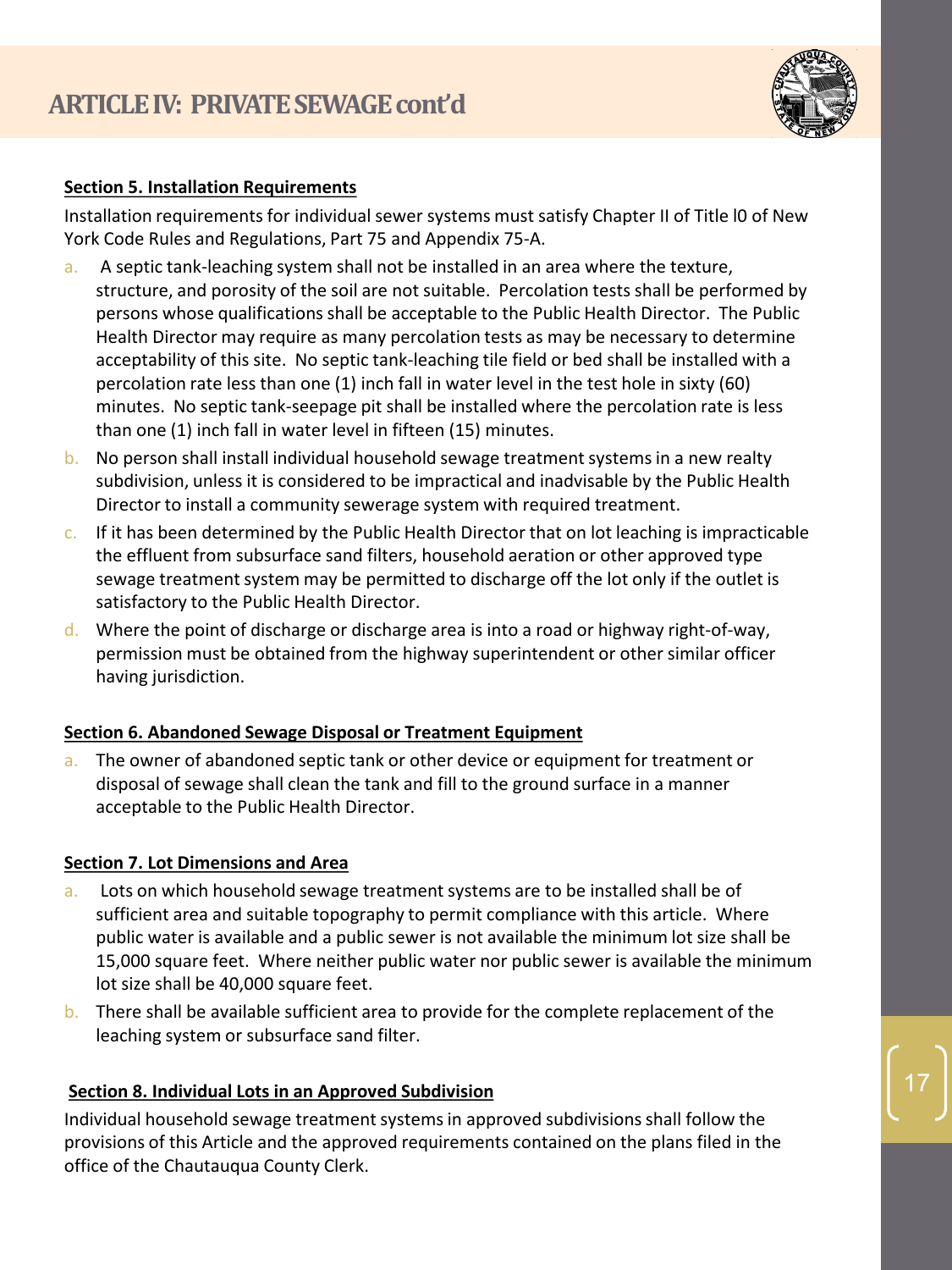

#### **Section 9. Design, Construction, Installation, Maintenance and Operation**

- a. The design, construction, installation, location, maintenance and operation of household sewage treatment systems including: septic tanks; aeration type treatment systems; enhanced treatment units; leaching tile fields; leaching beds; seepage pits; subsurface sand filters; house sewers; privies; and any other treatment system of part thereof, shall conform to Chapter II of Title 10 of New York Code Rules and Regulations, Part 75 and Appendix 75-A. Pit privies are not to be utilized, and privies are to be Watertight Vault Privies. All enhanced treatment systems utilizing an aeration type treatment system shall be continuously maintained by a trained operator, in accordance with manufacturer's recommendations and as needed for proper functioning of the system.
- b. Approval of a sewage treatment system pursuant to the provisions of this Article shall not be construed as a guarantee by the Public Health Director or by his/her agents that the system will function satisfactorily, nor shall it in any way restrict the ability of the Public Health Director, or his/her duly authorized subordinate to enforce this code or any other law, rule, or regulation.

#### **Section 10. Inspections**

- a. A property owner shall request an inspection of his or her household sewage treatment system at least 48 hours in advance of expected time of completion.
- b. The household sewage treatment system shall not be covered or placed into operation until the system has been inspected and approved by the Public Health Director.
- c. The Public Health Director may make inspections at any time during the course of construction of the household sewage treatment system to ensure compliance with this Article.

#### **Section 11. Waivers**

The Chautauqua County Board of Health may on written application grant a specific waiver from a provision of this Article, where such waiver is consistent with the general purpose and intent of this Article. The applicant receiving such waiver must be advised in writing if the design or conditions approved do not meet State or County standards and the potential consequences of such deviations. Systems with a surface discharge are prohibited for new construction and are not eligible for a waiver.

# **Section 12. Mandatory Inspection of sewage disposal systems within 250 feet of lakeshores of Bear, Cassadaga, Chautauqua, Erie and Findley Lakes.**

The Public Health Director shall develop policy and procedures consistent with New York State On–Site Training Network Standard inspection program to inspect all unpermitted private sewage disposal systems and permitted sewage disposal systems that are older than 30 years old within 250 feet of the lakeshores of Bear, Cassadaga, Chautauqua, Erie and Findley Lakes. First priority will be unpermitted sewage disposal systems with second priority given to permitted private sewage disposal systems greater than 30 years old.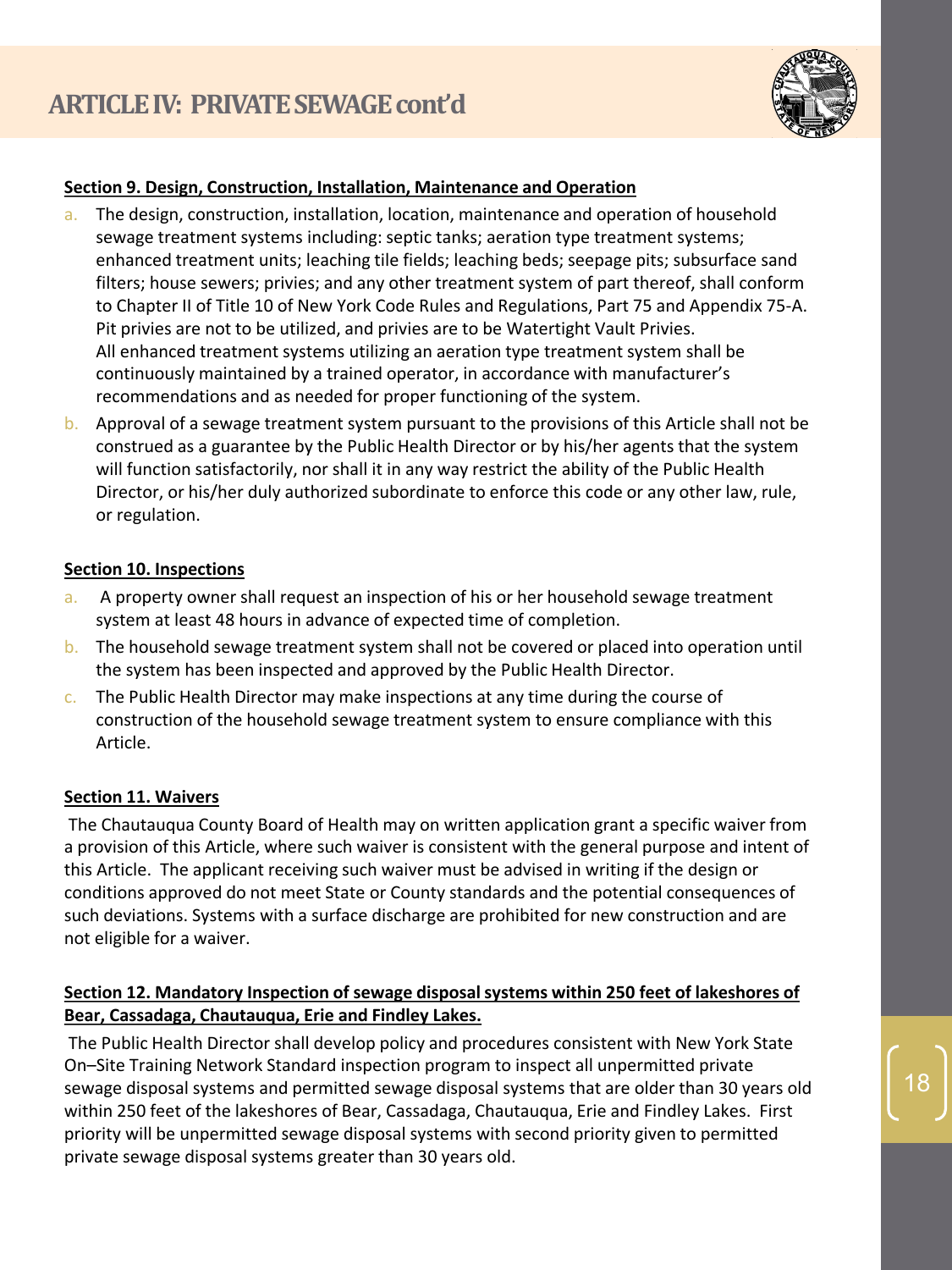# **Section 13. Holding Tank Approval and Permitting**

- a. The Public Health Director may in her/his discretion issue permits for temporary or longterm holding tanks as a means of addressing private sewage, such permits to be issued in accordance with Departmental policies and procedures and consistent with Chapter II of Title 10 of New York State Code Rules and Regulations (Part 75 and Appendix 75-A) and with New York State On–Site Training Network Standards on Holding Tank approval and permitting.
- b. Permitting and inspection of holding tanks will be in accordance with Public Health Director Policies and Procedures.

# **ARTICLE V: DRINKING WATER SUPPLIES**

# **Section 1. General**

The Chautauqua County Board of Health officially adopts Part 5 Subparts 5-1, 5-4 and 5-6, Chapter 1 of the New York State Sanitary Code, as may be amended from time-to-time, as applying within the Chautauqua County Health District.

# **Section 2. Availability of Public Water**

- a. Where a municipal public water system is available and accessible, the Public Health Director may issue an order upon the owner of any property whereon any other method of water supply was located that does not meet microbiological standards for potable water or is not in compliance with Part 5 of the New York State Sanitary Code or 10 NYCRR Part 75 to abandon the use of such other method of water supply within a period of not more than ninety (90) days, and to connect with such municipal public water system.
- b. For all new construction of dwellings or other structures requiring potable water where a municipal public water system is available and accessible, the source of potable water serving said dwelling or structure shall be from the municipal public water system.





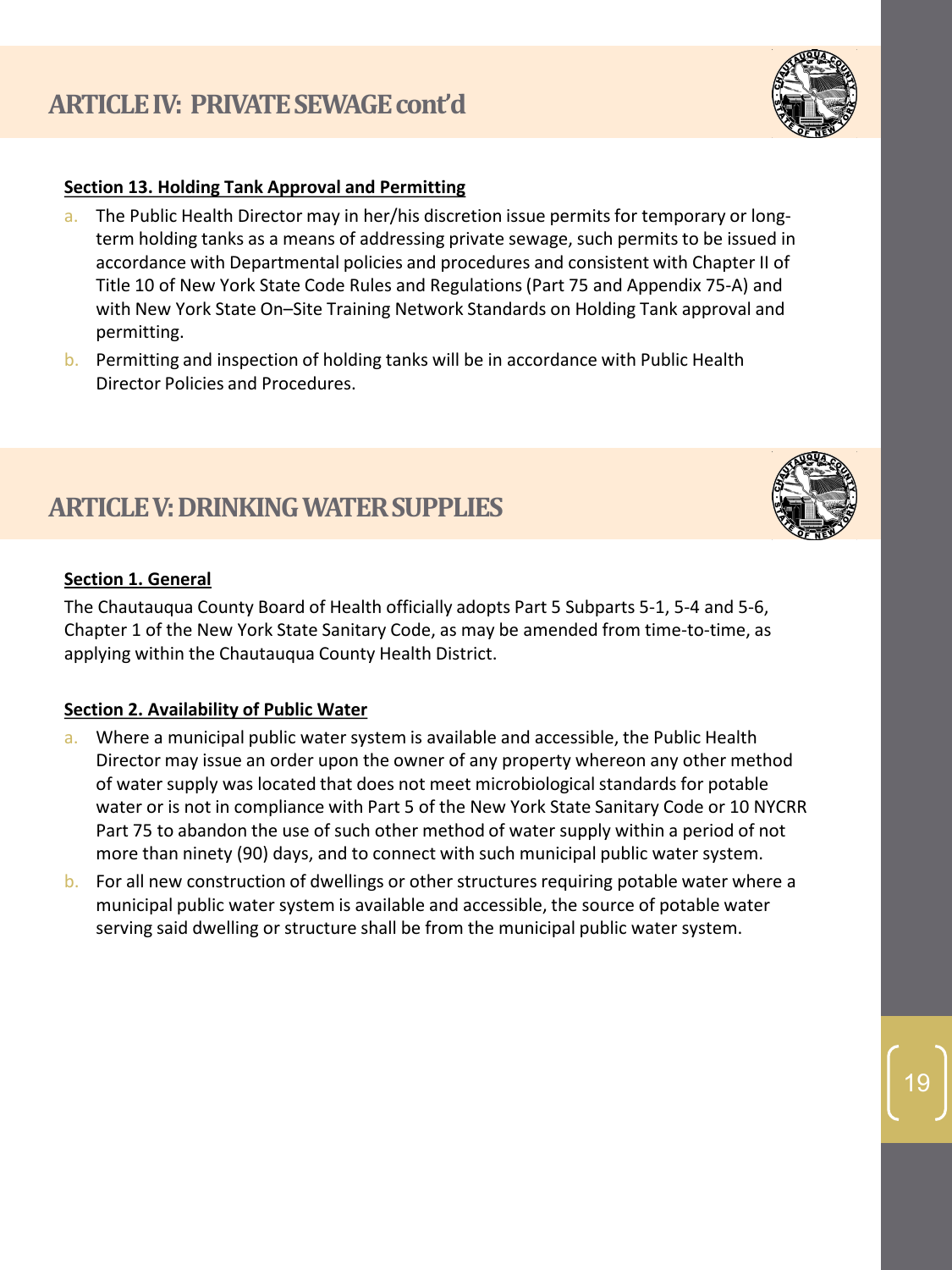

# **Section 1. General**

The Chautauqua County Board of Health officially adopts Part 6, Subparts 6-1 and 6-2 of Chapter 1 of the New York State Sanitary Code, as may be amended from time-to-time, as applying within the Chautauqua County Health District.

# **ARTICLE VII: TEMPORARY RESIDENCES, MASS GATHERINGS AND CHILDREN'S CAMPS**

# **Section 1. General**

The Chautauqua County Board of Health officially adopts Part 7, Subparts 7-1, 7-2, 7-3 and Part 17 of Chapter 1 of the New York State Sanitary Code, as may be amended from

time-to-time, as applying within the Chautauqua County Health District.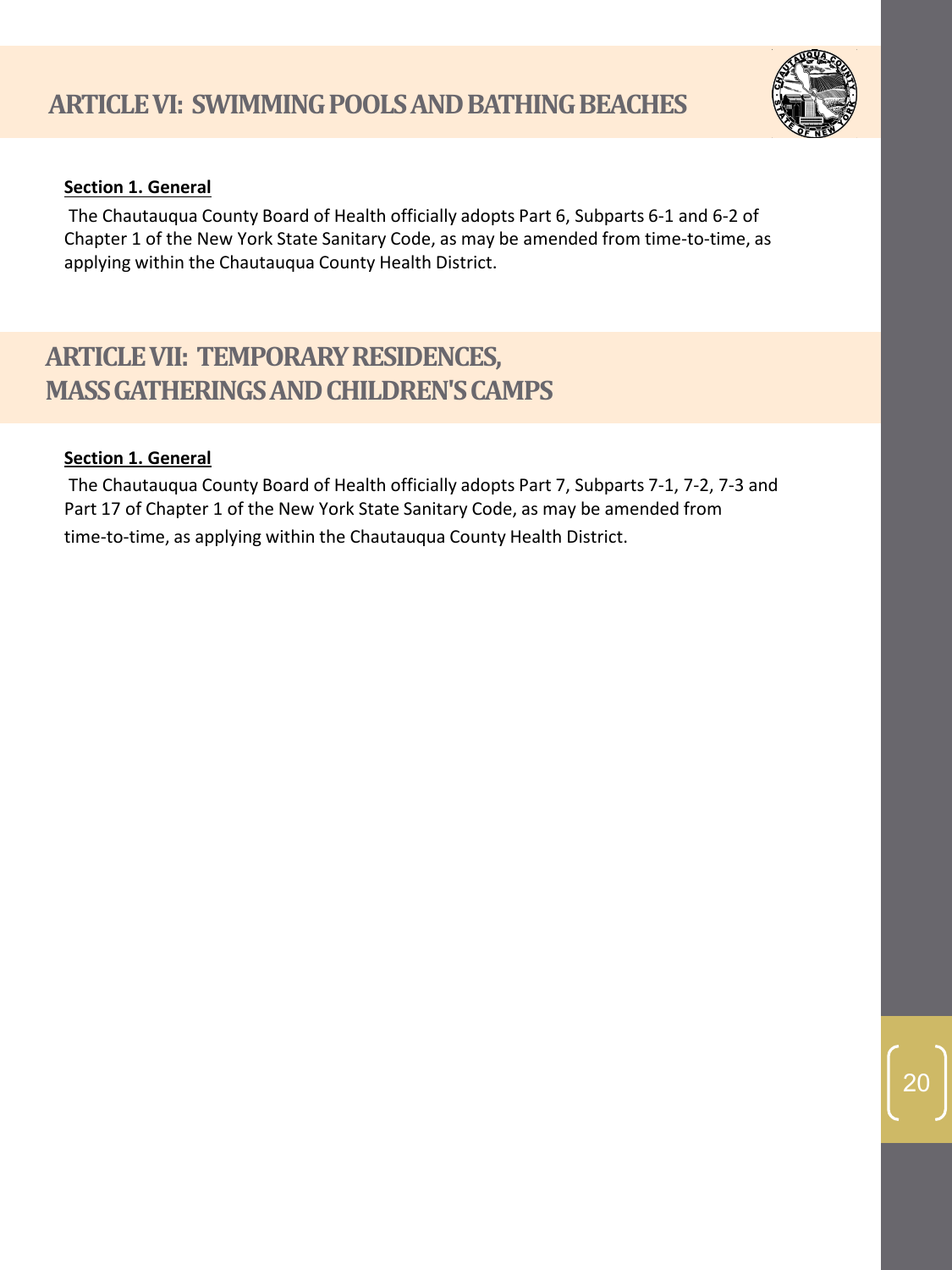

# **Section 1. Nuisances; Methods of Submitting Nuisance Complaints**

A person complaining to the Board of Health of an alleged nuisance may, in the discretion of the Public Health Director, be required to submit such complaint in writing.

# **Section 2. Nuisance; Investigation**

Whenever it is alleged that an establishment, building, property, premises, or place is maintained in whole or in part, in such manner as to constitute a nuisance endangering the public health, or a condition exists thereon or therein which may be dangerous to life or health or is the cause of a public health nuisance existing elsewhere, the Public Health Director shall cause an investigation to be made.

# **Section 3. Nuisances; Public Health Director's Recommendations**

If in the opinion of the Public Health Director a nuisance or condition requires abatement, he shall recommend that the Board of Health of the Chautauqua County Health District order the owner or agent thereof or occupant to remove or suppress such nuisance or condition unless voluntary correction is made within a time period specified by the Public Health Director or his/her official representative.

# **Section 4. Nuisance; Posting**

Unless voluntarily abated within the specified time, the Public Health Director is empowered to post said premises or property as "unfit for human occupancy or use" upon a form approved by the Board of Health and to advise the owner or occupants or users thereof of this action and the reasons therefore by certified mail. Unauthorized removal of this sign may be prosecuted under Section 348, paragraph 2 of the New York State Public Health Law.

# **Section 5. Noxious Weeds & Growths; Declaration of Nuisance**

Whenever in the Chautauqua County Health District there shall be growing on any property therein any ragweed or other species of weed, plant or growth which is noxious or detrimental to the public health, or the seed, pollen or other emanation therefrom, when carried through the air or otherwise dispersed, is noxious or detrimental to the public health, the Board of Health may take and file on its records what it shall regard as sufficient proof to authorize a declaration that the existence of any such growth is a nuisance or danger to the public health, and thereupon enter the same upon its records as a nuisance and order the same to be removed, destroyed or otherwise abated on any property wherever found.

The Board of Health may also take and file among its records what it shall regard as sufficient proof to authorize a declaration that at any season or period of the year there exists a particular and imminent danger to the public health by reason of the approaching period of pollination of any such growth and may enter such determination upon this record.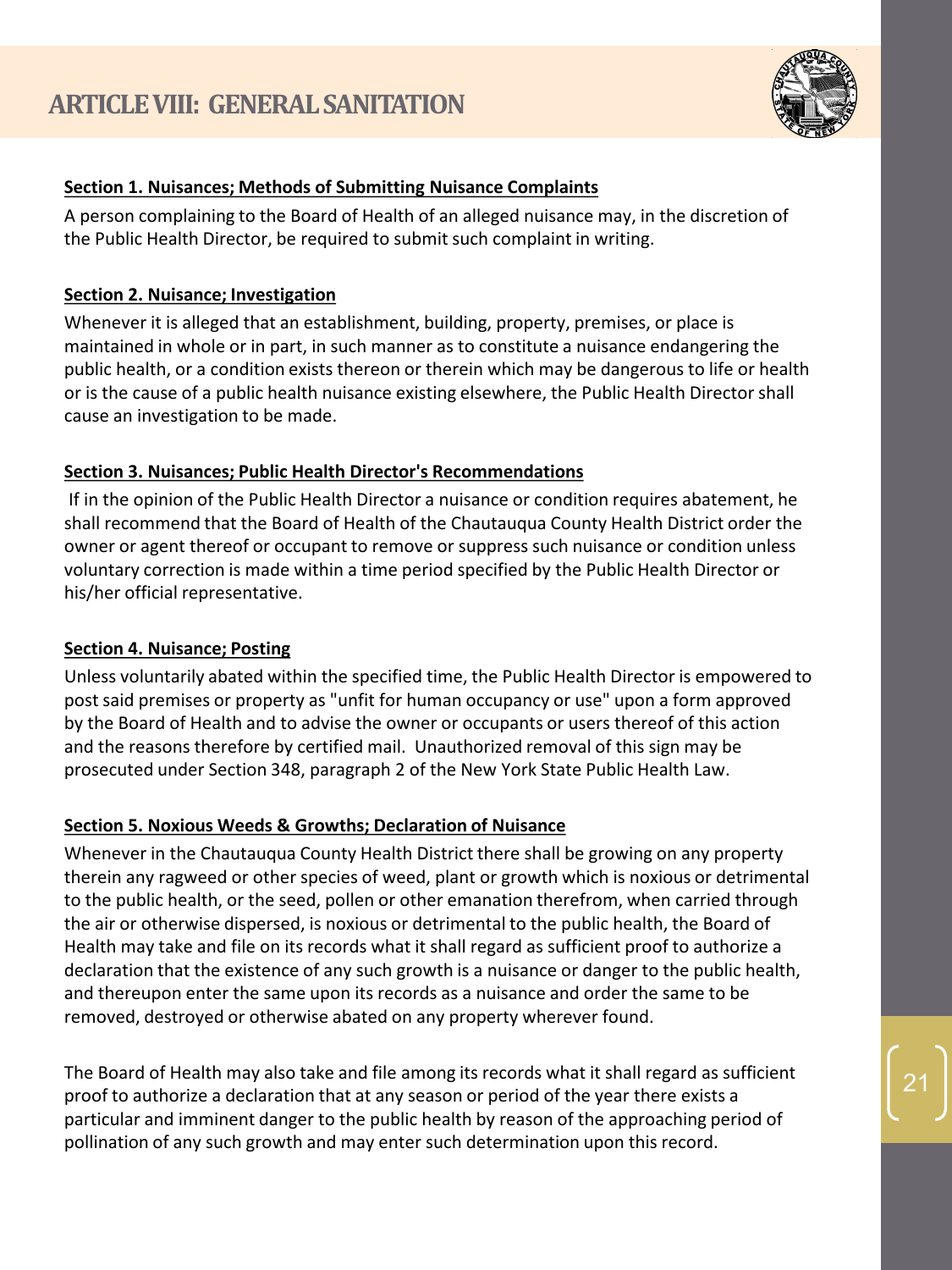

# **Section 6. Noxious Weeds & Growths; Notice to Abate; Enforcement**

In addition to the mode of service of any notice or order of the Board of Health authorized by the New York State Public Health Law, and during the period or season when a particular and imminent danger to public health arising out of the pollination of weeds, plants or growths is determined to exist, the Board of Health may order the destruction of such weeds, plants or growths and the disposition thereof by posting a copy of such order conspicuously on the property where such noxious weeds, plants, or growths are found, requiring the destruction or other disposition thereof as shall be directed by such order. The posting of such order shall be sufficient notice of such order to the owner, lessee, occupant of or principal person or persons interested in such property, of the nuisance created by such weeds, plants or growths.

If any such order is not complied with, or so far complied with as the Board of Health shall regard as reasonable, within five (5) days after service, or within a shorter time, when, in case of particular and imminent danger to the public health the Board of Health may designate, the Board of Health or other agency of the municipality or County may enter upon any such property and execute the order to remove and destroy the weeds, plants and growths noxious or detrimental to the public health.

The provisions of this section shall not operate to deprive the local legislative body of any municipality within the Chautauqua County Health District of the power to enact local laws in relation to any matter in respect to which such power would otherwise exist, nor shall it limit such power. If this power otherwise exists, any provision of this section may be superseded, supplemented or amended by local law in the same manner and to the same extent as such provisions could be superseded, supplemented or amended had this section not been enacted.

# **Section 7. Public Toilets**

Every person who shall provide a toilet for the use of employees, patrons or members or available to the public, shall maintain such toilets at all times in a clean, well-lighted, ventilated and sanitary condition. The floor of any such toilet, under and adjacent to a urinal fixture, shall be impervious to moisture, and shall be kept clean and dry and in good repair. No towel, hair brush, or comb shall be provided for common use in any such toilet or in a washroom, restroom, or locker room adjacent thereto. The term "common use" shall mean use by more than one person without effective disinfection. The owner of a building or dwelling, or his agent in charge thereof, wherein two or more tenants shall have common use of a toilet, shall be responsible for the satisfactory sanitary maintenance of such toilet.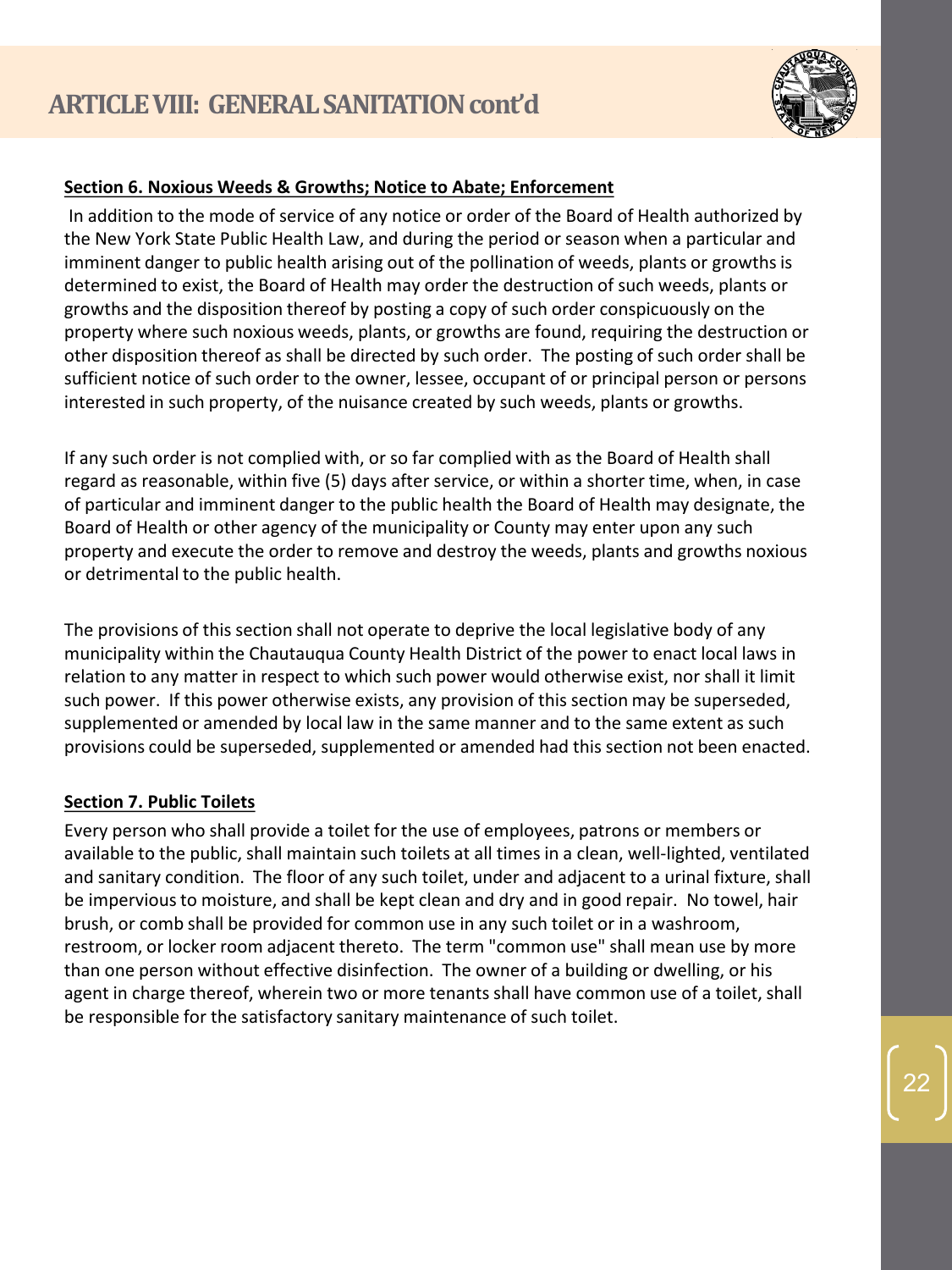

# **Section 8. Temporary Toilet Facilities on Construction**

Any builder, contractor, or other person employing workers on the construction or repair of any highway, building or structure, shall provide or cause to be provided a temporary privy or privies or other satisfactory toilet facilities at a convenient place upon the premises, or readily accessible thereto and the same shall be properly enclosed and the contents thereof shall be completely covered with clean inert material or otherwise effectively treated or removed immediately at the end of each shift or working day maintained in a sanitary condition.

# **Section 9. Exposure of Sewage**

No person either as owner, lessee, or tenant or any property, dwelling, building or place, shall construct or maintain and/or operate any privy, cesspool, sewage disposal system, pipe or drain so as to expose or discharge the sewage contents or other offensive material or matter therefrom to the atmosphere, or on the surface of the ground, no so as to endanger any source of supply or drinking water, nor as to discharge into a water course or body of water unless a permit for such discharge shall have been issued therefor by the State Commissioner of Health, the State Commissioner of Environmental Conservation or the County Public Health Director, and such discharge shall be made in accordance with the requirements thereof.

No facilities for the private disposal of sewage shall be constructed under or within any building or structure and no building or structure shall be erected on an area within which private sewage disposal facilities are in use unless special permission has been obtained therefor from the Public Health Director.

No person shall permit the disposal of any substance into any plumbing lines, sewer, privy or separate sewage disposal system other than that which said facility is designed or is intended to receive.

# **Section 10. Housing Hygiene & Occupancy**

#### **10.1 General Provisions**

1. 1. Introduction. There exist and may in the future exist, within the County of Chautauqua premises, dwellings, dwelling units, rooming units, or parts thereof, which by reason of their structure, equipment, sanitation, maintenance, use, or occupancy affect or are likely to affect adversely the public health (including the physical, mental and social well-being of persons and families), safety, and general welfare. To correct and prevent the existence of such adverse conditions, and to achieve and maintain such levels of residential environmental quality as will protect and promote public health, safety, and general welfare, the establishment and enforcement of minimum housing standards are required.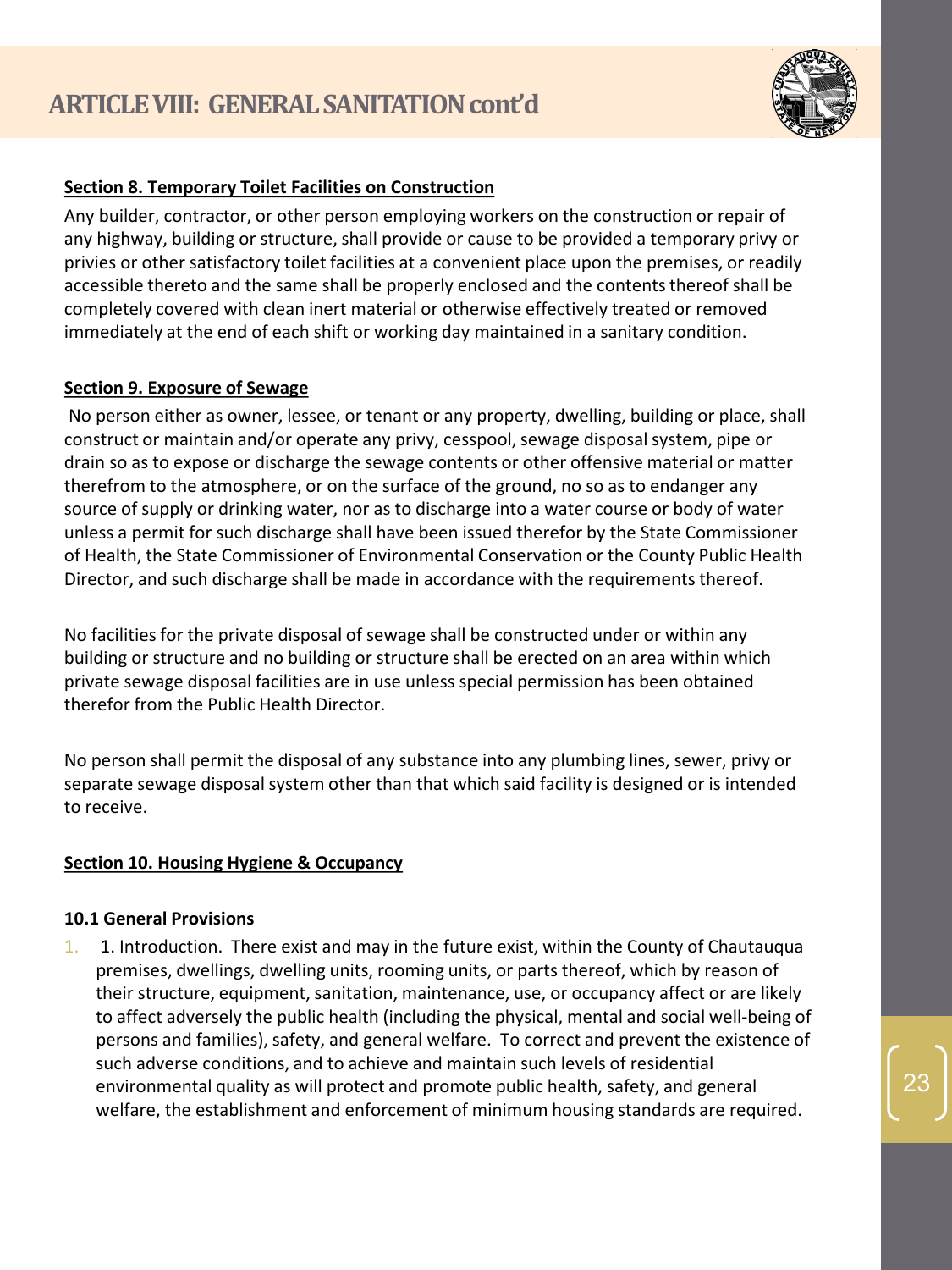

# **Section 10. Housing Hygiene & Occupancy (cont'd)**

- 2. Purposes. It is hereby declared that the purpose of this Section is to protect, preserve, and promote the physical and mental health and social well-being of the people, to minimize the incidence of communicable diseases, to regulate privately and publicly owned dwellings for the purpose of maintaining adequate sanitation and public health, and to protect the safety of the people and to promote the general welfare by regulations which shall be applicable to all dwellings now in existence or hereafter constructed. It is hereby further declared that the purpose of this section is to insure that the quality of housing is adequate for protection of public health, safety and general welfare. The achievement of this purpose includes the establishment of minimum standards for basic equipment and facilities for healthful living, such as adequate water, waste disposal, bathroom facilities, light, ventilation, heating and cooling, for safety from fire and accidents, for the use and location and amount of space for human occupancy, and for an adequate level of maintenance; setting forth the responsibilities of owners, operators and occupants of dwellings; and establishing the necessary provisions for administration and enforcement.
- 3. Application & Scope
	- a. Application. The requirements for this section shall:
		- i. Apply to all dwellings, dwelling units and habitable rooms within the jurisdiction of Chautauqua County, except those regulated under Parts 7 and 15 of the New York State Sanitary Code.
	- b. Construction. It is intended that the application of the provisions of this section be consistent with the provisions of applicable state and local codes, rules and regulations; provided, however, that where the provisions of this section are more restrictive, they shall govern, and where the provisions of such applicable state or local laws, codes, rules and regulations are more restrictive, they shall govern.
	- c. Variance. The Public Health Director may, on written application and after review, grant a variance from a specific provision of this section in a specific case subject to appropriate conditions where such variance is in harmony with the general purpose and intent of this section and where there are practical difficulties or unnecessary hardship in carrying out the strict letter of its provision.
- 4. Dwelling Unfit for Human Habitation

Whenever the County Board of Health or Public Health Director finds that any dwelling constitutes a serious hazard to the health or safety of the occupant or to the public because it is dilapidated, unsanitary, vermin-infested or lacking in the facilities required by this section, he shall designate such dwelling unfit for human habitation, order the dwelling vacated, and shall cause to be posted on the main entrance of any dwelling so closed, a placard with the following words: "Use of this building for human habitation is prohibited and unlawful." If the owner fails to comply with an order issued by the County Board of Health or Public Health Director to bring the dwelling into compliance with the requirements of this section within a reasonable time, the County Board of Health or Public Health Director may order such dwelling to be removed or demolished as provided for by applicable State law and laws and regulations of the town, village, city having jurisdiction. The provisions of this section are applicable also to unoccupied dwelling units and the owners thereof shall be chargeable with compliance.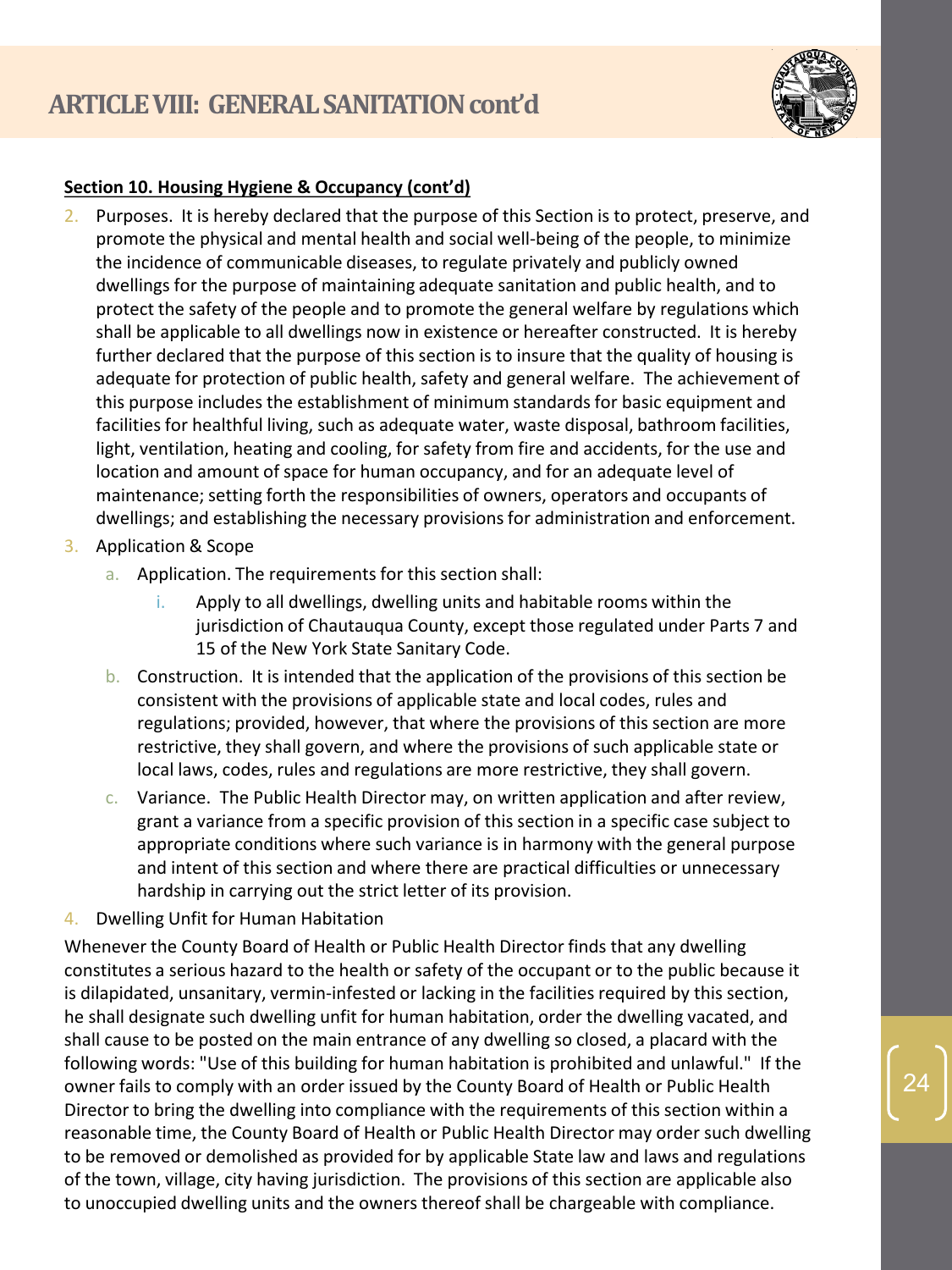

# **Section 10. Housing Hygiene & Occupancy (cont'd)**

- 5. Inspection and Enforcement
	- a. Inspection
		- i. The Public Health Director and any person authorized by him/her to do so, may without fee or hindrance, make inspection to determine the condition of dwellings, dwelling units, rooming units and the premises on which they are located, in order to fulfill the purposes of this section.
		- ii. For the purpose of making such inspection, the inspector is hereby authorized to enter, examine and survey all dwellings, dwelling units, and rooming units and the premises on which they are located. Except for emergencies, or where authorized by other law, or for the convenience of the occupant or owner, such inspections shall be made between the hours of 8 a.m. and 5 p.m.
		- iii. The owner, the operator and the occupant shall give the inspector free access to the dwelling, dwelling unit, or rooming unit, and the premises on which they are located, for the purpose of such an inspection.
		- $iv.$  Evidence of a violation of this section discovered during such inspection shall not be used against the violator in either a criminal or civil proceeding except under the following conditions:
			- 1. written notice of said violation shall be left with or mailed to the person responsible for correction of such violation or in the alternative such notice shall be posted in a conspicuous place upon the dwelling, dwelling unit, or rooming unit or the premises where the violation is discovered;
			- 2. said written notice states a specific and reasonable time within which such violation shall be eliminated; and
			- 3. at the end of such time the violation has not been eliminated.
	- b. Criminal Penalties; Criminal penalties for violations of this section shall be those provided for in Article I, Section 5 (e) of the Chautauqua County Health District Sanitary Code.
	- c. Civil Penalties. Civil Penalties for violations of this section shall be those provided for in Article I, Section 5 of the Chautauqua County Health District Sanitary Code. Determinations with respect to violations and/or assessing of penalties shall be subject to review as provided in Article 78 of the Civil Practice Law and Rules of New York State.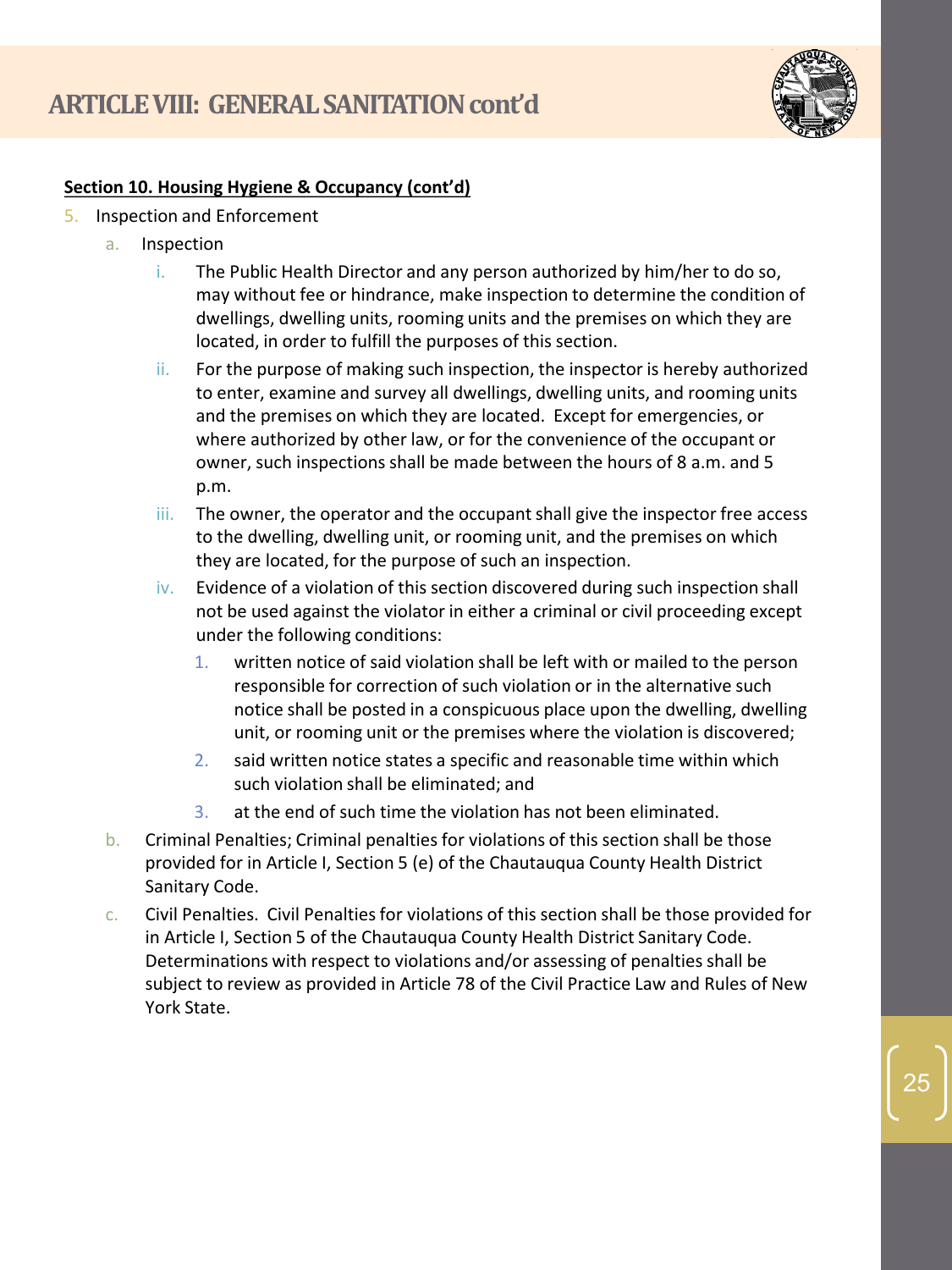

# **10.2 Responsibilities of Owners and Occupants**

- 1. Occupancy and letting. No owner on other person shall occupy or let to another person any vacant dwelling or dwelling unit unless it and the premises are clean, sanitary, fit for human occupancy, and comply with the requirements of this section and all applicable laws.
- 2. Owner to maintain in a clean and sanitary condition. Every owner of a dwelling containing two or more dwelling units shall maintain in a clean and sanitary condition the shared or public areas of the dwelling and premises thereof.
- 3. Occupant to maintain in a clean and sanitary condition. Every occupant of a dwelling or dwelling unit shall maintain in a clean and sanitary condition that part or those parts of the dwelling, dwelling unit and premises thereof that he/she occupies and controls.
- 4. Occupant to dispose of rubbish. Every occupant of a dwelling or dwelling unit shall store of dispose of all his/her rubbish in a clean, sanitary and safe manner.
- 5. Occupant to dispose of garbage. Every occupant of a dwelling or dwelling unit shall dispose of or store all his/her garbage or any other organic waste which might provide food for insects or rodents, in a clean, sanitary and safe manner. Rodent-proof, insectproof, watertight refuse containers shall be used for storage pending collection.
- 6. Container to be provided for rubbish and garbage. Every owner of a dwelling containing three or more dwelling units shall supply facilities or refuse containers for the sanitary and safe storage and / or disposal of rubbish and garbage. In single or two family dwellings it shall be the responsibility of the occupant to furnish such facilities or refuse containers, unless otherwise agreed in writing between the owner and occupant.
- 7. Screens, double doors, storm doors and windows. The owner of a dwelling unit shall be responsible for providing and hanging all screens and double or storm doors and windows whenever the same are required under the provisions of this section, except where a written agreement between the owner and occupant provides otherwise. In the absence of a written agreement between the owner and occupant providing otherwise, maintenance or replacement of screens, storm doors and windows, once installed in any one season become the responsibility of the occupant.
- 8. Responsibility for extermination. Every occupant of a dwelling containing a single dwelling unit shall be responsible for extermination of any insect, rodents or other pests therein or on the premises; and every occupant of a dwelling unit or in a dwelling containing more than one dwelling unit shall be responsible for such extermination whenever his/her dwelling unit is the only one infested. Notwithstanding the foregoing provisions of this section, whenever infestation is caused by failure of the owner to maintain a dwelling in a rat-proof of reasonable insect proof condition, extermination shall be the responsibility of the owner. Whenever infestation exists in two or more of the dwelling units in any dwelling, or in shared or public part of any dwelling containing two or more dwelling units, extermination thereof shall be the responsibility of the owner.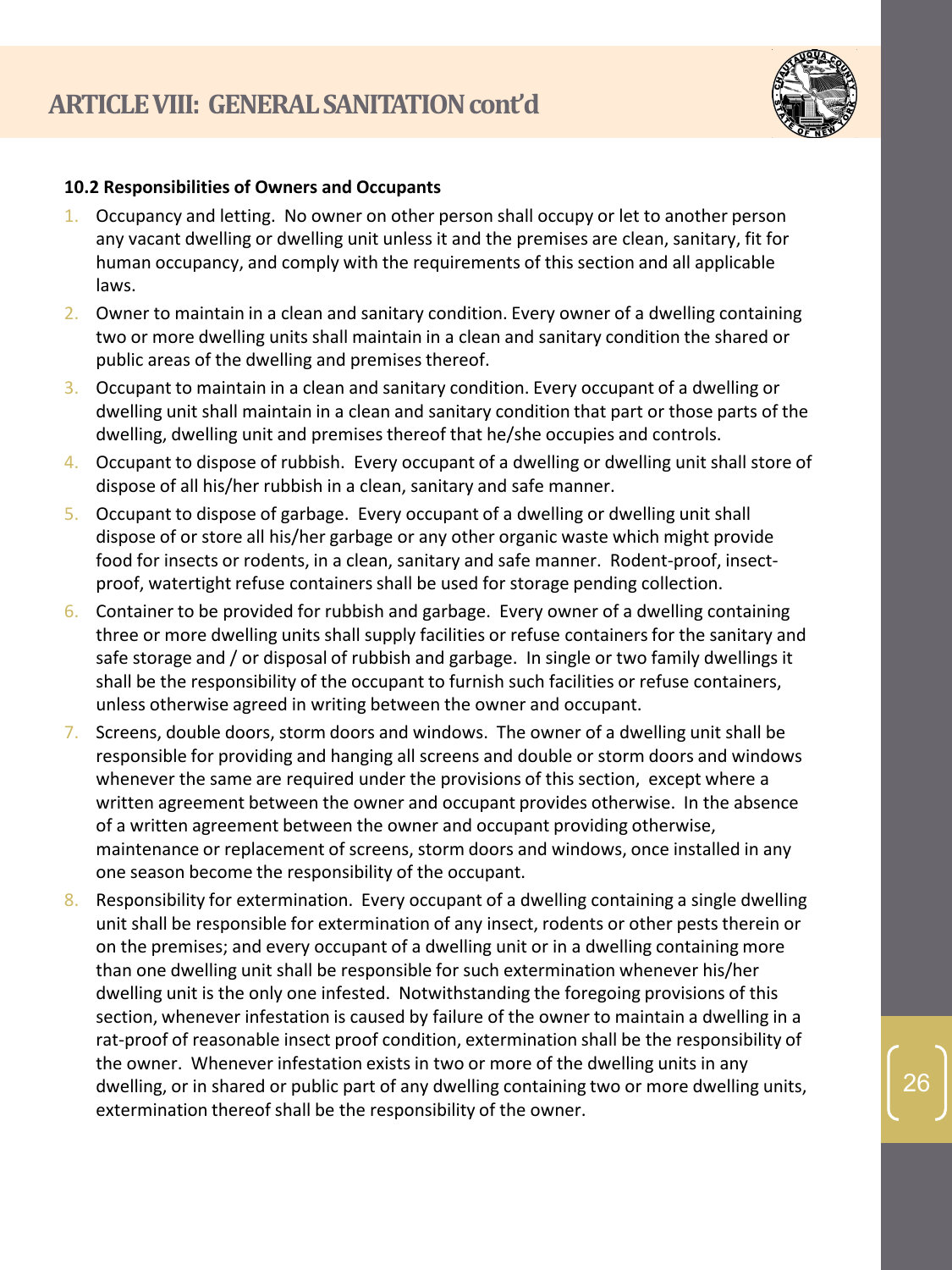

# **Section 10. Housing Hygiene & Occupancy (cont'd)**

- 9. Rodent control
	- a. Every occupant of a dwelling or dwelling unit shall store and dispose of accumulated rubbish, boxes, lumber, scrap metal, or any other materials in such a manner as to prevent rodent harborage in or about any dwelling or dwelling unit. Materials shall be stacked neatly in piles elevated at a level high enough to permit effective cleaning.
	- b. Every owner of a dwelling containing two or more dwelling units shall supply facilities or make provisions for the storage and disposal of accumulated rubbish, boxes, lumber, scrap metal or any other materials in such a manner as to prevent rodent harborage in or about the shared or public areas of a dwelling or its premises. Material shall be stacked neatly in piles elevated at a level high enough to permit effective cleaning.
	- c. Every owner or occupant of a dwelling or dwelling unit shall not store, place or allow to accumulate any materials that may serve as food or harborage for rodents in a site accessible to rodents.
	- d. No person shall feed in the open any domestic or wild fowl, birds or animals other than in a suitable container and in such a manner so as to prevent scattering of food upon the ground or ground level which can or will provide food for rodents, insects, vermin or other pests.
- 10. Occupants responsibility as to supplied fixtures and facilities.
	- a. Every occupant of a dwelling unit shall keep all supplied fixtures and facilities in a clean, sanitary and operable condition and shall be responsible for the exercise of reasonable care in the proper use and operation thereof.
	- b. Occupant's responsibility as to domestic animals and pets. Every occupant shall keep his/her domestic animals and pets in a clean and sanitary manner and under control.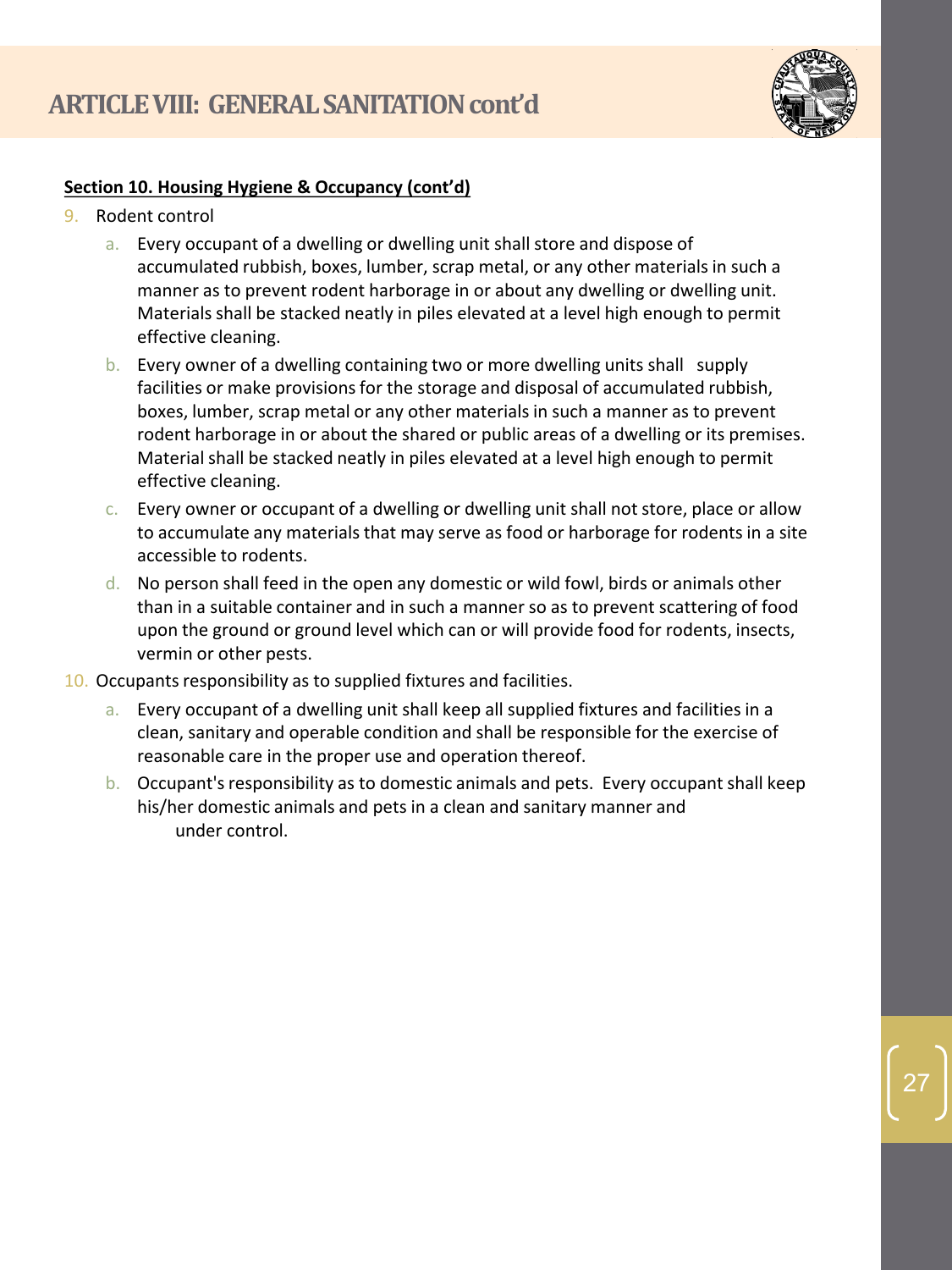

# **Section 10. Housing Hygiene & Occupancy (cont'd)**

11. Minimum Standards for Basic Equipment and Facilities

Every Dwelling or Dwelling unit shall be equipped with the following:

- a. Kitchen Requirements
	- 1. a kitchen sink in good working condition and properly connected to a potable water system which at all times provides adequate amount of heated and unheated running water under pressure, and which is connected to a public sewer system or household sewage treatment system approved by the Public Health Director; and
	- 2. cabinets and/or shelves for storage of eating, drinking and cooking equipment and utensils, and of food that does not require refrigeration for safe keeping; and a
	- 3. counter or table for food preparation; provided further that, the above mentioned shall be of sound construction furnished with surfaces that are easily cleanable and will not impart any toxic or deleterious effects on food; and
	- 4. a stove, or similar device, for cooking food and a
	- 5. refrigerator for the safe storage of food at a temperature of less than forty-five (45) degrees Fahrenheit, which is properly installed with all necessary connections for safe, sanitary and efficient operation; provided that such stove and refrigerator need not be installed when the occupant is expected to provide same on occupancy, and sufficient space for the safe and efficient installation and operation of said stove and refrigerator is provided.
- b. Bathroom Requirements

Every dwelling unit shall have a non-habitable room which affords privacy to a person within said room which is equipped with the following all of which shall be in good working condition and properly connected to a potable water supply system and a public sewer or household sewage treatment system approved by the Public Health Director:

- 1. a flush water closet; and,
- 2. a lavatory sink provided at all times with adequate amounts of heated and unheated running water under pressure; and,
- 3. a bathtub or shower provided at all times with an adequate amount of heated and unheated running water under pressure.
- c. Egress

Every dwelling or dwelling unit shall comply with a means of egress requirements of the uniform code.

# **Section 11. Nuisance Abatement or Removal**

The provisions of Section 1306 and 1307 of New York State Public Health Law shall apply respecting the expense of removal, destruction or abatement of nuisance.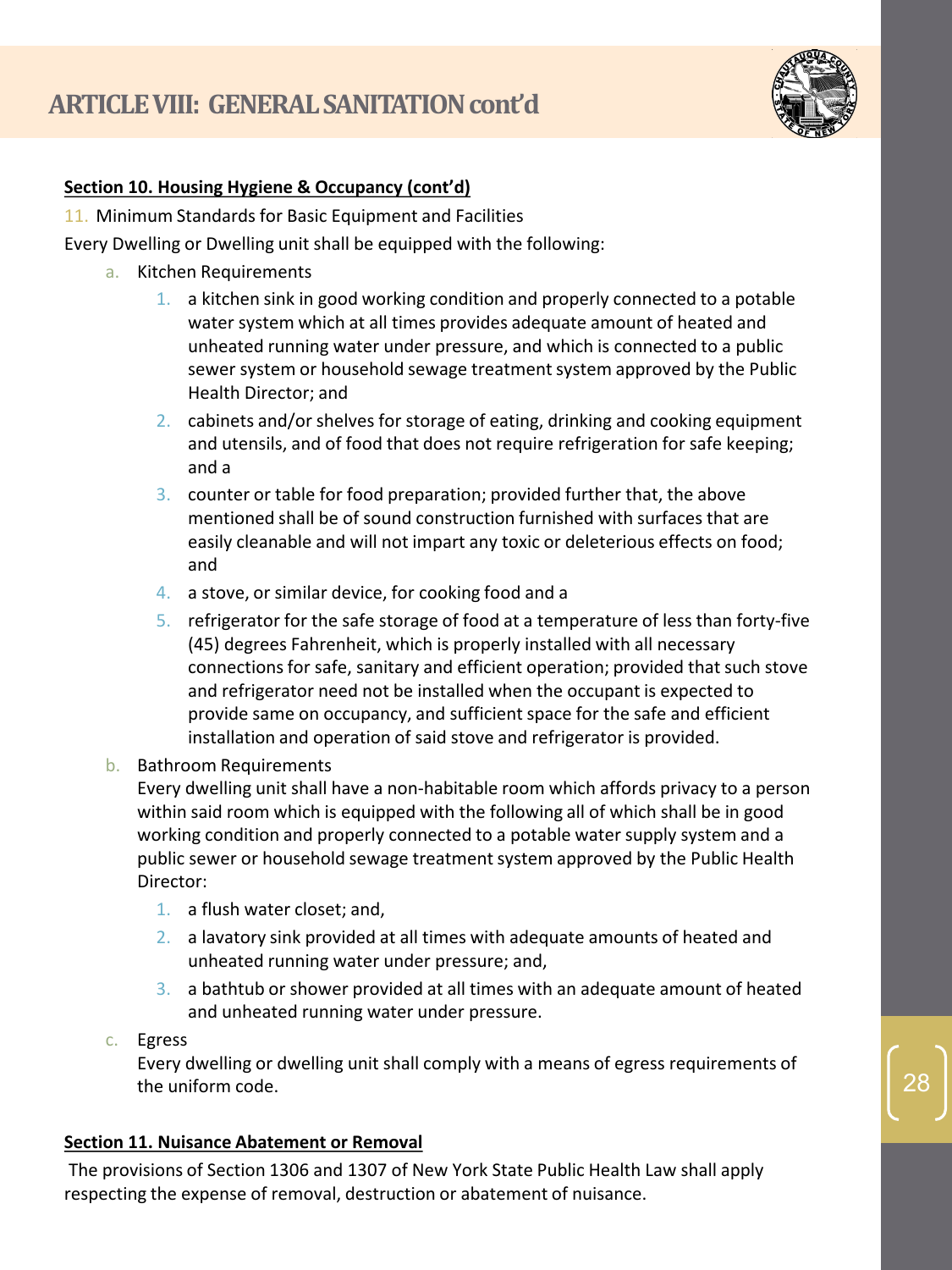

# **Section 1. Definitions**

- **Offensive Material** shall mean any litter, garbage, refuse, rubbish, sewage, fecal matter, manure, offal, dead animals, meat wastes, blood, tankage, brine, urine, or any putrescible organic matter, or the contents of privies, cesspools, septic tanks or chemical toilets, either in liquid or solid state, or other solid or liquid material, whether waste material or not, hazardous or flammable wastes, petroleum products from bulk storage both above or below ground, or waste tires which are hereby deemed to be a nuisance or to be prejudicial to health by the Public Health Director.
- **Approved Disposal Area** shall mean a specific area, site, or location approved in writing by the Public Health Director or permitted by the New York State Department of Environmental Conservation, provided that disposal at said area is in accordance with any specifications, law, statute, rule or regulation, as to the manner of disposal.
- **Person** shall be defined as set forth in Article I, Section 2 of this Sanitary Code.

#### **Section 2. Handling**

No person or municipality shall permit, deposit, store or hold any offensive material on any premise or in any place or in any building or structure unless such material is so treated, screened, covered, handled or placed in such a manner that it does not create a nuisance and is not detrimental to health. All containers for storage of such material shall completely confine the material, shall be approved by the Health Department, and shall be kept in an inoffensive and sanitary condition at all times. Persons handling offensive material must abide by all local, county, state and federal (including OSHA) regulations.

#### **Section 3. Disposal**

Offensive material shall not be deposited, thrown, discharged, dumped or otherwise allowed to enter into streams, ponds or other bodies of water or onto the surface of the ground or into the ground or groundwaters without regard to fault, to the extent allowed by law.

#### **Section 4. Removal and Transportation**

No person or municipality shall remove or transport, or permit the removal or transportation of any offensive material without required permits except in such manner and in or by such conveyance as will prevent the creation of a nuisance detrimental to health or the loss or discharge of such material. All such material shall be handled, covered or treated so that it cannot escape; does not create a nuisance or detriment to health and is not accessible to rodents, flies, or other insects.

# **Section 5. Notification**

Any person responsible for causing a discharge of offensive material shall notify the Chautauqua County Department of Health or the New York State Department of Environmental Conservation within two (2) hours after the discharge.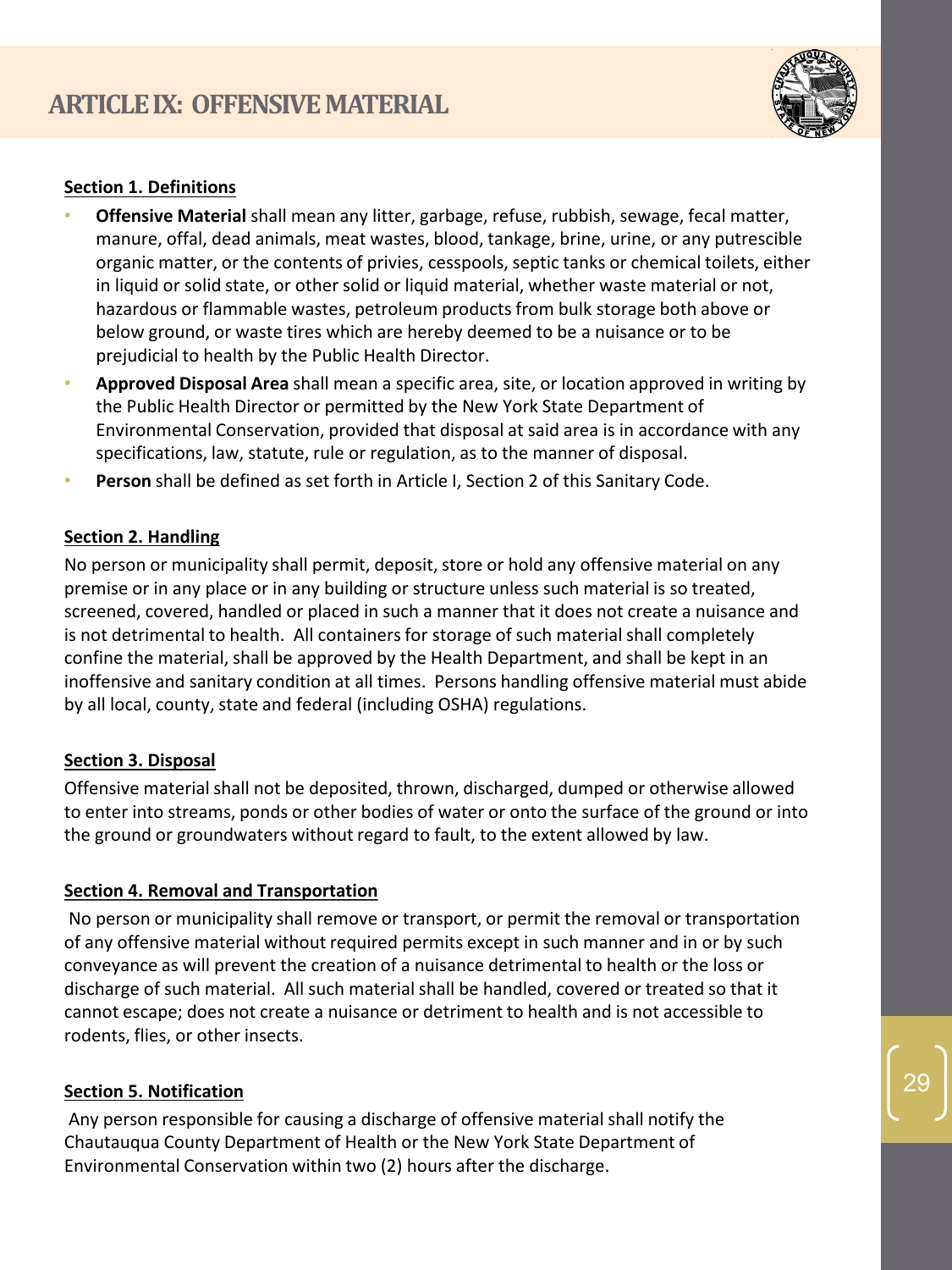

# **Section 6. Waste Tires**

No person or municipality shall permit, deposit, store or hold more than ten (10) waste or used tires unless a legitimate use for the tires has been demonstrated to the satisfaction of the Health Department. This provision applies to all waste and used tires, including those from single families and businesses, except those facilities regulated by title 6 of the New York Code of Rules and Regulations, Part 360, Subpart 360-13.

It shall be the responsibility of both the owner of the property whereon tire disposal has taken place and the party disposing of the tires to satisfactorily remove and dispose of used tires. Satisfactory disposal shall include such methods as recycling, shredding or splitting, disposal at a permitted landfill or use as fuel at a permitted facility. It shall be the responsibility of the person or persons properly disposing of used tires to provide to the Health Department receipts verifying proper disposal.

# **Section 7. Liability.**

- a. Any person or person discharging, dumping, spilling or disposing of offensive materials shall be strictly liable, without regard to fault to the extent allowed by law for all clean-up and removal costs, whether direct or indirect. Clean-up costs shall include replacement of any materials used by Chautauqua County or other governmental personnel in the course of responding to the incident. Violators may also be liable for civil or criminal penalties imposed pursuant to Article 1 of the Sanitary Code and pursuant to State Sanitary Code and State Law.
- b. If the person or persons responsible for the discharge, dumping, spilling or disposing of offensive materials shall not commence remediation within twenty-four (24) hours, or sooner as may be directed by the Public Health Director to protect the health and safety of the public, the Health Department may take whatever action is deemed appropriate to remediate the incident. All costs incurred by the County in the course of the remediation shall be the responsibility of the discharger and shall be in addition to any penalties levied by the Board of Health.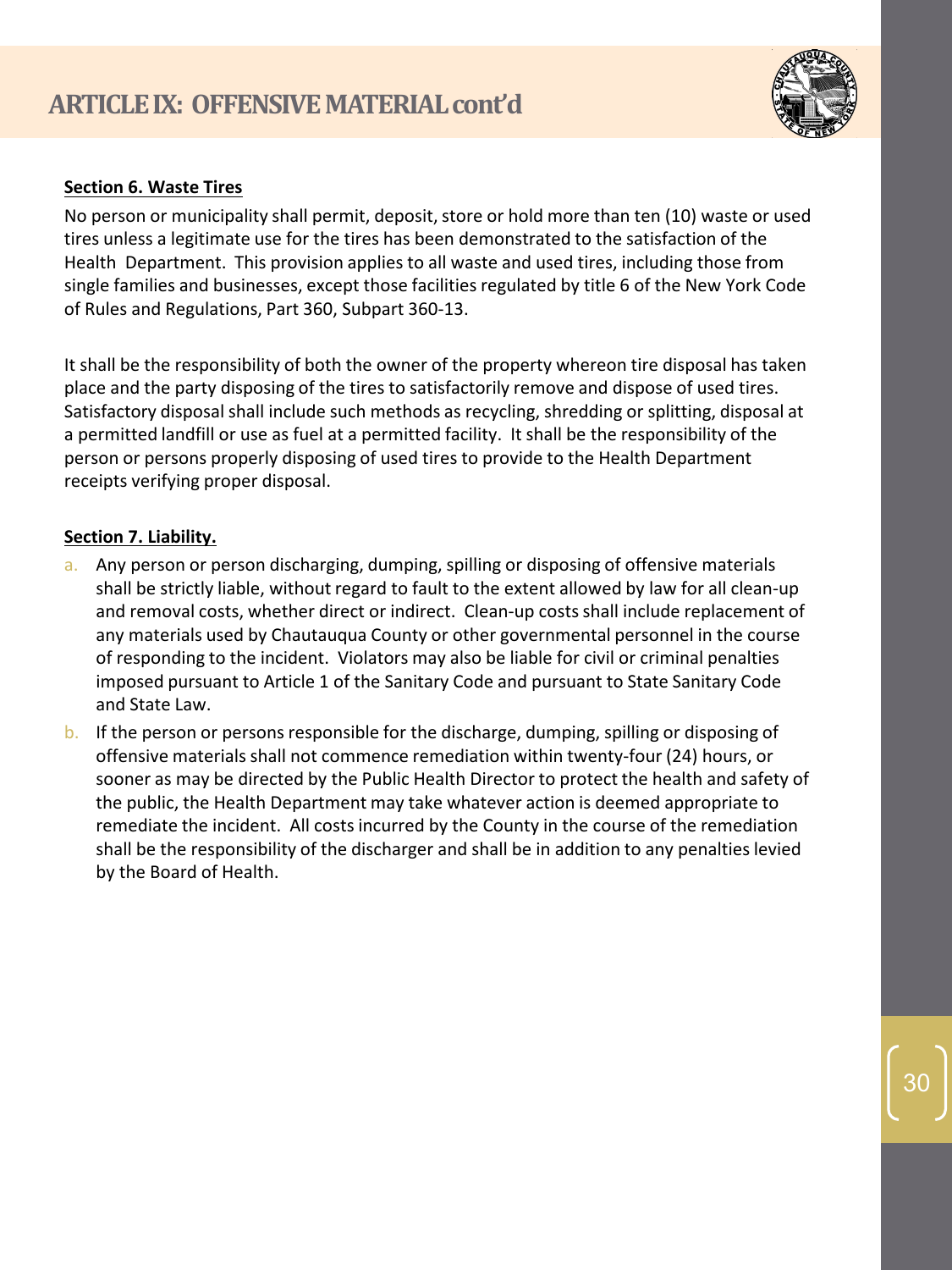

# **Section 1. Definitions**

- **Public** shall mean serving a dwelling designed to house three or more families or more than ten people or serving more than one dwelling or generating a wastewater flow of one thousand gallons per day or more, whether ownership shall be private, corporate, municipal or other.
- **Wastewater** shall mean the water-carried human or animal wastes from residences, buildings, industrial or commercial establishments or other places, together with such groundwater infiltration and surface water as may be present.
- **Sewage system** or **Sewerage system** shall mean any pipe lines or conduits, pumping stations and force mains, and all other construction, devices, and appliances appurtenant thereto, used for conducting wastewater, industrial waste or other wastes, except for municipal sewer house laterals, to a point of ultimate treatment or disposal and any treatment facility, septic tank, disposal field, lagoon, sand filter or other works installed for the purpose of treating or disposing of wastewater.
- **Person** shall mean any individual, public or private corporation, political subdivision, government agency, municipality, industry, co-partnership, association, organization, firm, trust, estate, utility district, improvement district or any other legal entity whatsoever.
- **Department** shall mean the Chautauqua County Department of Health.

# **Section 2. Applicability**

This article shall apply to the construction or use of a new or modified public sewage system for the conveyance, treatment or disposal of wastewater without the admixture of industrial waste.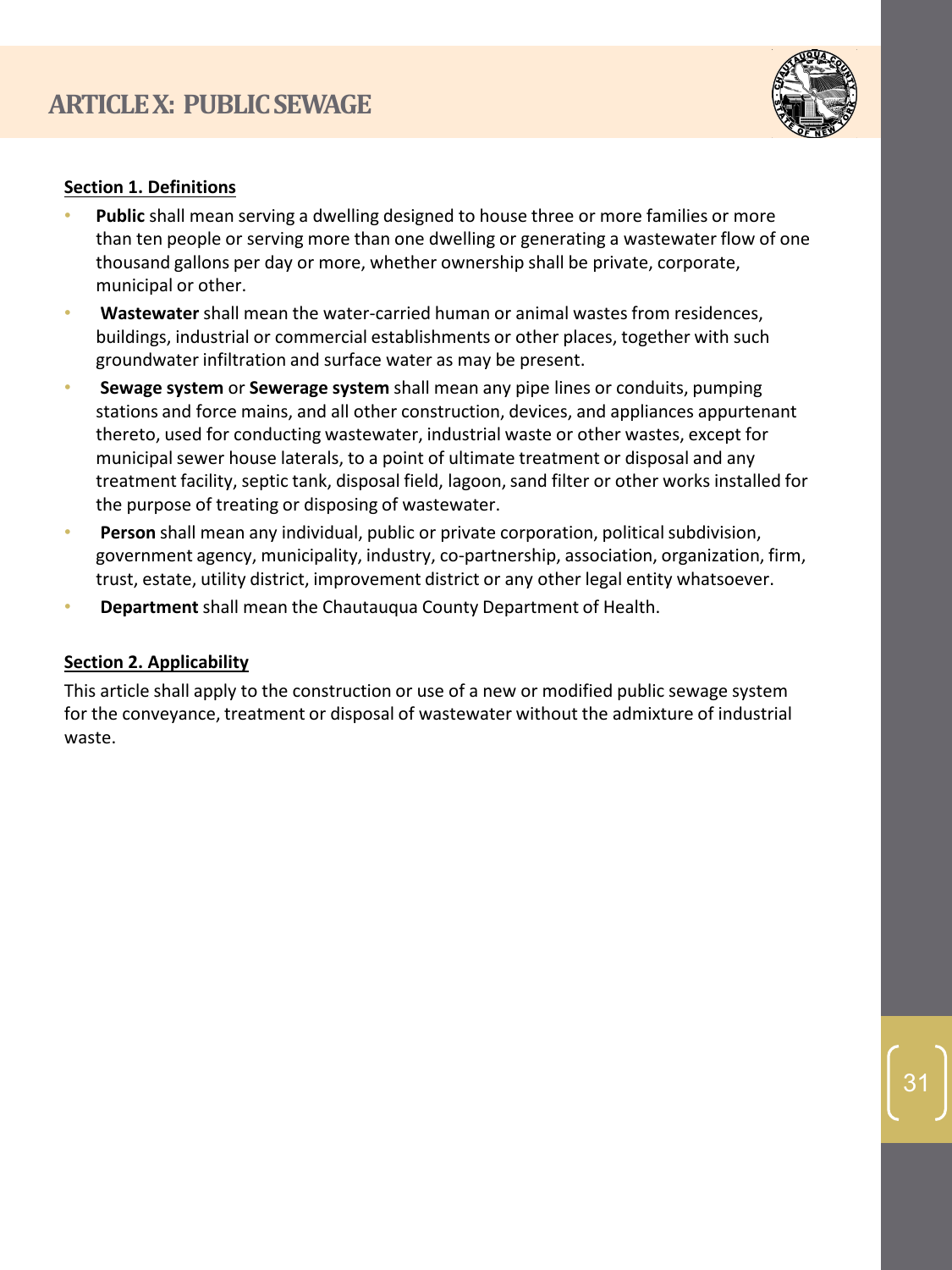

# **Section 3. Prohibitions**

- a. No person shall discharge or allow or cause to be discharged untreated or inadequately treated wastewater or putrescible or offensive wastes, except under such circumstances as prescribed by and with the written approval of the Department or the New York State Department of Environmental Conservation (NYSDEC), onto the surface of the ground or into any street, road, alley, open excavation, stormwater sewer, land drain ditch, adjoining property, water course, body of water or groundwater.
- b. No person shall make or use any outlet or point source of discharge into the waters of the state as defined by Article 17 of the New York State Environmental Conservation Law (ECL), or operate or construct a sewage system, without a valid State Pollutant Discharge Elimination System (SPDES) Permit, where required.
- c. No person shall construct, make, install or allow to be constructed, made or installed, a sewage system as defined in this Article without the written approval of the Department or the NYSDEC pursuant to Section 4 of this Article.
- d. No person shall operate a sewage system for which a SPDES Permit has been issued or discharge wastewater from such a system without complying with the effluent limitations and monitoring requirements set forth in that SPDES Permit.
- e. No person shall install, maintain or operate a public sewage system utilizing on-site wastewater treatment or disposal on property accessible to a municipal sanitary sewerage collection system. Whenever a municipal sanitary sewerage system is accessible to a property, any on-site wastewater treatment or disposal system shall be abandoned and connection made to the municipal sewer.

# **Section 4. Preparation, Submission and Approval of Plans**

- a. All new or modified sewage systems must be constructed and subsequently operated in accordance with engineering plans, reports and specifications formally approved by the Department or the NYSDEC.
- b. No sewage system shall be modified, made, constructed or installed prior to, or without plans approved by, the Department or the NYSDEC.
- c. Engineering reports, plans and specifications shall be prepared by a person or firm licensed to practice professional engineering in the State of New York under the Education Law of the State of New York whenever engineering services are required by such law for such purposes.
- $d.$  Application for approval of plans and specifications shall be made on forms provided by the Department or the NYSDEC.
- e. Sewage systems shall conform to pertinent rules, regulations and standards accepted or prepared by the Department or the NYSDEC.

# **Section 5. Approval of Completed Works**

No new or modified sewage system shall be placed into service or used until written construction certification has been provided to the Department or the NYSDEC by the licensed professional engineer supervising construction and a written Approval of Completed Works issued by the Department.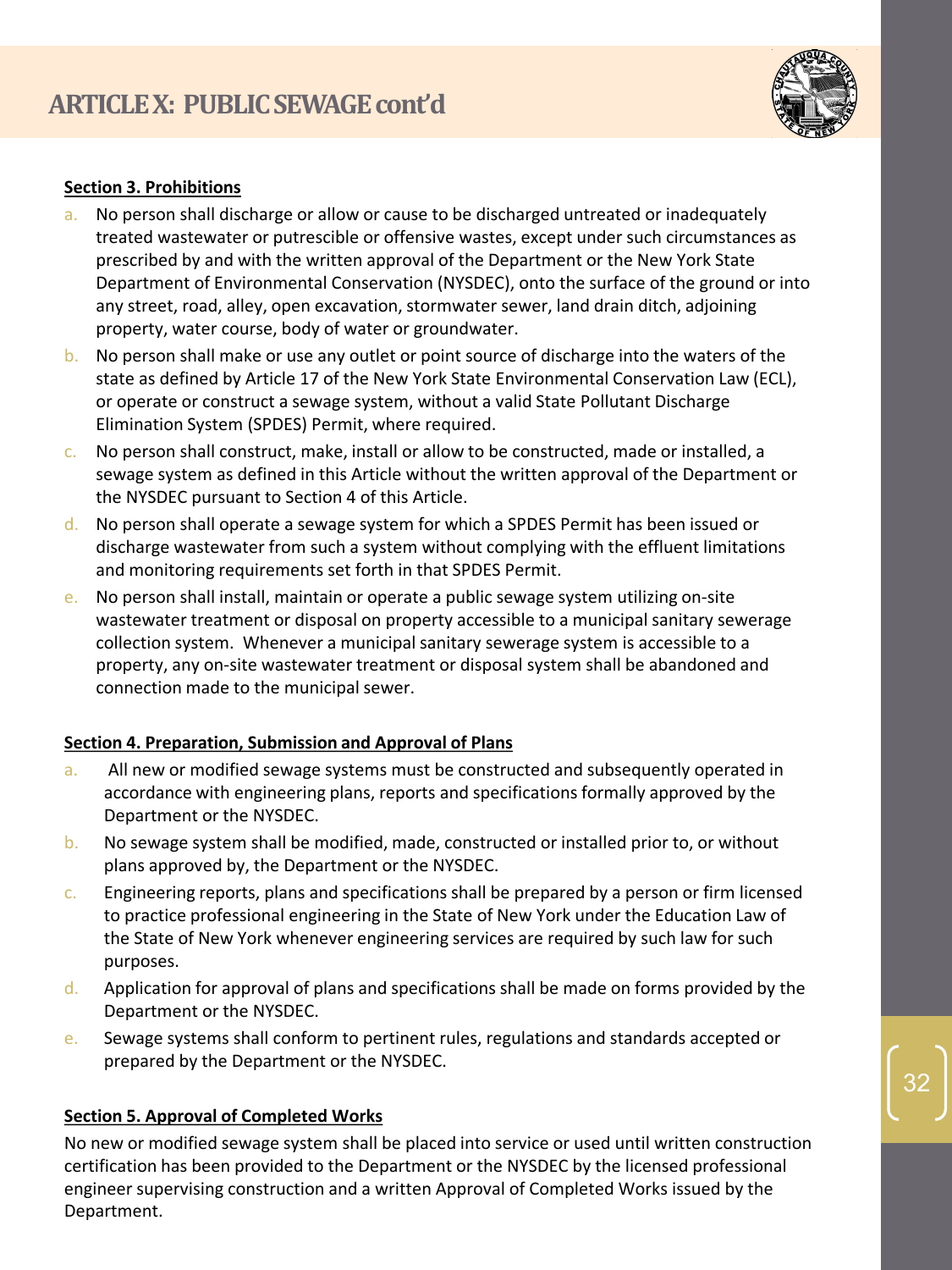

#### **Section 1. Intent and purpose**

The intent and purpose of this Article is to regulate the practices of tattooing and body piercing in Chautauqua County. Nothing herein contained shall be construed to authorize or permit body modification, the implantation of jewelry under the skin, branding, or other nontattooing, non-piercing or medical procedure.

#### **Section 2. Definitions**

The following words and phrases, as used in this local law, shall have the indicated meaning:

- **Health officer** shall mean the Chautauqua County Public Health Director or his/her designee.
- **Adequate light** shall mean that the tattoo/body
- piercing shop be so illuminated as to permit all tattooing/body piercing to be clearly visible without obstruction by shadow or darkness.
- **Adequate ventilation** shall mean a free and unrestricted circulation of fresh air throughout the tattoo/body piercing shop, and the expulsion of foul or stagnant air.
- **Aftercare** means written instructions given to the client, specific to the body art procedure(s) rendered, on caring for the body art and surrounding area. These instructions will include information on when to seek medical treatment, if necessary.
- **Antiseptic** means an agent that destroys disease carrying microorganisms on human skin or mucosa.
- **Body piercing** shall mean the piercing of any part of the body, except the ear. Such term shall not include tongue splitting, as defined in section four hundred seventy of New York State Public Health Law.
- **Contaminated waste** means any liquid or semi- liquid blood or other potentially infectious materials; contaminated items that would release blood or other potentially infectious materials in a liquid, or semi-liquid state if compressed; items that are caked with dried blood or other potentially infectious materials and are capable of releasing these materials during handling; and sharps and any wastes containing blood and other potentially infectious materials, as defined, in 29 Code of Federal Regulations Part 1910.1030 (latest edition), known as "Occupational Exposure to Bloodborne Pathogens."
- **Department** shall mean the Chautauqua County Department of Health.
- **Disinfection** is the process of destroying most disease-carrying microorganisms.
- **Ear piercing** means the puncturing of the outer perimeter or lobe of the ear using a presterilized single-use stud and clasp ear piercing system following the manufacturer's instructions.
- **Equipment** means all machinery, including fixtures, containers, vessels, tools, devices, implements, furniture, display and storage areas, sinks and all other apparatus and appurtenances used in connection with the operation of a tattoo/body piercing shop.
- **Handsink** means a sink equipped with hot and cold running water under pressure, used solely for washing hands, arms or other portions of the body.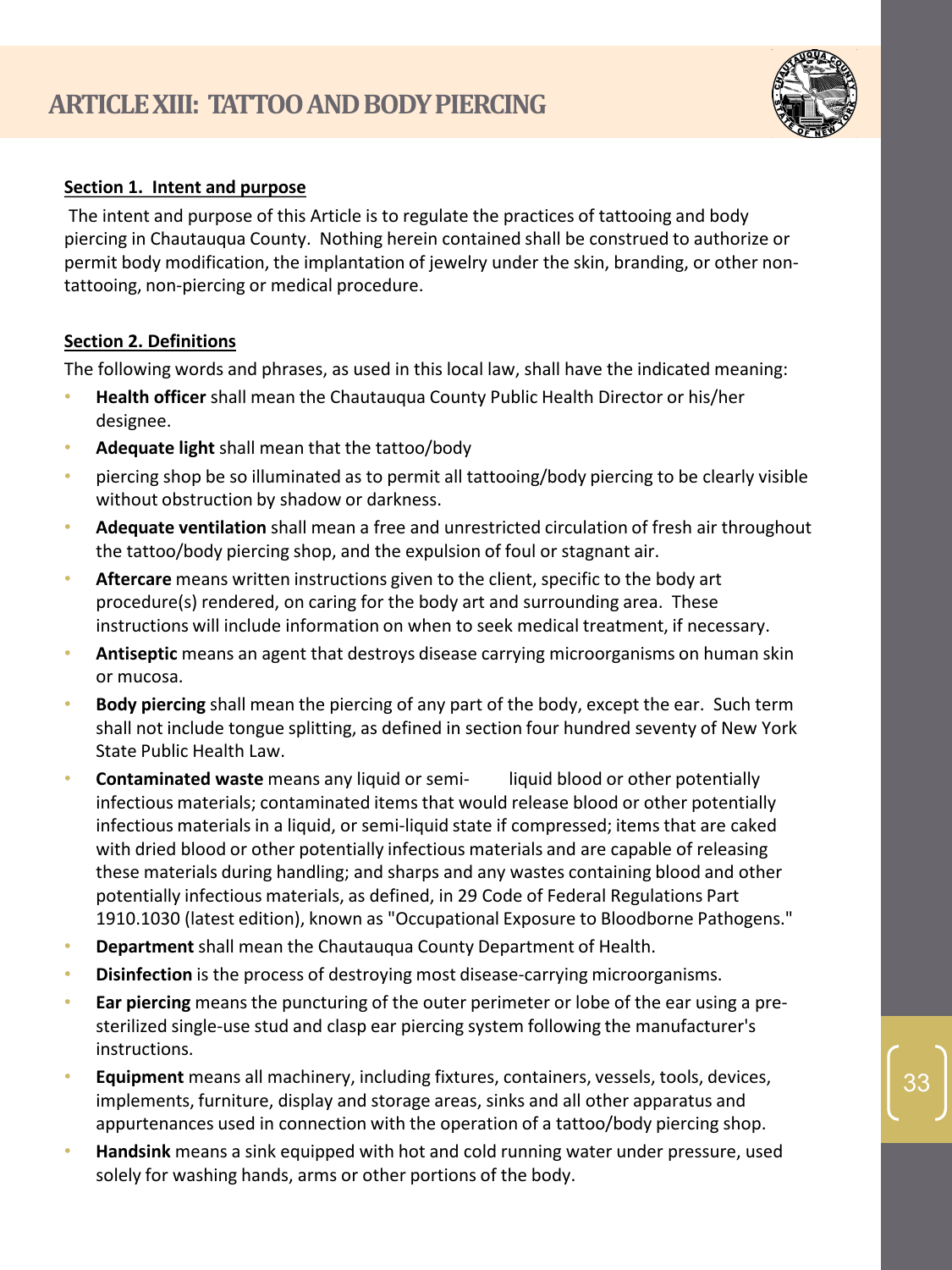

# **Section 2. Definitions (cont'd)**

- **Hot water** means water which attains and maintains a temperature of at least 100 degrees Fahrenheit.
- **Instruments used for tattooing and body piercing** means hand pieces, needles, needle bars and other instruments that may come in contact with a client's body or bodily fluids during art procedures.
- **Invasive** means entry into the body, whether by incision or insertion of an instrument into or through the skin or mucosa, or by any other means intended to puncture, break or compromise the skin or mucosa.
- **Jewelry** means any personal ornament inserted into a newly pierced area.
- **Liquid chemical germicide** means a disinfectant or sanitizer registered with the United States Environmental Protection Agency (EPA), or approved by the United States Food and Drug Administration (FDA), or an approximate 1:100 dilution of household chlorine bleach made fresh daily and dispensed from a spray bottle (500 ppm, 1/4 cup/gal, or 2 tablespoons/quart of tap water).
- **Minor** shall mean any person under the age of eighteen years.
- **Person** means an individual, any form of business or social organization, or any other nongovernmental legal entity including, but not limited to, a corporation, partnership, limited liability company, association, trust or unincorporated organization.
- **Physician** shall mean a doctor of medicine or doctor of osteopathy equivalent licensed under the provision of the Education Law.
- **Piercing** shall mean any device used for the piercing of the skin for the purpose of applying jewelry or other objects to the body.
- **Procedure surface** means any surface of an inanimate object that contacts the client's unclothed body during a body art procedure, or during skin preparation of the area, or any associated work area which may require sanitizing.
- **Sanitize/sanitization** means a process of reducing the number of microorganisms on cleaned surfaces and equipment to a safe level, as judged by public health standards and which has been approved by the Department.
- **Sharps** means any object (sterile or contaminated) that may purposefully or accidentally cut or penetrate the skin or mucosa including, but not limited to, pre-sterilized single-use needles, scalpel blades and razor blades.
- **Sharps container** means a puncture-resistant leak-proof container that can be closed for handling, storage, transportation and disposal and is labeled with the international biohazard symbol.
- **Shop Certificate of Sanitation** is a document, issued by the Health Officer to a tattoo/body piercing shop, certifying that said shop, after inspection, was found to be in compliance with the applicable provisions of this local law.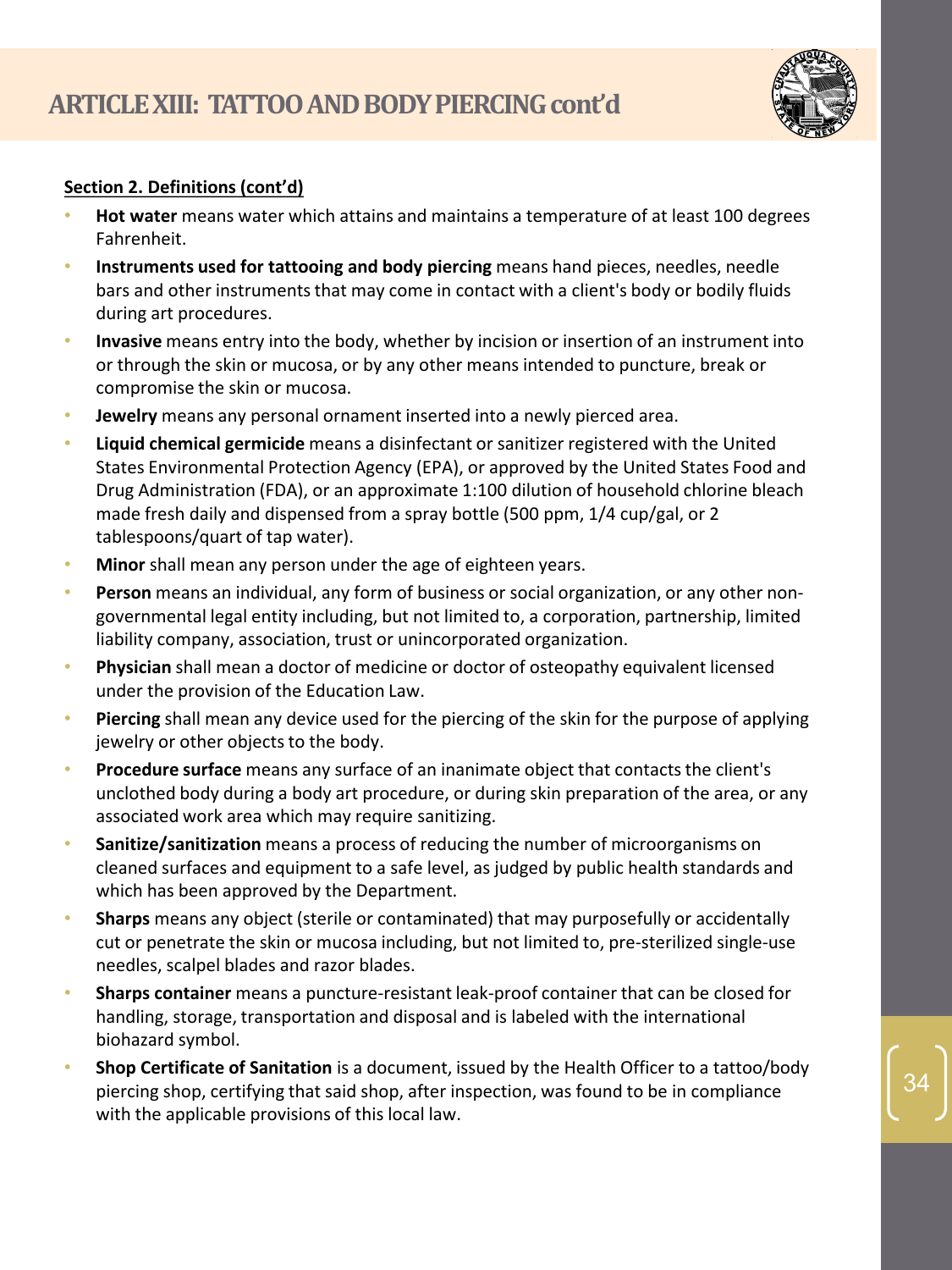

# **Section 2. Definitions (cont'd)**

- **Single use** means products or items that are intended for one-time, one-person use and are disposed of after use on each client including, but not limited to, cotton swabs or balls, tissues or paper products, paper or plastic cups, gauze and sanitary coverings, razors, piercing needles, tattoo needles, tubes, scalpel blades, stencils, ink cups and protective gloves.
- **Sterilization** means a very powerful process resulting in the destruction of all forms of microbial life, including highly resistant bacterial spores.
- **Tattoo/body piercing artist** shall mean any person who actually performs the work of tattooing and/or body piercing.
- **Tattoo/Body Piercing Artist Certification** is a document, issued by the Health Officer to a tattoo/body piercing artist, authorizing the person named therein to engage in the practice of tattooing/body piercing in Chautauqua County Health Department approved shops.
- **Tattoo/body piercing operator** shall mean any person who controls, operates, conducts or manages any tattoo/body piercing shop, whether actually performing the work of tattooing or body piercing or not.
- **Tattoo/body piercing shop** shall mean any room or space where tattooing/body piercing is practiced or where the business of tattooing/body piercing is conducted or any part thereof.
- **Tattooing** means any method of placing ink or other pigment into or under the skin or mucosa by the aid of needles or any other instrument used to puncture the skin, resulting in permanent coloration of the skin or mucosa.
- **Universal precautions** means a set of guidelines and controls, published by the Centers for Disease Control and Prevention (CDC) as "guidelines for prevention of transmission of human immunodeficiency virus and hepatitis B virus to health-care and public-safety workers" in Morbidity and Mortality Weekly Report (MMWR), June 23, 1989, Vol. 38, No. S-6, and as "recommendations for preventing transmission of human immunodeficiency virus and hepatitis B virus to patients during exposure-prone invasive procedures," in MMWR, July 12, 1991, Vol. 40, No. RR-8. This method of infection control requires the employer and the employee to assume that all human blood and specified human body fluids are infectious for HIV, HBV, and other blood pathogens. Precautions include hand washing, the use of gloves, the use of personal protective equipment, injury prevention, and proper handling and disposal of needles, other sharp instruments, and items contaminated with blood and/or body fluids.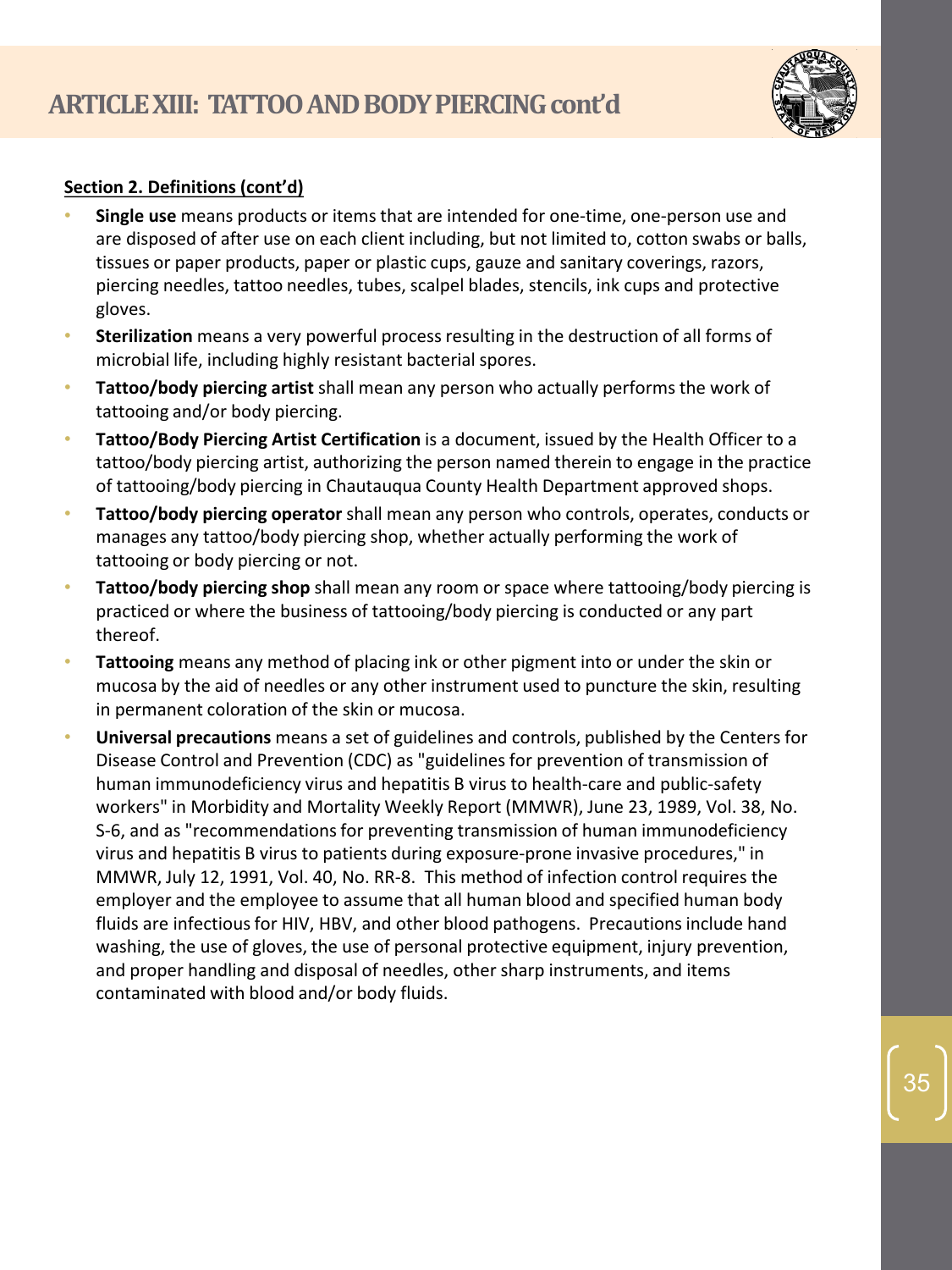

# **Section 3. Prohibitions**

- a. No person except a duly licensed physician shall engage in the practice of tattooing or body piercing or act as a tattoo/body piercing artist unless such person has a Tattoo/Body Piercing Artist Certification issued by the Health Officer on a form prescribed by the Department. Approved artist(s) may only tattoo/ body pierce in a facility approved by the Health Officer. Facility approvals are valid for a one year time period unless sooner revoked, and facilities must be inspected by Chautauqua County Health Department on an annual basis. Individuals who pierce only the outer perimeter and lobe of the ear using a pre-sterilized single use stud and clasp ear piercing system are exempt from the requirements of these regulations; they must conform to the manufacturer's directions on the use and applicable FDA requirements. The Department shall have the authority to investigate consumer complaints relating to alleged misuse or improper disinfection of ear piercing systems.
- b. No person shall body pierce, or offer to perform body piercing, on any part of the body of a minor without obtaining written consent from a parent or legal guardian (as set forth in Section 9. g of this Article) who must be present during the application of the piercing. In no event shall tattooing of a minor be allowed.
- c. A tattoo/body piercing artist shall not tattoo/body pierce any person who is under the apparent influence of drugs or alcohol. A tattoo/body piercing artist shall not tattoo/body pierce any person while under the influence of drugs or alcohol.
- d. The use of tobacco in any form while engaged in tattoo/body piercing procedures is prohibited.
- e. All body piercing and tattooing shall be performed in compliance with this provision and the State Sanitary Code, in accordance with the rules and regulations promulgated by the state commissioner, and in accordance with all other applicable laws, rules and regulations. Failure to comply with such provisions may result in suspension or revocation of an Artist Certification, Shop Certificate of Sanitation or site approval, and may be grounds for denial of a reinstatement or renewal of an Artist Certification, shop Certificate of Sanitation or site approval.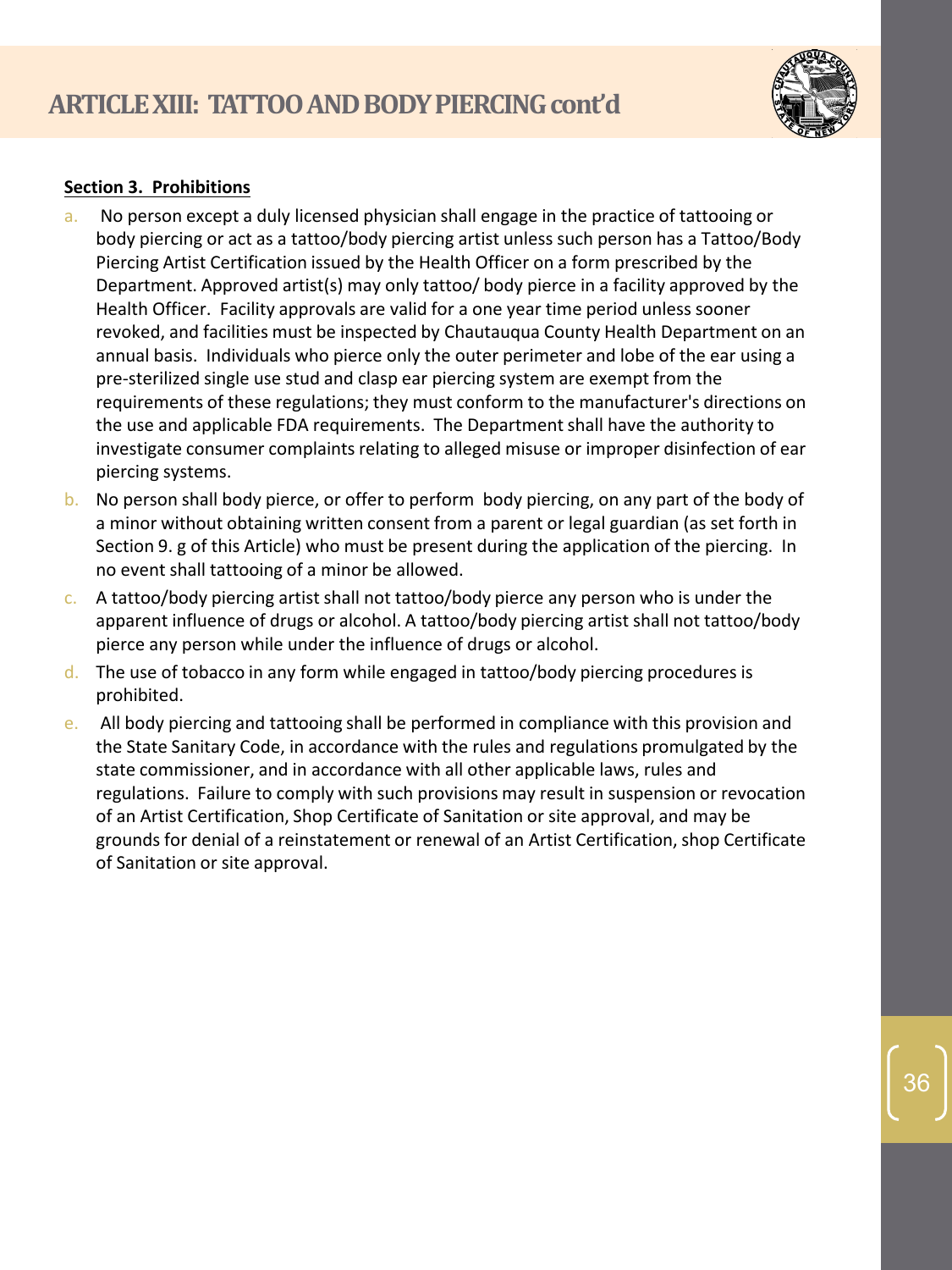

# **Section 4. Tattoo/Body Piercing Artist Certification**

- a. Any person desiring to engage in tattooing/body piercing shall submit an application for a tattoo/body piercing artist certification to the Health Officer on a form prescribed by the Department, at least 30 days before the first day of operation.
- b. Each applicant shall be required to take and pass an examination prescribed by the Department before an initial tattoo/body piercing artist certification will be issued and once each two years, thereafter, when the artist's certification is renewed. At the time of examination the artist must have attained the age of majority and must provide valid documentation in the form of a copy of Shop Certificate of Sanitation that he/she will perform tattoo/body piercing in a currently approved Chautauqua County Health Department shop.
- c. No holder of any shop Certificate of Sanitation shall allow a tattoo/body piercing artist to perform in such tattoo/body piercing shop unless such tattoo/body piercing artist is a holder of a valid tattoo/body piercing artist certification.
- $d.$  Artist's certification is to be prominently displayed to the public, at the artist's work station, in every facility where the artist practices. The artist certification shall not be assignable or transferable from one person to another.
- e. A tattoo/body piercing artist certification shall expire on December 31 of each year, renewable annually in December for the period commencing January 1. Application for renewal shall be made to the Health Officer at least 15 days before the expiration of the certification.
- f. Records of certifications of all artists employed at a tattoo/body piercing shop shall be kept on file by the holder of the shop Certificate of Sanitation.
- $g_i$ . Prior to denial of an Artist Certification, the County Health Department shall notify the applicant in writing of the reason(s) for such proposed denial and shall afford the applicant an opportunity to be heard in person or by counsel prior to denial of the certification. If the applicant fails to respond to such notice within thirty days of the date of the notice, then the notification of denial shall become the final determination of the Health Department.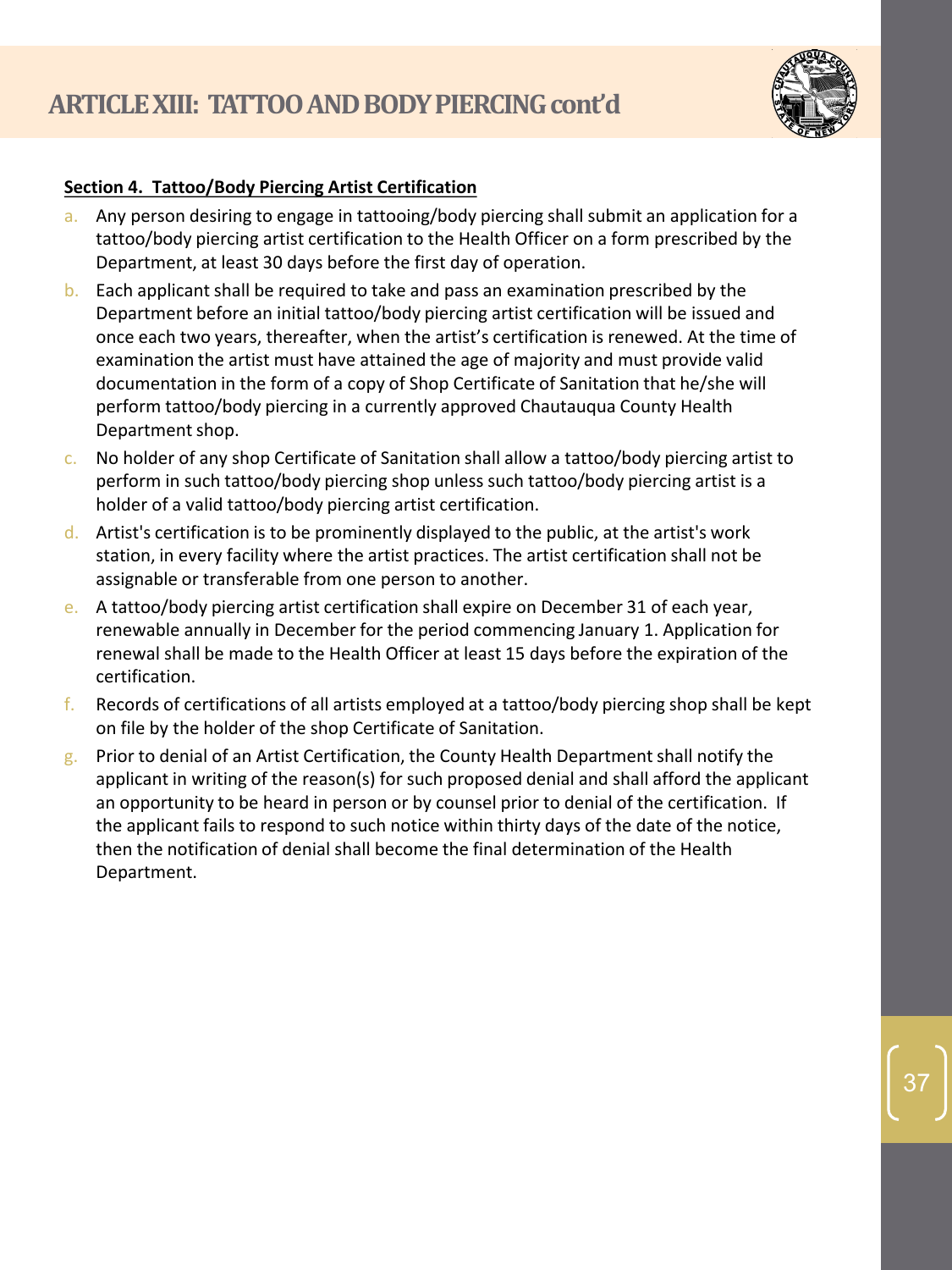

#### **Section 5. Shop Certificate of Sanitation**

- a. No person shall operate a tattoo/body piercing shop unless such person has (i) registered such shop with the Health Officer, on a form prescribed by the Department, at least 30 days before the planned first day of operation and (ii) received a shop Certificate of Sanitation. Shops in which piercing is limited to the outer perimeter and lobe of the ear only using a pre-sterilized single use stud earring are exempt from the requirement of these regulations.
- b. No shop Certificate of Sanitation shall be issued or renewed unless the shop has been inspected at least one time within the current calendar year and found to be in compliance with the applicable provisions of this local law.
- c. The shop Certificate of Sanitation shall not be issued or renewed until documentation of the shop sterilizer's ability to destroy spores (see Section 12 d) is received by the Department.
- d. The shop Certificate of Sanitation shall expire on December 31 of each year renewable annually in December for the period commencing January 1. Application for renewal shall be made to the Health Officer at least 15 days before the expiration of the certificate.
- e. The applicant shall pay a reasonable fee as set by the Department, for each shop Certificate of Sanitation.
- f. A shop Certificate of Sanitation shall not be assignable or transferable from one place or person to another.
- $g_a$ . A current shop Certificate of Sanitation shall be posted in a prominent and conspicuous area where it may be readily observed by clients.
- h. Prior to denial of a Certificate of Sanitation, the County Health Department shall notify the applicant in writing of the reason(s) for such proposed denial and shall afford the applicant an opportunity to be heard in person or by counsel prior to denial of the certification. If the applicant fails to respond to such notice within thirty days of the date of the notice, then the notification of denial shall become the final determination of the Health Department.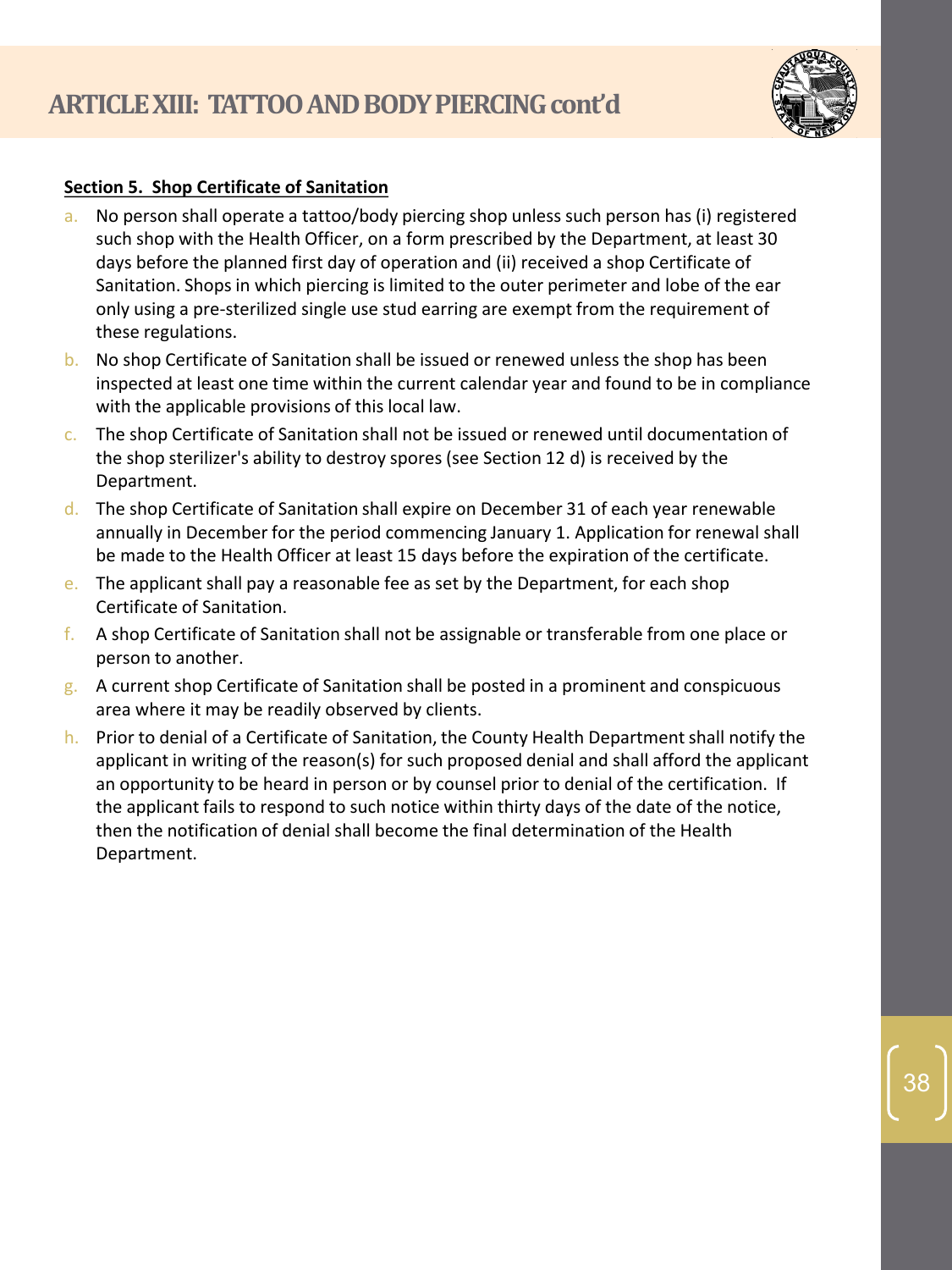

#### **Section 6. Plan Review Construction or Pre-operational Inspection**

- a. Floor Plan
	- i. When a tattoo/body piercing shop is hereafter constructed or remodeled, or when an existing structure is converted for use as a tattoo shop, properly prepared plans and specifications for such construction, remodeling or alteration showing the layout, including work area, sinks, counters and storage areas, fixtures, toilet facilities and waiting area, drawn in 1/4 inch scale, shall be submitted to the Department for review and approval before construction is started.
	- ii. All construction, remodeling, and alterations shall be done in accordance with approved plans.
	- iii. Plans and specifications shall be accompanied by an application on a form provided by the Department along with the appropriate application fee.
- b. When a tattoo/body piercing shop is hereafter constructed or remodeled, or when an existing structure is converted for use as a tattoo/body piercing shop, a final construction or pre-operational inspection shall be requested by the owner or operator and conducted by the Department prior to the opening of the shop to determine compliance with previously approved plans and all applicable requirements of these regulations.

# **Section 7. General Physical Environment**

- a. Tattoo and body piercing shops must have adequate light and ventilation and all walls and ceilings shall be smooth and easily cleaned. Walls and ceilings are to be painted a light color.
- b. The floor of the tattoo/body piercing shop shall be of impervious material. The floor shall be swept and wet-mopped daily. Floors, walls, and ceilings shall not be swept or cleaned while tattooing or body piercing is in operation.
- c. Convenient, clean and sanitary toilet and hand-washing facilities with hot and cold running water, and soap and single service towels or hand drying devices, shall be made accessible to customers.
- d. The tattoo/body piercing operator shall provide for the proper and safe disposal of all types of waste products.
- e. The building and equipment shall be maintained in a state of good repair at all times. The shop premises shall be kept clean, neat, and free of litter and rubbish.
- f. At least one covered waste receptacle shall be provided in each operator area and each toilet room. Receptacles in the operator area shall be emptied daily and solid waste shall be removed from the premises at least weekly. All refuse containers shall be lidded, cleanable and kept clean.
- g. All instruments and supplies shall be stored in clean, dry and covered containers.
- h. Reusable cloth items shall be mechanically washed with detergent and dried after each use. The cloth items shall be stored in a dry, clean environment until used.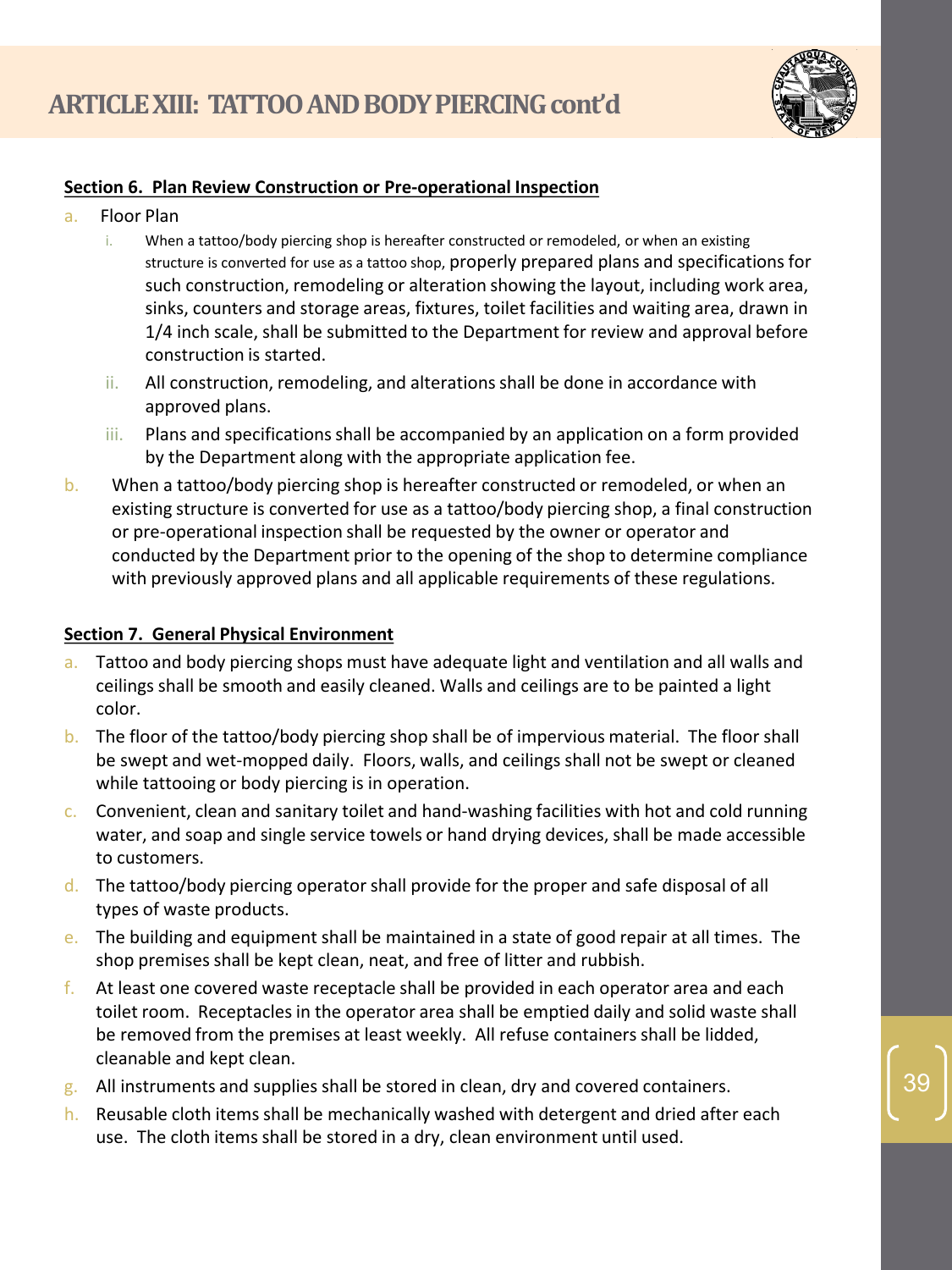

#### **Section 8. Workroom**

- a. Each tattoo/body piercing shop shall have a workroom separate and apart from a waiting room or any room or rooms used as such. The workroom shall not be used as a corridor for access to other rooms. Patrons or customers shall be tattooed/body pierced only in said workroom.
- b. Work tables shall be provided for each tattoo/body piercing artist. The surface of all work tables shall be constructed of metal or other material which is smooth, light colored, nonabsorbent, corrosive-resistant, and easily sanitized.
- c. Sterilizers shall be located away from work stations or areas frequented by the public.
- $d.$  Each tattoo/body piercing shop shall be equipped with hand-washing facilities for its personnel with unobstructed access to the tattoo/body piercing area such that artists can return to the tattoo/body piercing area without having to touch anything with their hands. There shall be hand sinks for the exclusive use of the tattoo/body piercing artist for washing hands and preparing customers for tattooing/body piercing. Hand-washing facilities shall be equipped with hot and cold or tempered running water, wrist- or footaction or other approved controls, soap, an EPA- or FDA-approved or hospital grade germicidal solution, individual hand brushes and fingernail files, single-service towels or other approved hand-drying devices, and a refuse container. Such facilities shall be kept clean and in good repair.
- e. Smoking shall be prohibited in any establishment regulated by this Article in accordance with Article XXIV, Sections 2. and 3.
- f. The tattoo/body piercing shop shall be kept free of rodents and vermin and protected from infestation by insects.
- g. Cabinets for the storage of instruments, dyes, pigments, carbon and stencils shall be provided for each tattoo/body piercing artist, and shall be maintained in a sanitary manner.
- h. All sewage, including liquid wastes, shall be disposed of in a public sewer or, in the absence thereof, in a manner satisfactory to the Department.
- i. Only articles considered necessary to the routine operation and maintenance of the tattoo/body piercing work area shall be permitted in the facility.
- j. No live bird, turtle, snake, dog, cat or other animal shall be permitted in any area used for the conduct of tattoo/body piercing operations, or in the immediate open adjacent areas, including the main waiting area and the public access to the toilet room.
- k. The water supply shall be adequate, of a safe and sanitary quality, from an acceptable source, and shall meet the requirements of the New York State Sanitary Code (10 NYCRR Part 5) and the Administrative Rules and Regulations of the New York State Department of Health (10 NYCRR Part 72).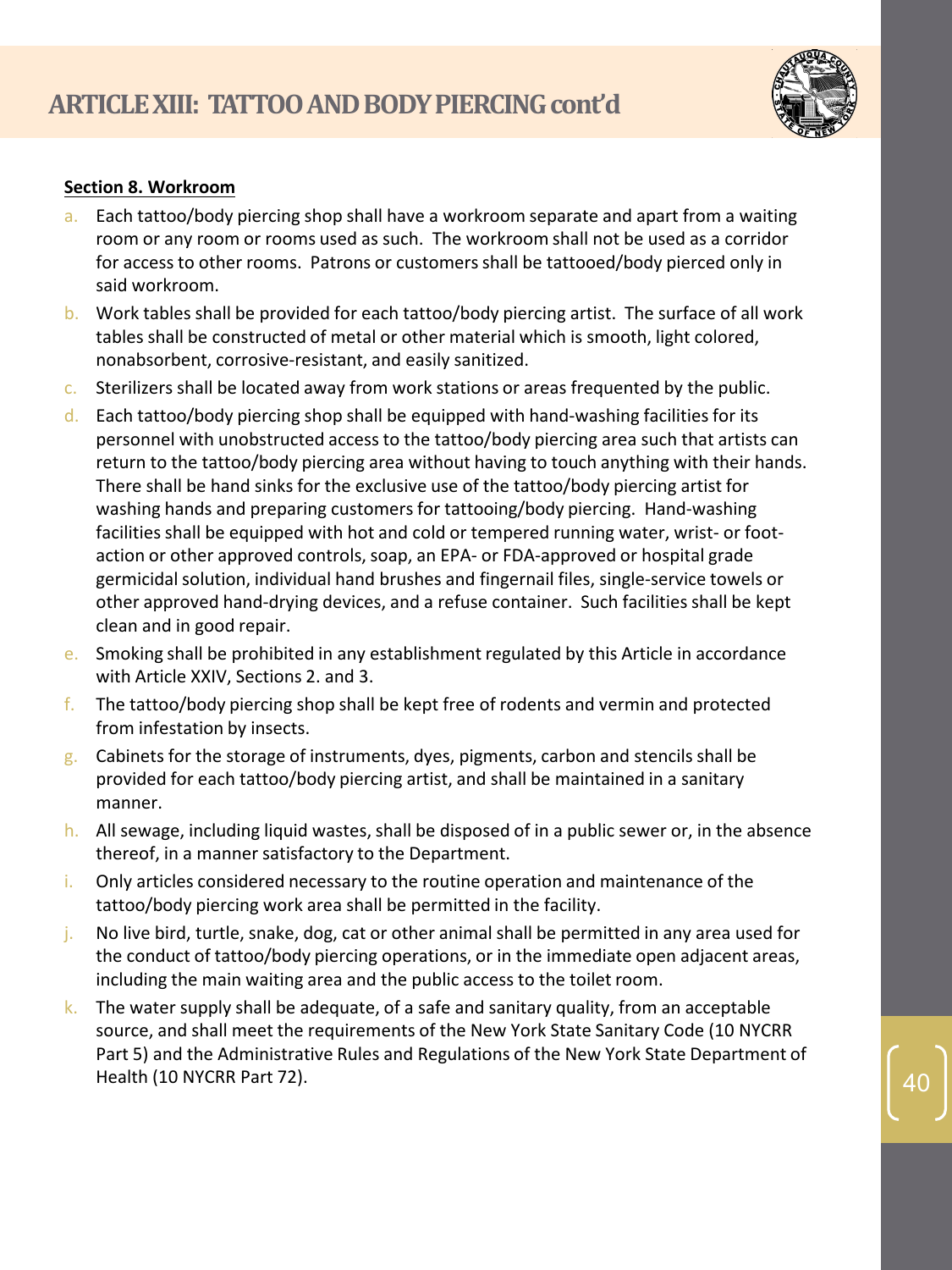

#### **Section 9. Operational Standards – Client Records**

- a. A record of each patron shall be prepared prior to any procedure being performed and shall include the patron's name, signature (or, if applicable, the signature of a parent or legal guardian), address, age, the date of tattoo/body piercing, the design of the tattoo, if applicable, the location of the tattoo/body piercing on the patron's body, and the name, location and valid certification number of the tattoo/body piercing artist who performed the work. The record shall be entered in ink in a bound book kept solely for this purpose. Entries in the bound book must be kept in chronological order with pages numbered sequentially. If an entry must be voided, a single line is to be drawn through it; pages must not be removed at any time.
- b. Before tattooing/body piercing, there shall be a discussion conducted with the patron on the health risks involved with the tattoo/body piercing requested. The patron shall then fill out and sign an information form which lists these risks. One signed copy of the form shall be retained at the tattoo/body piercing shop, and the other copy shall be given to the patron.
- c. The tattoo/body piercing artist must explain aftercare instructions. There shall also be printed instructions given to each tattoo/body piercing patron. Such printed instructions shall include: information for the patron on the care of the tattoo/body piercing; instructions for the patron to consult his or her physician immediately should an infection become evident, and procedures for notifying the Department of any complications. The instruction form must also include the name, address, and phone number of the establishment. Information should also be provided with reference to the security or snugness of certain jewelry to prevent accidental ingestion and/or lodging in body cavities.
- $d.$  There shall be a consent form, in which the patron acknowledges having received the printed aftercare instructions (see "d" of this Section), and discussed same with the tattooing/body piercing artist. A signed copy of the consent form shall be retained at the tattoo/body piercing shop for at least three (3) years, and the other copy shall be given to the patron.
- e. Nothing in this Section shall be construed to require the operator to perform a tattoo/body piercing procedure upon a client.
- f. Proof of age shall be determined upon presentation of two forms of valid identification. Valid identification shall include: a picture driver's license, picture sheriff's identification, passport, picture school identification card, or birth certificate. A photocopy of the valid identifications must be kept with the release form. Written consent for body piercing of minors, when legally permissible and required (i.e., parental consent is not required for piercing the ear lobe using a pre-sterilized single-use stud and clasp ear piercing system), shall be obtained from at least one parent or legal guardian. The written permission shall be notarized and presented by the parent in person at the tattoo/body piercing shop. A signed copy of the notarized consent form shall be retained at the tattoo/body piercing shop for at least three (3) years.
- g. For each patron, proper records of tattoos/body piercing administrated as described in sections here above shall be maintained by the holder of a Shop Certificate of Sanitation. These records must be stored/kept on premises (at the approved facility) at all times. Records must be retained for a minimum of 3 years and must be made available to the Health Officer upon request.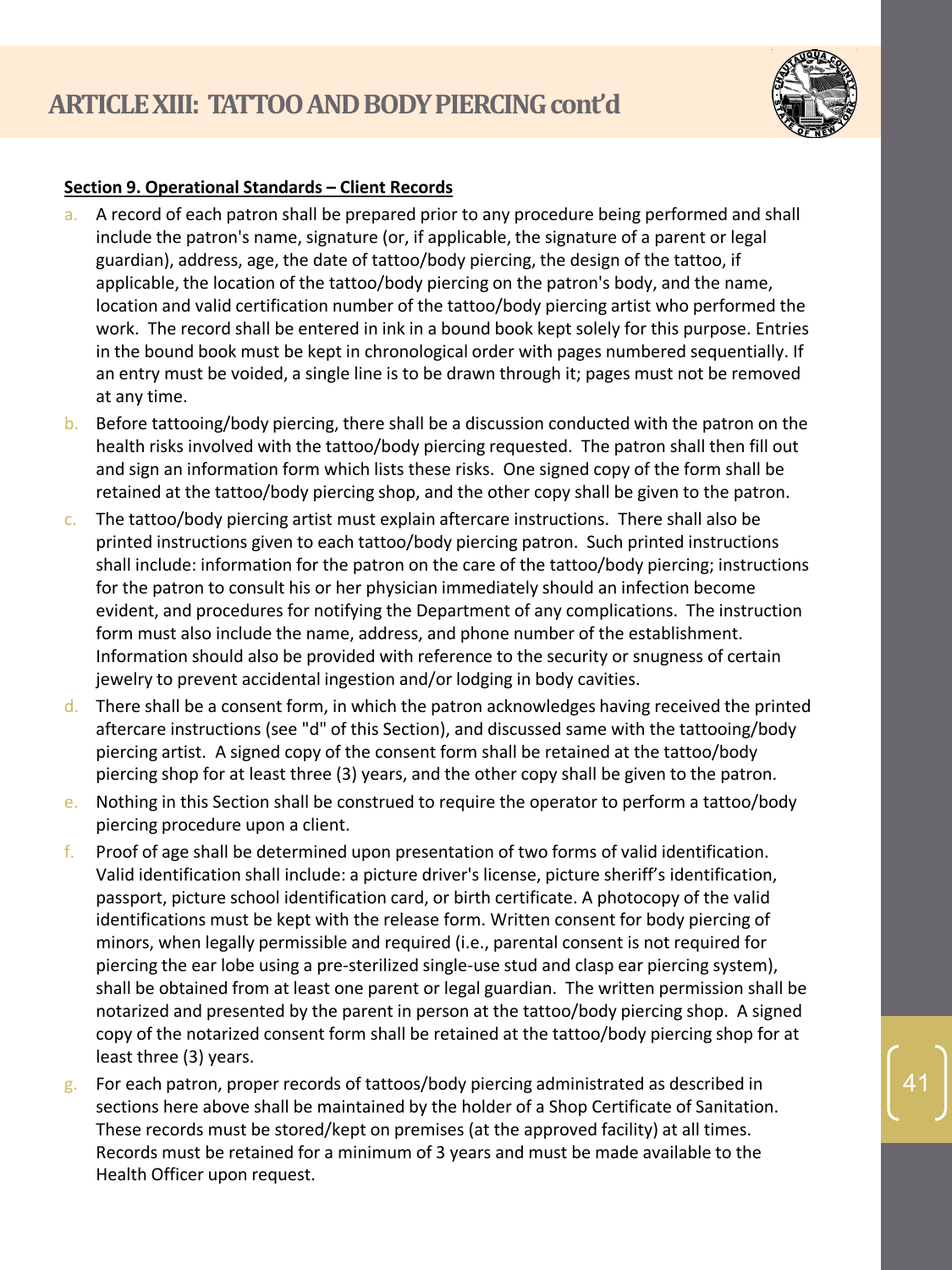

# **Section 10. Tattoo and Body Piercing Procedures**

- a. Each tattoo/body piercing artist shall wear clean outer garments and footwear, maintain a high standard of personal cleanliness, and conform to hygiene practices while on duty.
- b. The tattoo/body piercing artist shall keep fingernails clean and neatly trimmed. The artist shall not wear excessive cosmetics or excessive jewelry, deemed by the Department to interfere with proper hand-washing techniques, while engaged in tattoo/body piercing procedures.
- $c.$  Tattoo/body piercing artists who are experiencing symptoms such as diarrhea, vomiting, fever, rash, productive cough, jaundice, or draining (or open) skin infections, such as boils, impetigo or scabies, must refrain from tattooing or body piercing activities.
- d. Before granting permission to resume operations, the Health Officer may require from a tattoo/body piercing artist who is found to have a disease in communicable form, or suspected of having such a disease, a statement signed by a duly licensed physician stating that the person is free from communicable diseases.
- e. Any substance applied to the area to be tattooed or body pierced should be dispensed from a container in a sanitary manner that prevents contamination of the original container and its contents, preferably from single-use collapsible metal or plastic tubes. Jar-type containers are prohibited. The application may be spread by the use of gauze but not directly with fingers. The applicator shall be used only once and then discarded.
- f. Before working on each patron, the fingernails of the tattoo/body piercing artist shall be cleaned with a nail file. The artist shall clean his/her hands and exposed areas of the arms thoroughly by lathering and vigorously scrubbing for 20 seconds using soap. Hands shall be dried by disposable paper towels or other mechanical means.
- g. Before performing a tattoo/body piercing procedure, the immediate and surrounding area of the skin where the tattoo/body piercing procedure is to be placed shall be washed with soap and water or an approved surgical skin preparation, depending on the type of body art to be performed. If shaving is necessary, single-use disposable razors or safety razors with single-service blades shall be used and discarded after each use, and the reusable holder shall be heat sterilized (see 12 i). Following shaving, the skin and surrounding area will be washed with soap and water. The washing pad shall be discarded after a single use.
- h. Following the cleaning and shaving of the patron's skin, the hands of the tattoo/body piercing artist shall again be washed and scrubbed (as required by "i" of this Section). Disposable gloves shall then be worn by the tattoo/body piercing artist. These gloves must be changed if they touch any other person or non-clean surface during tattoo application or body piercing, or if gloves become pierced or torn and for each new customer.
- i. Before placing the design on the patron's skin or penetrating the patron's skin, the tattoo/body piercing artist shall treat the skin area with an EPA- or FDA-approved or hospital grade germicidal solution, which is intended for human skin and which shall be applied with cotton or gauze. The area being pierced must be free of sores and lesions.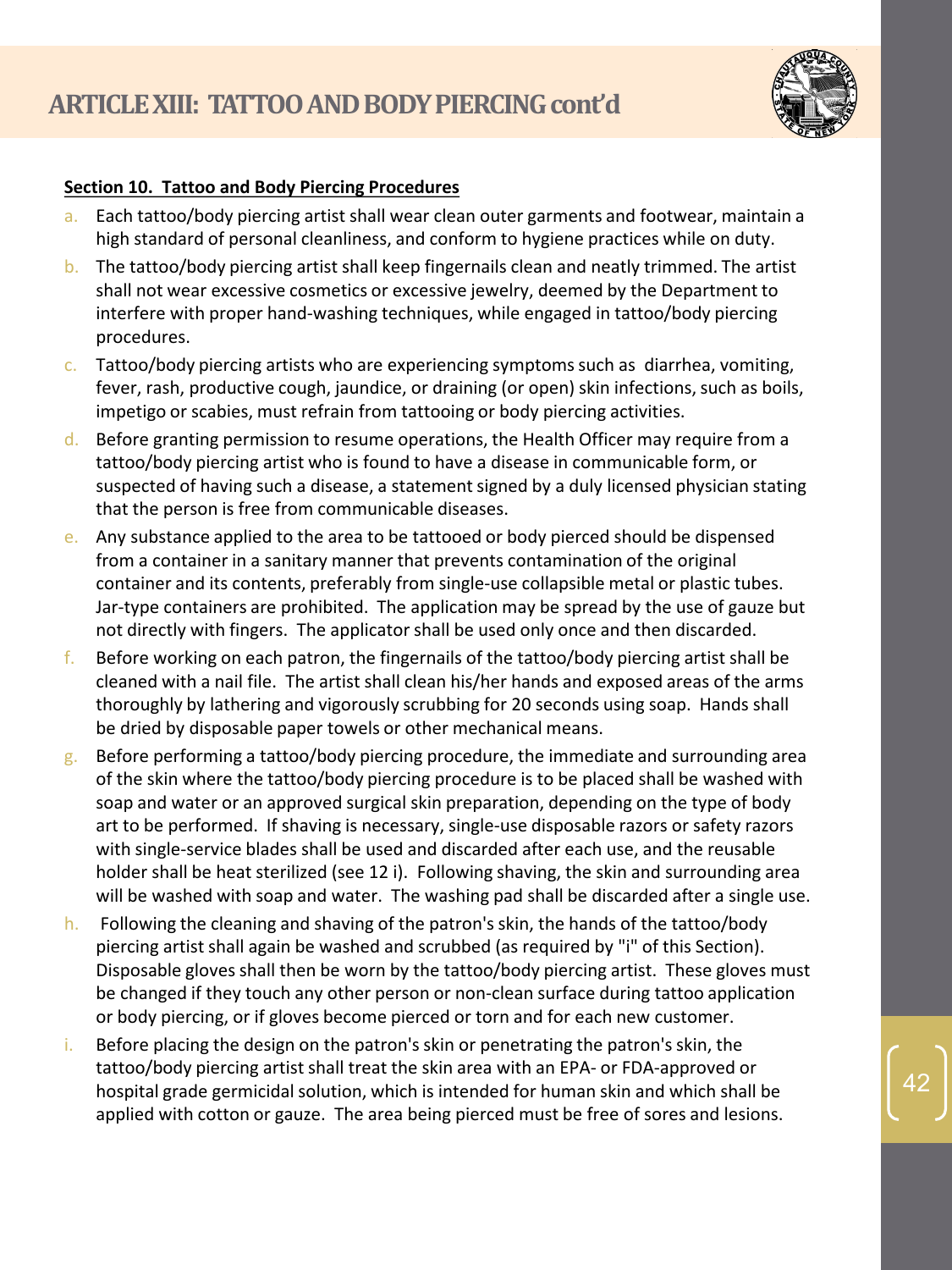

# **Section 10. Tattoo and Body Piercing Procedures (cont'd)**

- j. In the event of blood flow, all products used to check the flow of blood or to absorb blood shall be single-use and disposed of immediately after use in appropriate covered contaminated-waste containers.
- k. For all body piercing, a single-use, sterilized disposable surgical piercing needle of the same gauge as the jewelry is required. Ear piercing guns and ear piercing needles may be used for piercing the outer perimeter and lobe of the ear only.
- l. Only sterilized jewelry or ornaments in new or good condition, and made of acceptable materials, shall be used for piercing. Acceptable metals include implant grade stainless steel, solid 14k-24k white or yellow gold, niobium, titanium, platinum, and a dense lowporosity plastic. Jewelry must be free of nicks, scratches, and irregular surfaces. Jewelry must be sterilized in an autoclave or by another approved method (see 12 i) before use. Jewelry that cannot be heat-sterilized must be sterilized by soaking for ten hours in either a liquid sterilant containing at least 2% glutaraldehyde or another FDA-approved high-level disinfectant or sterilant.
- m. When applied, jewelry should be pushed through the skin following the needle, in the same direction as the piercing.
- n. The use of single-service tissue and hectographic stencils shall be required for applying a tattoo outline to the skin. If drawn free-hand, non-toxic markers or other devices as approved by the Department shall be used.

# **Section 11. Dyes and Pigments**

- a. In preparing nontoxic dyes or pigments to be used by a tattoo artist, only nontoxic material shall be used. Single-service or individual portions of dyes or pigments in clean, sterilized individual containers or single-service containers must be used for each patron.
- b. After tattooing, the remaining unused dye or pigment in the single-service or individual containers must be properly discarded.
- $c.$  Patrons shall be provided printed warning of the potential physical reactions from the use of certain dyes, in a form acceptable to the Department.
- d. All inks, dyes, pigments, needles and equipment shall be specifically manufactured for performing body art procedures and shall be used according to the manufacturer's instructions. Regular inventory of supplies and equipment is recommended. Expired items such as dye cannot be used and must be disposed of immediately. Approved inks, dyes or pigments may only be diluted with sterile water. Immediately before applying a tattoo, the quantity of the dye to be used shall be transferred from the dye bottle and placed into single-use paper or plastic cups or caps. Upon completion of the tattoo, these single cups or caps and their contents shall be discarded.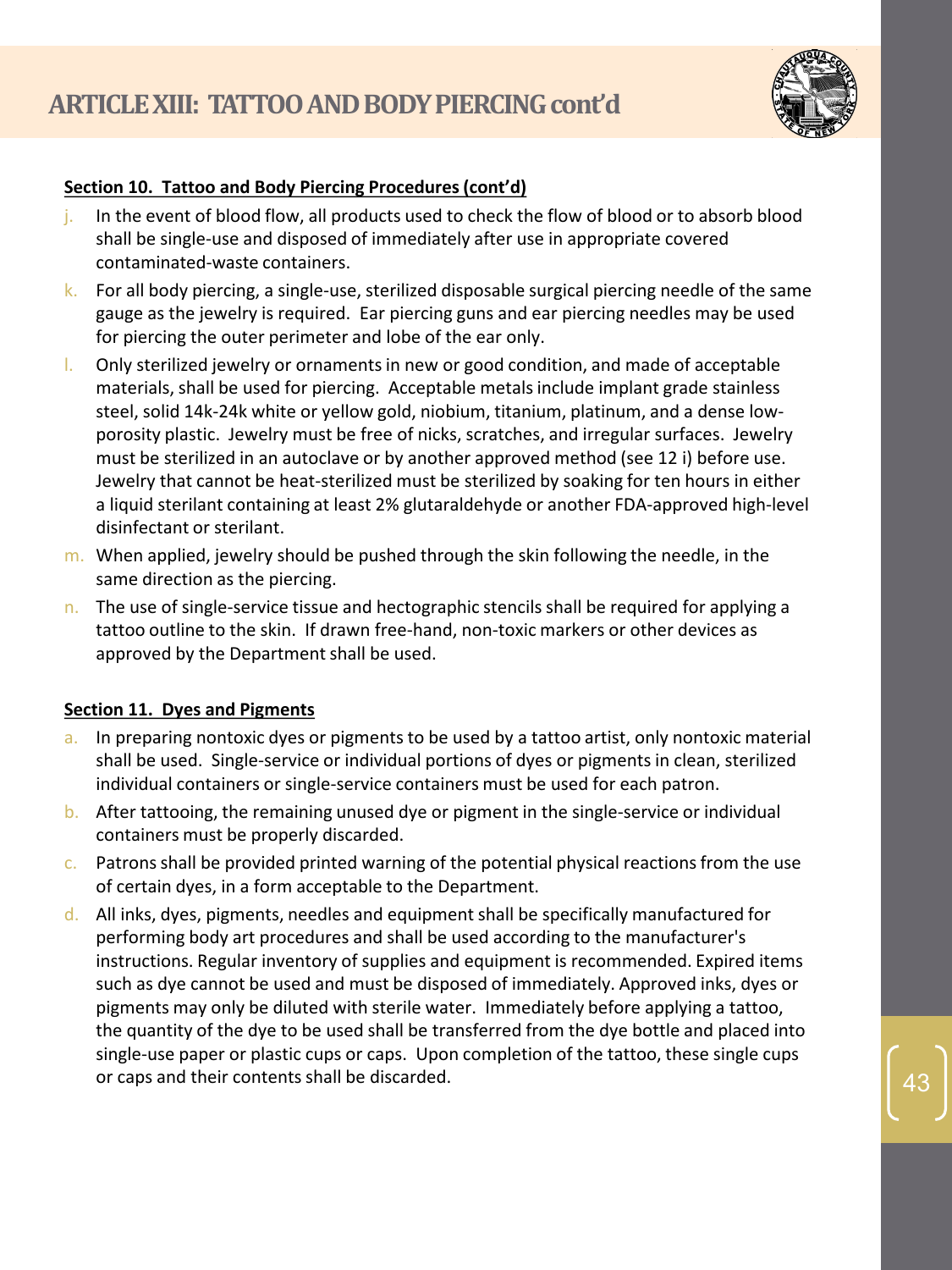

#### **Section 12. Sanitation and Sterilization Procedures**

- a. All multi-use, non-disposable instruments used for tattooing/body piercing shall be manually cleaned thoroughly by vigorous scrubbing with detergent or, preferably, enzymatic cleaner. After rinsing in water, the instruments shall be dried with a paper towel. Gloves must be worn during this cleaning. The use of an ultrasonic unit, according to the manufacturer's instructions, may be substituted for manual cleaning.
- b. After cleaning and drying, all non-disposable instruments used for tattoo/body piercing shall be packed in packages approved for the sterilization unit. Equipment shall be packed individually or as a set, provided such set is intended to be used for a single tattoo/body piercing procedure. Each package of equipment sterilized shall be monitored for sterilization and the date of sterilization shall be written on the package.
- c. All cleaned, non-disposable instruments, including needle tubes, used for tattoo/body piercing shall be sterilized (see "i" of this Section). The sterilizer shall be used, cleaned, and maintained (see "d" of this Section) according to manufacturer's instructions. A copy of the manufacturer's recommended procedures for the operation of its sterilization unit must be available for inspection by the Department. If the tattoo/body piercing establishment uses all single-use, disposable instruments and products, and utilizes sterile supplies, a heat sterilizer shall not be required.
- d. Each holder of a permit to operate a tattoo/body piercing establishment shall demonstrate that the sterilizer used is capable of attaining sterilization. Testing shall be performed in each calendar quarter during which the establishment operates, using a biological indicator, such as spore strips or spore suspensions, and verified through an independent laboratory. The testing laboratory's written guidelines for the proper handling and placement of the biological indicator shall be readily available. Testing with the biological indicator shall be performed with a typical sterilizer load and results of the testing shall be submitted to the Health Department within 30 days of the date of the test. The testing results must identify the equipment being tested by manufacturer and identification or serial number. Sterilizing equipment that fails testing shall be immediately taken out of service and the Department of Health shall be notified of the failure no later than the following business day. No equipment that has been processed through a sterilizer that fails testing can be used without being re-sterilized in an approved sterilizer.
- e. The Department of Health may perform sterilization (spore) testing on any equipment prior to its use in any shop and during any inspection. No sterilization equipment that fails a Health Department test shall be used in any shop until it passes a sterilization test and is approved by the Health Department.
- f. After sterilization, the instruments used for tattooing/body piercing shall be stored in a dry, clean cabinet or other tightly covered container reserved for the storage of such instruments.
- $g$ . All instruments used for tattooing/body piercing shall remain stored in sterile packages until just prior to performing a body art procedure. Prior to assembling instruments for use in performing body art procedures, the operator shall wash his or her hands (as described in 10f) and then put on disposable gloves. The artist shall use techniques to ensure that the instruments are not contaminated.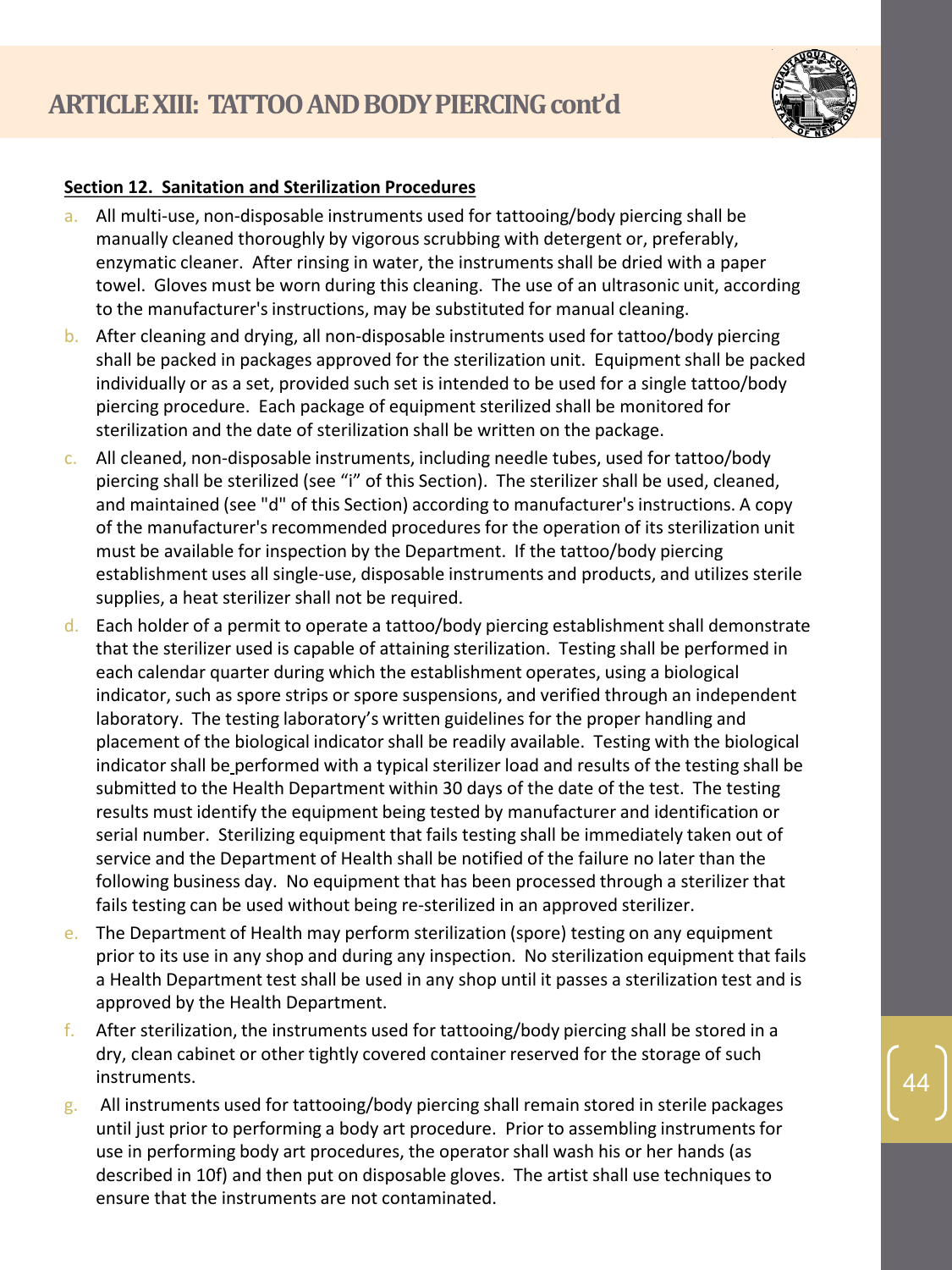

# **Section 12. Sanitation and Sterilization Procedures (cont'd)**

- h. Sterilized equipment stored in an approved manner shall be considered sterile as long as the integrity of the sterile package is intact.
- i. If pre-sterilized equipment is used, the tattooist/body piercer shall obtain documentation from the manufacturer that describes the method of sterilization utilized by the manufacturer and the manufacturer's recommendations for storage and maintenance of sterility. This documentation shall be available for inspection by the Health Officer. The tattooist/body piercer shall follow the manufacturer's instructions for storage and maintenance of sterility.
- j. Sterilization must be attained in an autoclave, operating at 121 degrees Celsius (250 degrees Fahrenheit) with a pressure of at least 15 pounds per square inch for not less than 30 minutes after the chamber of the autoclave has been evacuated of air and has reached the required temperature, or as specified in the manufacturer's operator's manual. Other method of sterilization may be used if prior approval of the Health Officer has been obtained.
- $k.$  Each person responsible for the sterilization of equipment shall be able to demonstrate to the Health Officer the correct sterilization procedures.
- l. All work surfaces shall be end-sanitized with a liquid chemical germicide (see definition 17) between procedures and allowed to air-dry.

# **Section 13. Requirements for Single-use Items**

a. A set of individual, single-use sterile needles shall be used by a tattoo/body piercing artist for each new patron. After use, all single-use needles, razors and other sharps shall be immediately disposed of in approved sharps containers, and disposed of by an approved medical waste disposal company.

# **Section 14. Aftercare of Tattoo and Body Piercing**

- a. The completed tattoo/body piercing shall be washed with a piece of sterile gauze or cotton saturated with an EPA or FDA approved or hospital grade germicidal solution. It shall be allowed to air dry.
- b. After drying, antibacterial ointment shall be applied to a tattoo from a collapsible metal or plastic tube and the entire area covered with a piece of tissue and fastened to the site with adhesive tape. Piercings shall be treated with an antiseptic liquid such as, but not limited to, isopropyl alcohol.
- c. Clients shall be provided with written aftercare instructions (see 9d).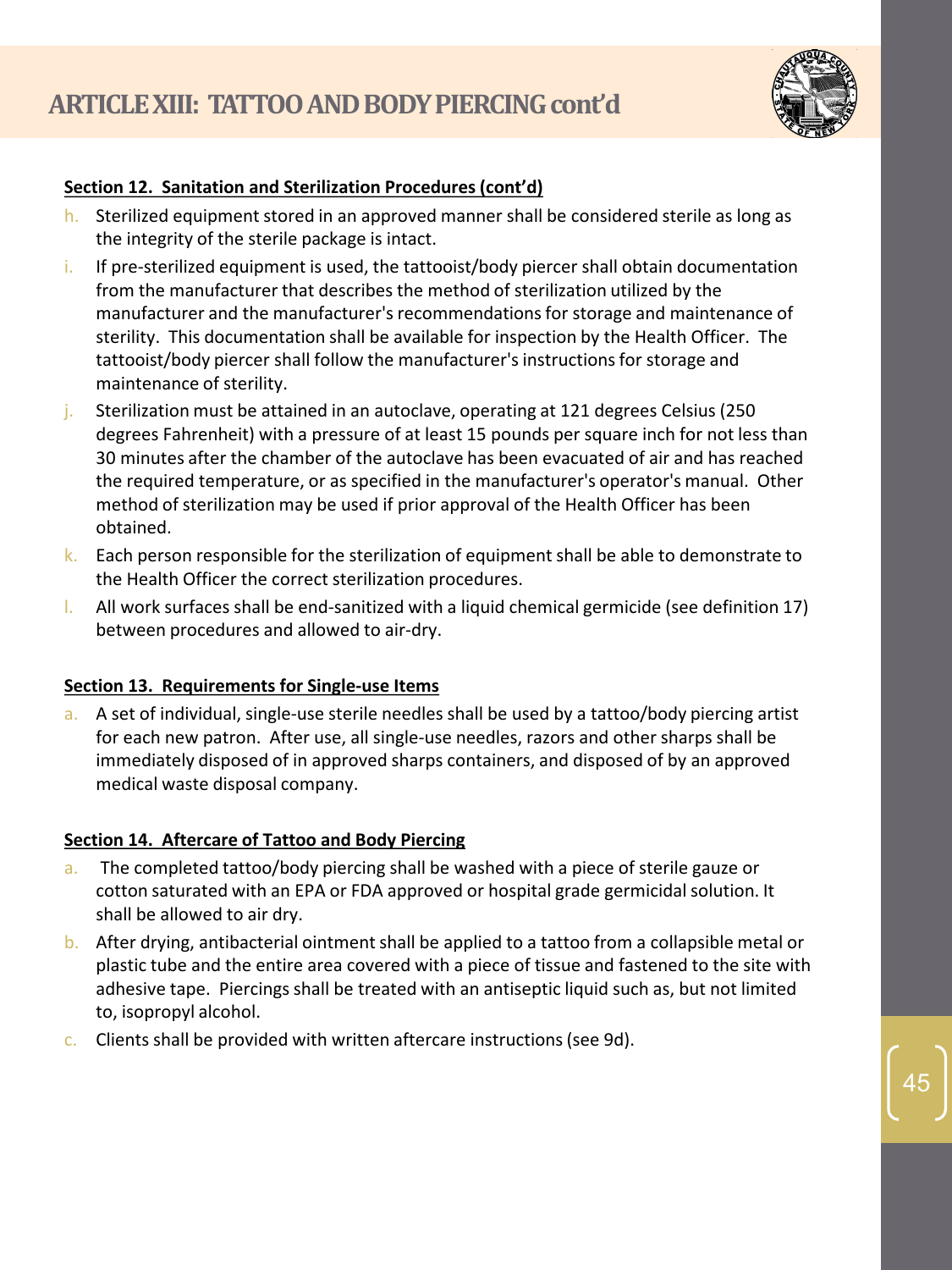

# **Section 15. Report of Infection or Allergic Reaction**

- a. The tattoo/body piercing shop shall provide a written report of any infection, allergic reaction, complications, and/or diseases resulting from the application of a tattoo/body piercing to the Department within five working days of its occurrence or knowledge thereof. The report shall include:
	- i. The name of the affected client;
	- ii. The name and location of the tattoo/body piercing shop;
	- iii. The name of the tattooist;
	- iv. The date of the tattoo/body piercing;
	- v. The specific color or colors of the tattoo and, when available, the manufacturer's catalogue or identification number of each color used;
	- vi. The location of the infection and the location on the body where the tattoo/body piercing was applied;
	- vii. The name and address of the health care provider, if any; and
	- viii. Any other information considered relevant to the situation.
- b. The Department shall utilize these reports in their efforts to identify the source of the adverse reaction(s) and to take action to prevent its recurrence.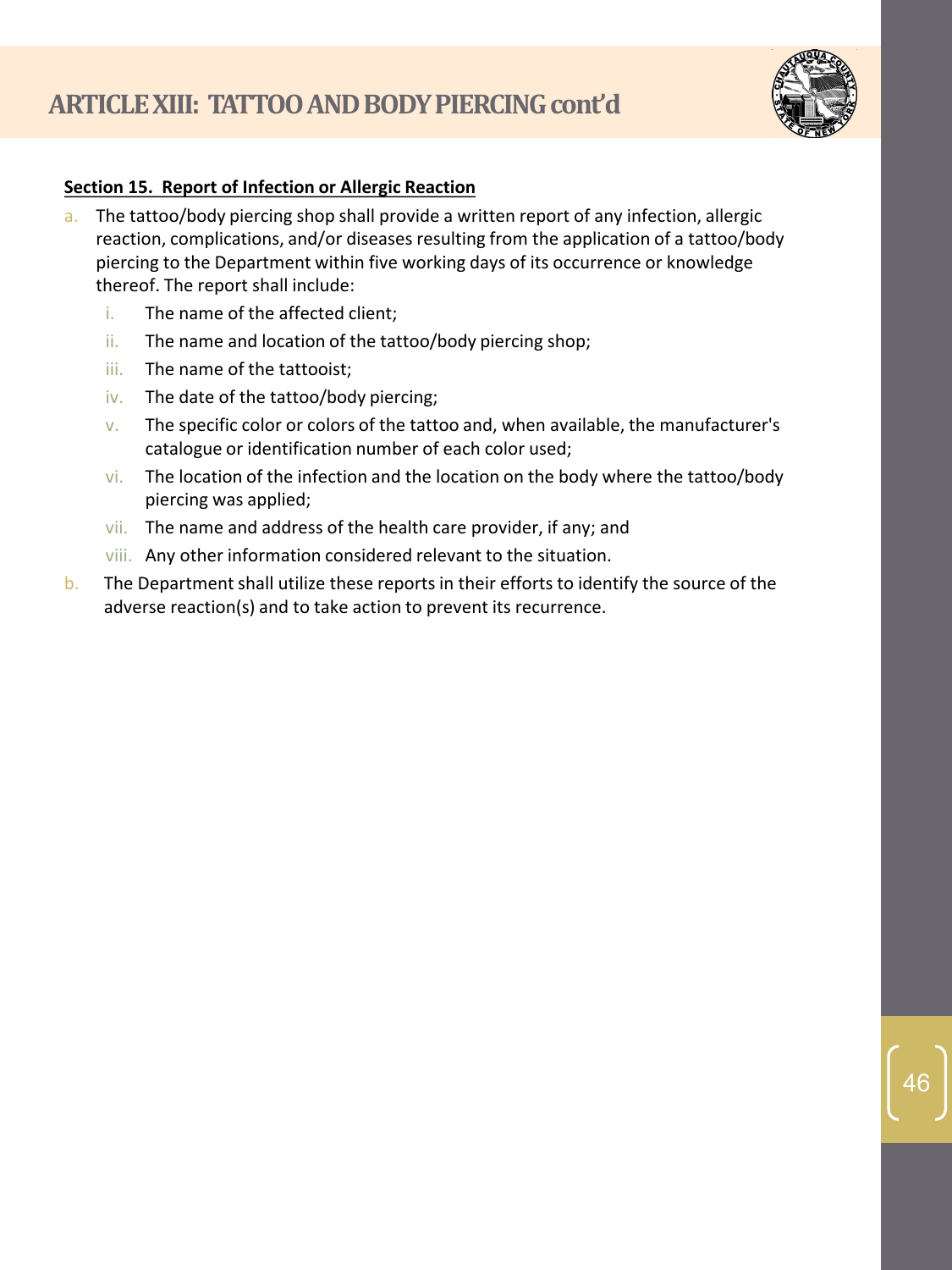

# **Section 1. General**

The Chautauqua County Board of Health officially adopts Part 14, Subparts 14-1, 14-2, 14-3, 14-4 and 14-5 of Chapter 1 of the New York State Sanitary Code, as may be amended from time-to-time, as applying within the Chautauqua County Health District.

# **Section 2 Food Handler Training**

All food service establishments permitted by the Public Health Director shall be required to have at least one individual in a position of management or control involved in the routine operation of the establishment complete a food handler training course approved by the Public Health Director.

# **ARTICLE XV: MIGRANT LABOR CAMPS**

# **Section 1. General**

The Chautauqua County Board of Health officially adopts Part 15 of Chapter 1 of the New York State Sanitary Code, as may be amended from time-to-time, as applying within the Chautauqua County Health District.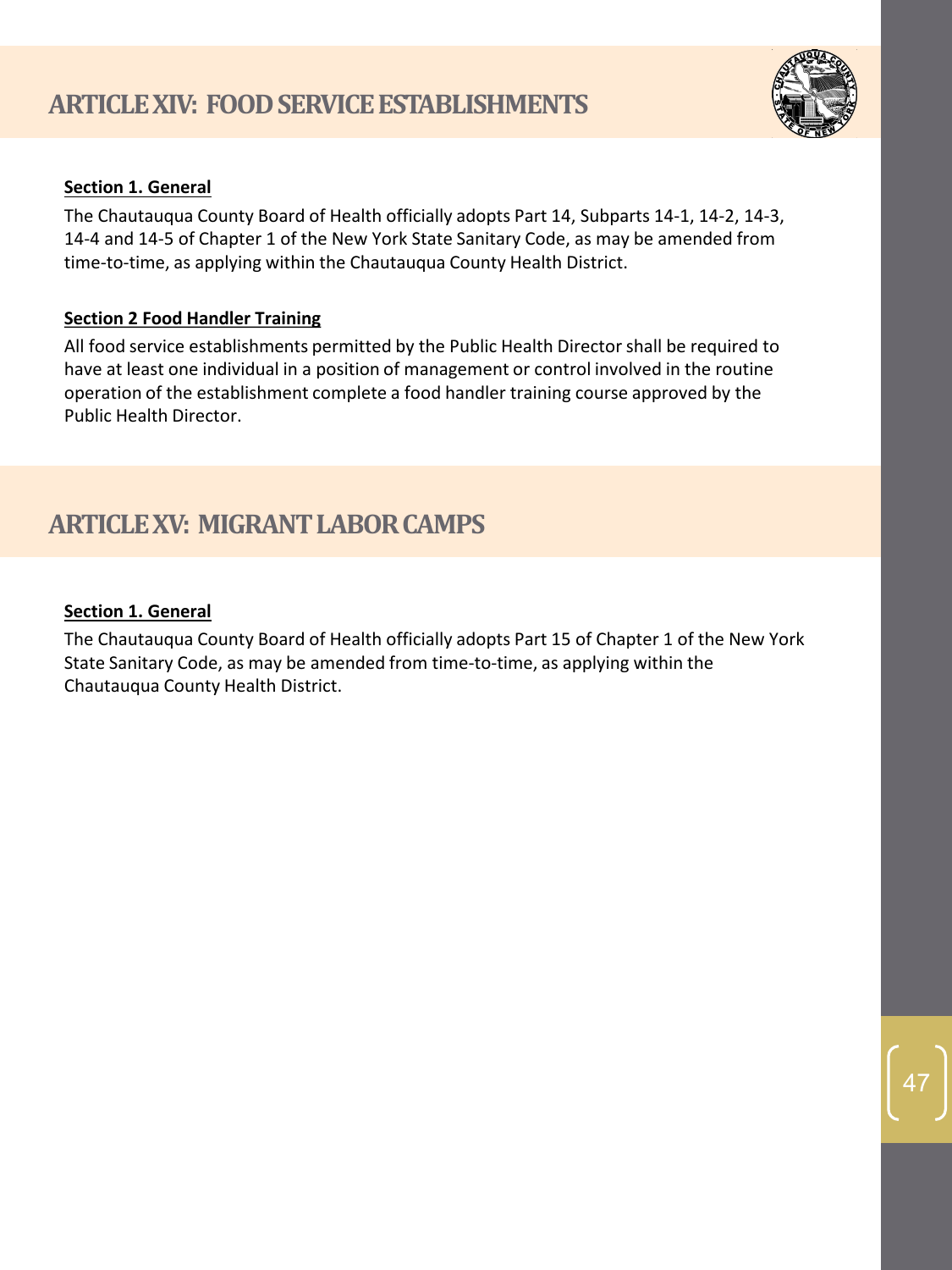

#### **Section 1. Definitions**

- **Garbage** shall mean the animal and vegetable wastes resulting from the handling, preparation, cooking and serving of food.
- **Open fire** shall mean any outdoor fire or outdoor smoke producing process where the air contaminants are emitted directly into the outer air, except campfires burned for recreational purposes only.
- **Prohibited materials** shall mean solid or liquid waste material including but not limited to paper and paper products; rags; trees; or leaves; needles, and branches therefrom; vines, lawn and garden debris; furniture; cans; crockery; plastics; cartons; chemicals; paint; greases; sludges; oils and other petroleum products; wood; saw dust; construction/demolition materials; tires; and automobiles and other vehicles and parts, for junk, salvage, or disposal.
- **Refuse** shall mean all waste material, including but not limited to garbage, rubbish, incinerator residue, street sweepings dead animals and offal.
- **Refuse Disposal Area** shall mean land used for the depositing of refuse except that it shall not include the land used for the depositing of refuse from a single family, a member of which is the owner, occupant or lessee of said land, or any part of a farm on which only animal manure or vegetative waste resulting from the operation of such farm is deposited. This definition includes, but is not limited to, those areas commonly referred to as landfills and dumps.
- **Rubbish generated by residential activities** shall mean waste material from normal household activities such as paper, paper products, trees, leaves, tree needles, branches, vines, lawn and garden debris and wood.

# **Section 2. Prohibitions**

2.1 Except as otherwise permitted by the New York State Department of Environmental Conservation, no person shall burn, allow or permit the burning in a open fire;

- a. of garbage, refuse or prohibited material whether at a refuse disposal area or otherwise, except as allowed in subsection c) of this section;
- b. for on-site disposal, of prohibited materials, as defined in Section 1 c), generated by industrial or commercial activities other than agricultural;
- c. for on-site disposal, of rubbish generated by residential activities in any city or incorporated village;
- d. of any material in such a way as to create a public health hazard or nuisance, whether such fire shall be recreational or not;
- e. for on-site disposal, of prohibited material generated by activities at a temporary residence;
- f. of prohibited material generated by land clearing or demolition, or the construction or modification of any highway, railroad, power or communication line, or pipelines; or for the development or modification of a recreational area or park;
- g. of prohibited material in an area during a period for which forecasts, alert 1, alert 2 or emergency stages of an air pollution episode have been announced.

2.2 Except as otherwise permitted by the New York State Department of Environmental Conservation, no person shall burn, allow or permit the burning of any prohibited material in any indoor heat producing equipment in such a way as to create a public health hazard or nuisance.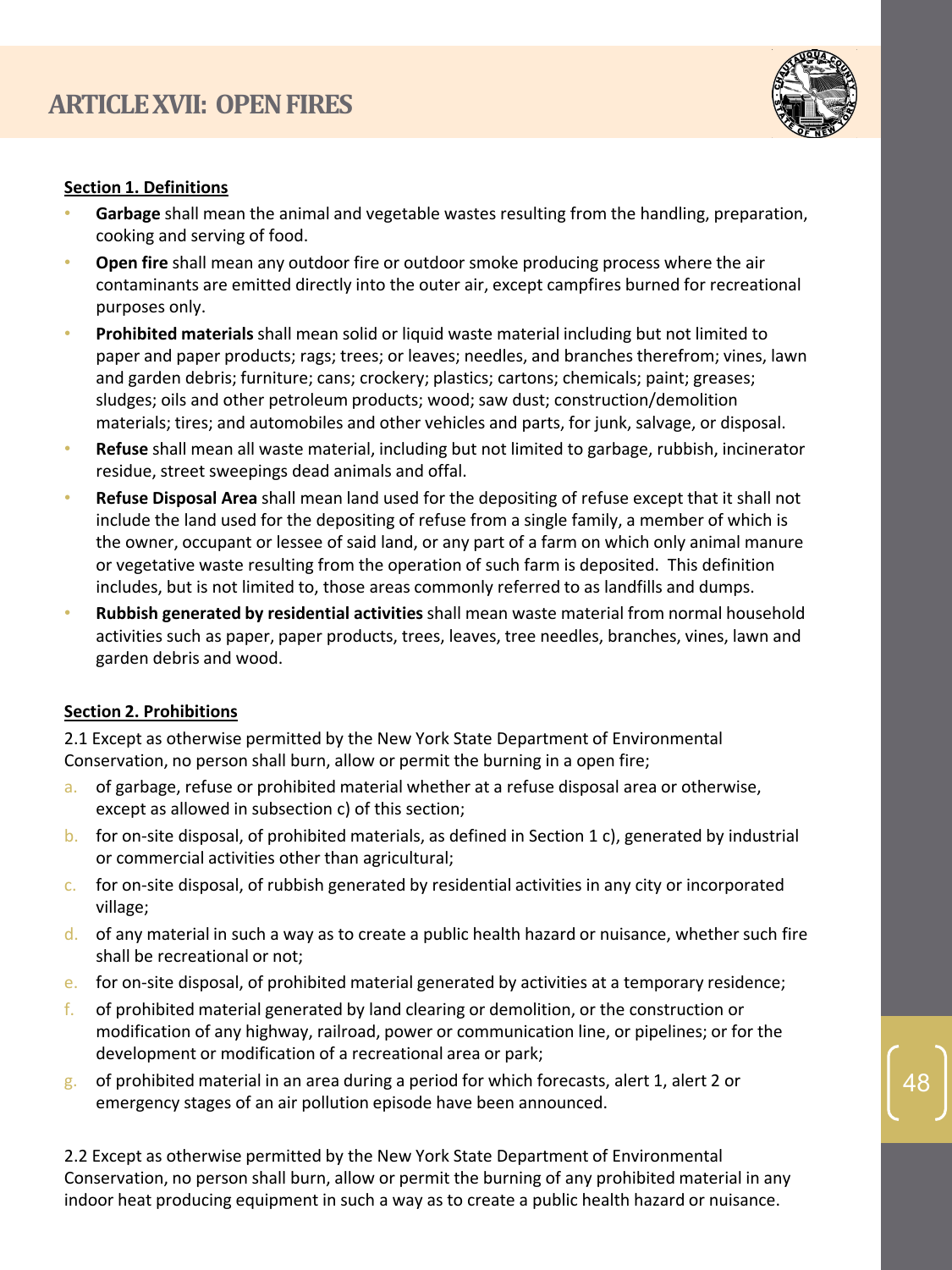

# **Section 1. Definitions**

- **Refuse** shall mean all putrescible and non-putrescible solid waste including garbage, rubbish, ashes, incinerator residue, street cleanings, dead animals, offal, construction and demolition debris, waste tires and solid commercial and industrial waste.
- **Refuse Disposal Area** shall mean land used for the depositing of refuse except that it shall not include the land used for the depositing of refuse from a single family, a member of which is the owner, occupant or lessee of said land, or any part of a farm on which only animal manure or vegetative waste resulting from the operation of such farm is deposited. This definition includes, but is not limited to, those areas commonly referred to as landfills and dumps.

# **Section 2. Permits**

It shall be unlawful for any person who does not possess an unrevoked permit from the New York State Department of Environmental Conservation (NYSDEC) to operate a refuse disposal area in the Chautauqua County Health District.

# **Section 3. New Sites**

A new refuse disposal area shall not be established until the site and method of proposed operation have been approved in writing by the NYSDEC.

# **Section 4. Transportation of Refuse**

- a. Every vehicle being used for the transportation of refuse shall be equipped with a means of covering the refuse to be hauled and of keeping such refuse securely within the hauling body. All refuse must be covered and kept securely within the hauling body at all times during transportation.
- b. All joints in the hauling body of a vehicle used for the transportation of refuse shall be effectively closed and smooth so that no drippage or leakage or draining of water liquid or any debris can occur.
- c. Every vehicle used for the transportation of refuse shall be kept clean and in good repair.
- d. No person or municipality shall remove or transport or allow the removal or transportation of any offensive material without the appropriate permit, where required.

# **Section 5. Posting of Signs**

the Public Health Director may post or the Board of Health may order the posting of "no dumping" signs where in his/her or its opinion such signs are needed. Failure to obey such signs posted by the Public Health Director or upon an order is a violation of the Chautauqua<br>County Health District Sanitary Code.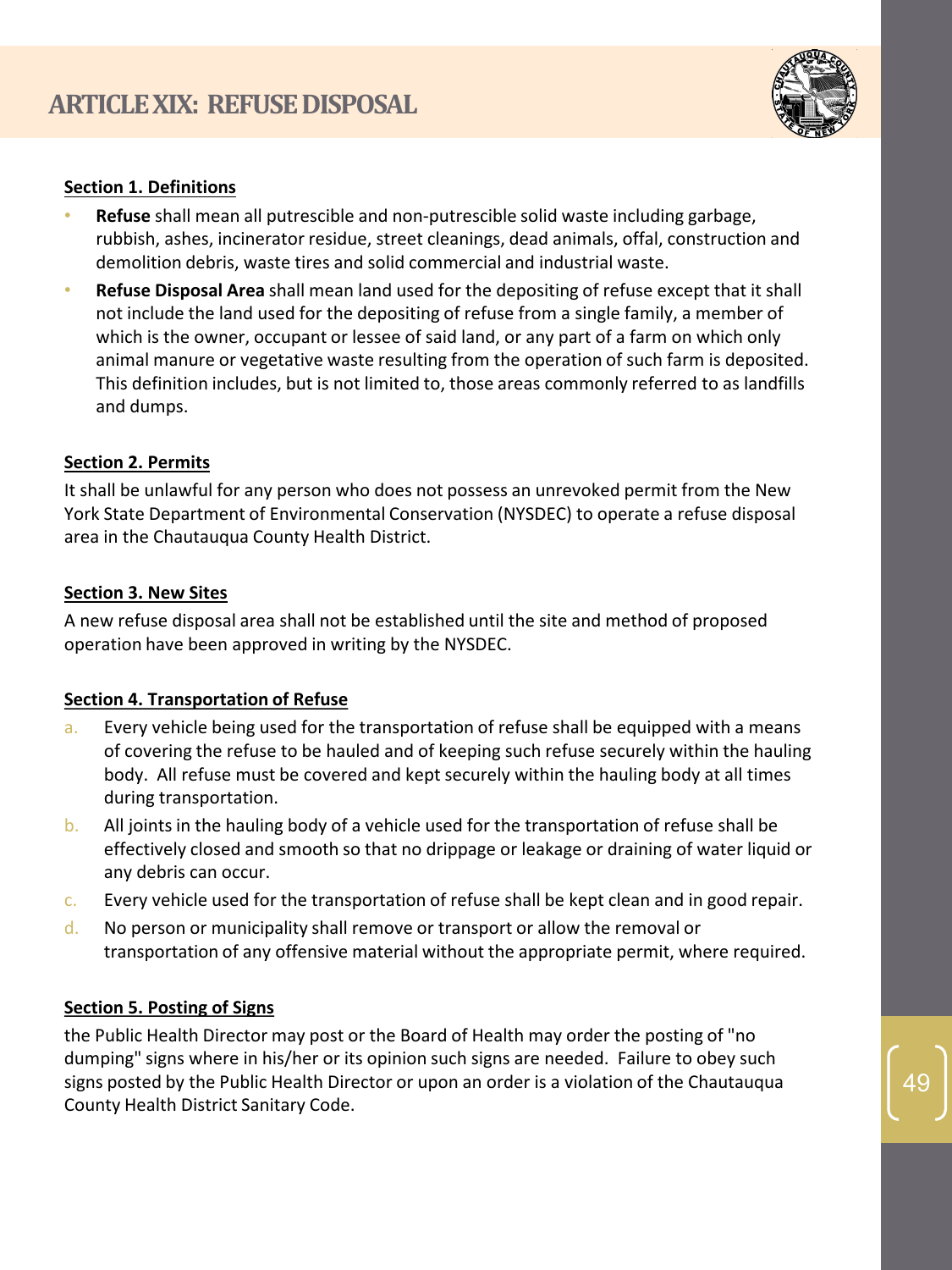

#### **Section 1. Collection**

The Department of Health shall charge and collect fees for services, inspection and activities as hereinafter enumerated.

#### **Section 2. Property Transfers**

The Department shall charge and cause to be collected a fee of two hundred sixty dollars (\$260.00) for the inspection for sewage and water systems as required for real property transfers.

#### **Section 3. Environmental Health Fee Schedule**

In addition to fees set by New York State Public Health Law the following fees may be charged:

| <b>Food Service Establishment</b>         | Catering<br><b>High Risk</b><br><b>Medium Risk</b><br>Low Risk                                                                        | \$450.00<br>350.00<br>250.00<br>150.00 | 2 Year Permit<br>2 Year Permit<br>2 Year Permit<br>2 Year Permit |
|-------------------------------------------|---------------------------------------------------------------------------------------------------------------------------------------|----------------------------------------|------------------------------------------------------------------|
| <b>Mobile Food Vendor</b>                 | <b>High Risk</b><br><b>Medium Risk</b><br>Low Risk                                                                                    | 150.00<br>120.00<br>100.00             | 1 Year Permit<br>1 Year Permit<br>1 Year Permit                  |
| <b>Food Handler Safety Training</b>       | <b>For Profit</b><br><b>Not For Profit</b><br><b>Chronic 14-1 Violators Course</b><br><b>Food Service Establishment Re-Inspection</b> | 40.00<br>25.00<br>350.00<br>60.00      | pp / \$30 add'l<br>pp / \$15 add'l<br>per occurrence             |
| <b>Clean Indoor Air Act Waivers</b>       |                                                                                                                                       | 300.00                                 | 1 Year Waiver                                                    |
| <b>Swimming Pools and Bathing Beaches</b> |                                                                                                                                       | 100.00                                 | 1 Year Permit                                                    |
| Spa                                       |                                                                                                                                       | 50.00                                  | 1 Year Permit                                                    |
| <b>Mobile Home Parks</b>                  |                                                                                                                                       | 150.00                                 | 1 Year Permit                                                    |
| <b>Temporary Residences</b>               |                                                                                                                                       | 150.00                                 | 1 Year Permit                                                    |
| <b>Campgrounds</b>                        |                                                                                                                                       | 150.00                                 | 1 Year Permit                                                    |
| <b>Radon Tests</b>                        |                                                                                                                                       | 8.00                                   | \$9 if mailed                                                    |
| <b>Individual Water Test</b>              | <b>Bacteria</b><br>with sample collection                                                                                             | 20.00<br>40.00                         |                                                                  |
| <b>Vending Machines</b>                   |                                                                                                                                       | 30.00                                  | per machine                                                      |
| <b>Tanning Facilities</b>                 |                                                                                                                                       | 30.00                                  | 2 Year Permit                                                    |
|                                           | plus \$50 for first bed and \$25 for each additional                                                                                  |                                        |                                                                  |
|                                           | <b>Multiple Operations Under Primary Permit</b>                                                                                       | 100.00                                 | for each add'l<br>operation                                      |
| <b>Migrant Labor Camps</b>                |                                                                                                                                       | 50.00                                  |                                                                  |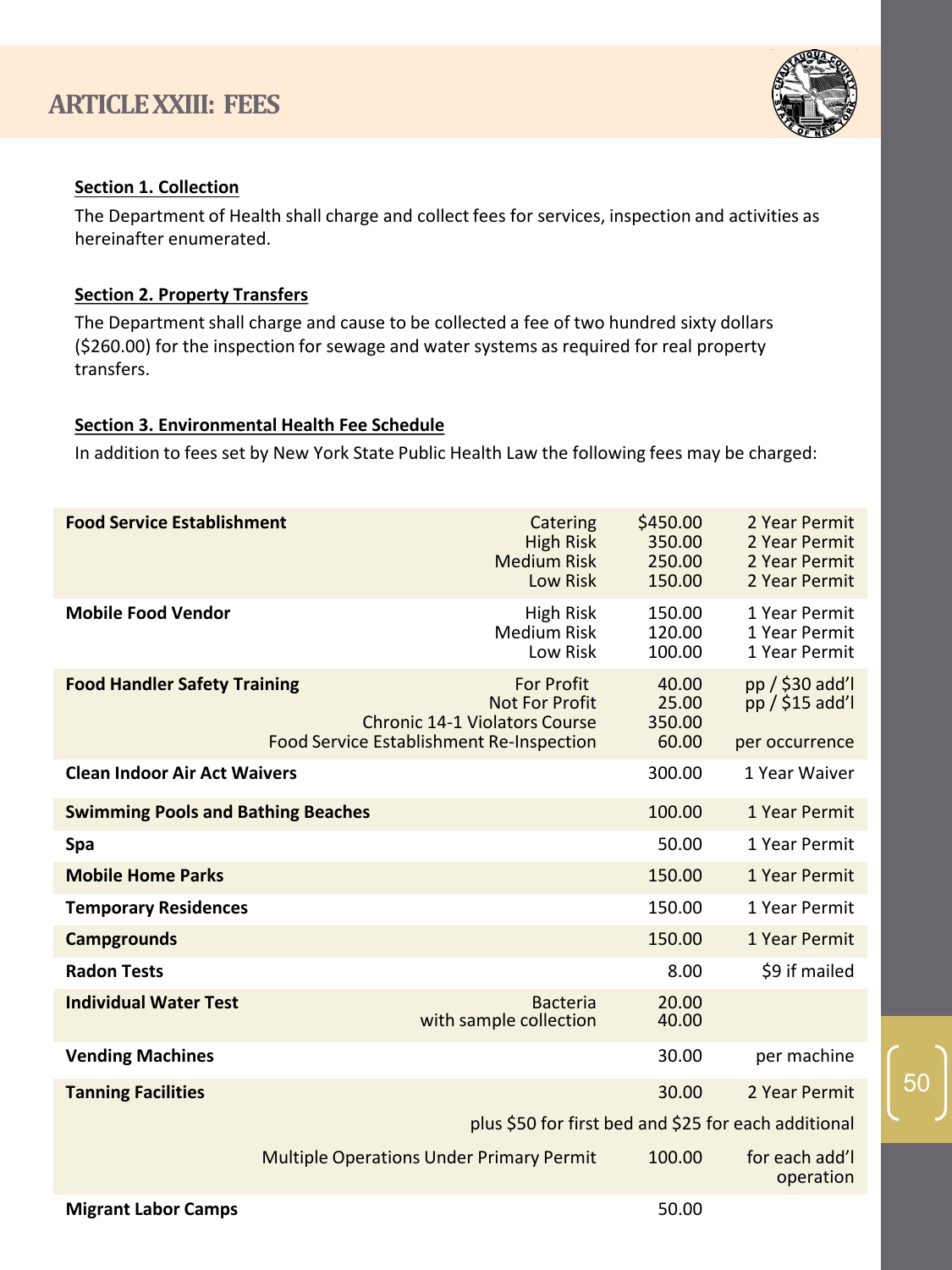

# **Section 3. Environmental Health Fee Schedule (cont'd)**

| <b>Temporary Food Service Establishment</b>                        |                                                                                                                                                              |                                                       |                                |
|--------------------------------------------------------------------|--------------------------------------------------------------------------------------------------------------------------------------------------------------|-------------------------------------------------------|--------------------------------|
|                                                                    | Applications received > than 7 days prior to event<br>Applications received < than 7 days prior to event                                                     | \$50.00<br>100.00                                     |                                |
| <b>Septic Disposal System Permit (SDS)</b>                         | New System<br>Correction<br>Holding Tank Permit(may renew once)<br>Septic Tank Replacement<br><b>Distribution Box Replacement</b><br><b>Permit Extension</b> | 200.00<br>200.00<br>300.00<br>75.00<br>75.00<br>30.00 | 3 Year Permit                  |
| <b>Water Sewage Survey (WSS)</b>                                   | <b>Both SDS and Water</b><br>SDS only<br>Water only<br>Express same day service add                                                                          | 300.00<br>150.00<br>150.00<br>100.00                  |                                |
| <b>Tattoo/Body Piercing</b>                                        | <b>Body Piercing Shop</b><br><b>Artist Certification</b>                                                                                                     | 150.00<br>100.00                                      | 1 Year Permit<br>1 Year Permit |
| <b>Realty Subdivision</b>                                          |                                                                                                                                                              | 30.00                                                 | Per Lot                        |
| <b>Printed Sanitary Code</b>                                       |                                                                                                                                                              | 1.00                                                  |                                |
| <b>Engineering Plan Review Fees</b><br><b>Public Water Supply:</b> | Cost of Project: >\$100.00<br>\$10,000-\$100,000<br>$>$ \$10,000                                                                                             | 250.00<br>150.00<br>75.00                             |                                |
|                                                                    | Municipal/Commercial Sanitary Sewer Extension - Onsite Sewage Disposal:                                                                                      |                                                       |                                |
| <b>Mobile Home Parks:</b>                                          | Cost of Project: >\$100.00<br>\$10,000-\$100,000<br>>510,00                                                                                                  | 250.00<br>150.00<br>75.00                             |                                |
|                                                                    | <b>New Construction</b><br>Expansion                                                                                                                         | 250.00<br>150.00                                      |                                |
| <b>Campgrounds:</b>                                                | <b>New Construction</b><br>Expansion > 25 sites<br>Expansion < 25 sites                                                                                      | 250.00<br>200.00<br>150.00                            |                                |
| <b>Swimming Pools:</b>                                             | <b>Treatment System Modification</b><br>$0 - 5,000$ sq ft<br>> 5,000 sq ft                                                                                   | 150.00<br>250.00<br>300.00                            |                                |

51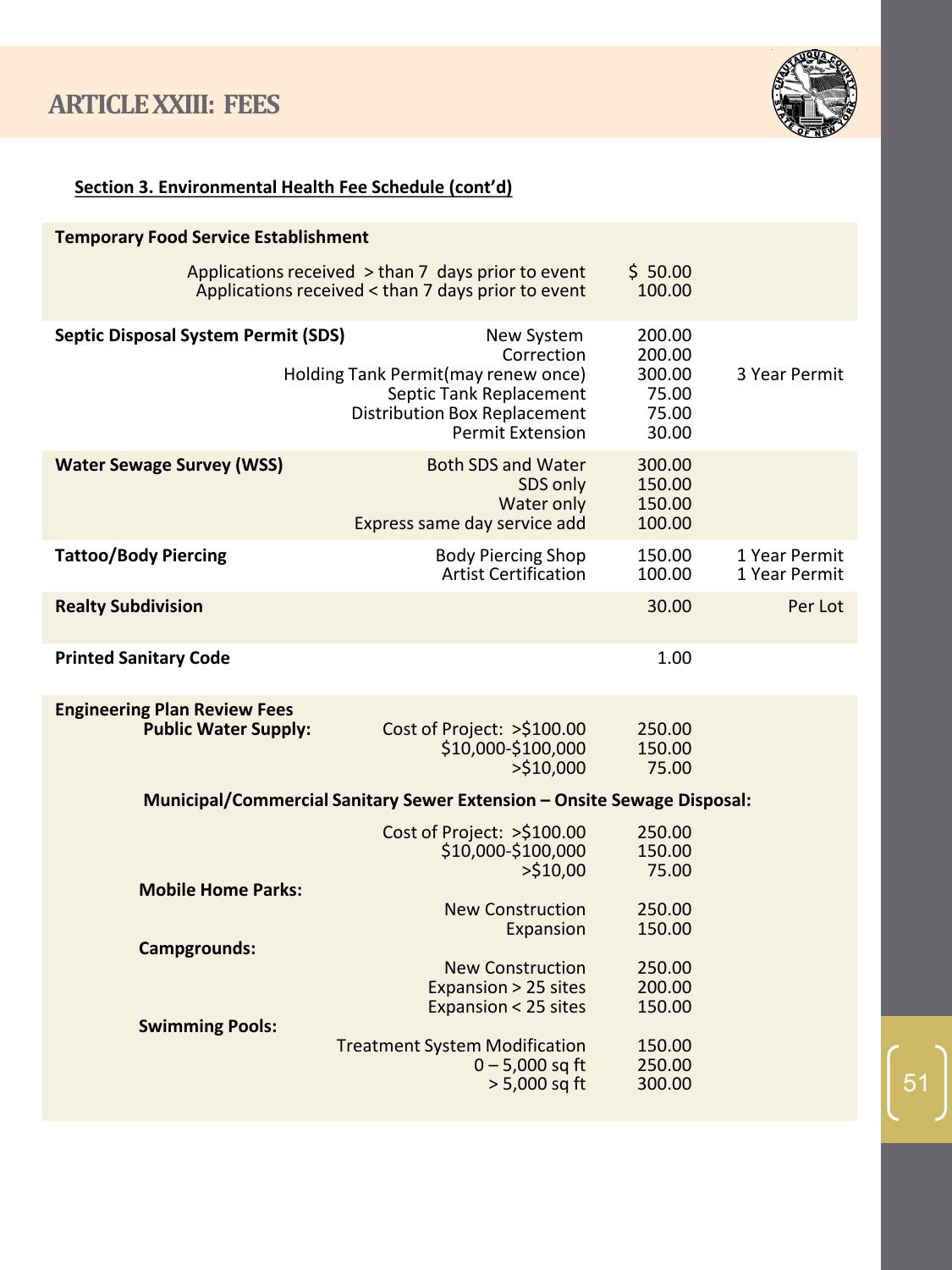

The Chautauqua County Board of Health officially adopts Article 13-E (Regulation of Smoking) and Article 13-F (Regulation of Tobacco) of the New York State Public Health Law. In addition to these sections of the Public Health Law the Chautauqua County Local Law 9-88 further regulates smoking in County Vehicles & Buildings. The Chautauqua County Local Law 2-16 prohibits the sale in Chautauqua County of tobacco and related products to individuals under twenty-one years of age. The Chautauqua County Local Law 9-13 prohibits the use of tobacco, tobacco products, electronic cigarettes, and herbal cigarettes on real property owned or leased by the County of Chautauqua.

# **Section 1. County Vehicles & Buildings**

Notwithstanding any other provision of this Article, no person shall smoke in any vehicle, building, structure, or portion thereof operated, occupied, operated or leased to the County of Chautauqua, its agencies, boards, or commissions or within fifteen (15) feet of any entrances that are maintained and/or controlled by the County in any such building or structure. This section does not apply to properties used for residential purposes or properties that are operated primarily for non-public purposes, or designated outdoor smoking shelters.